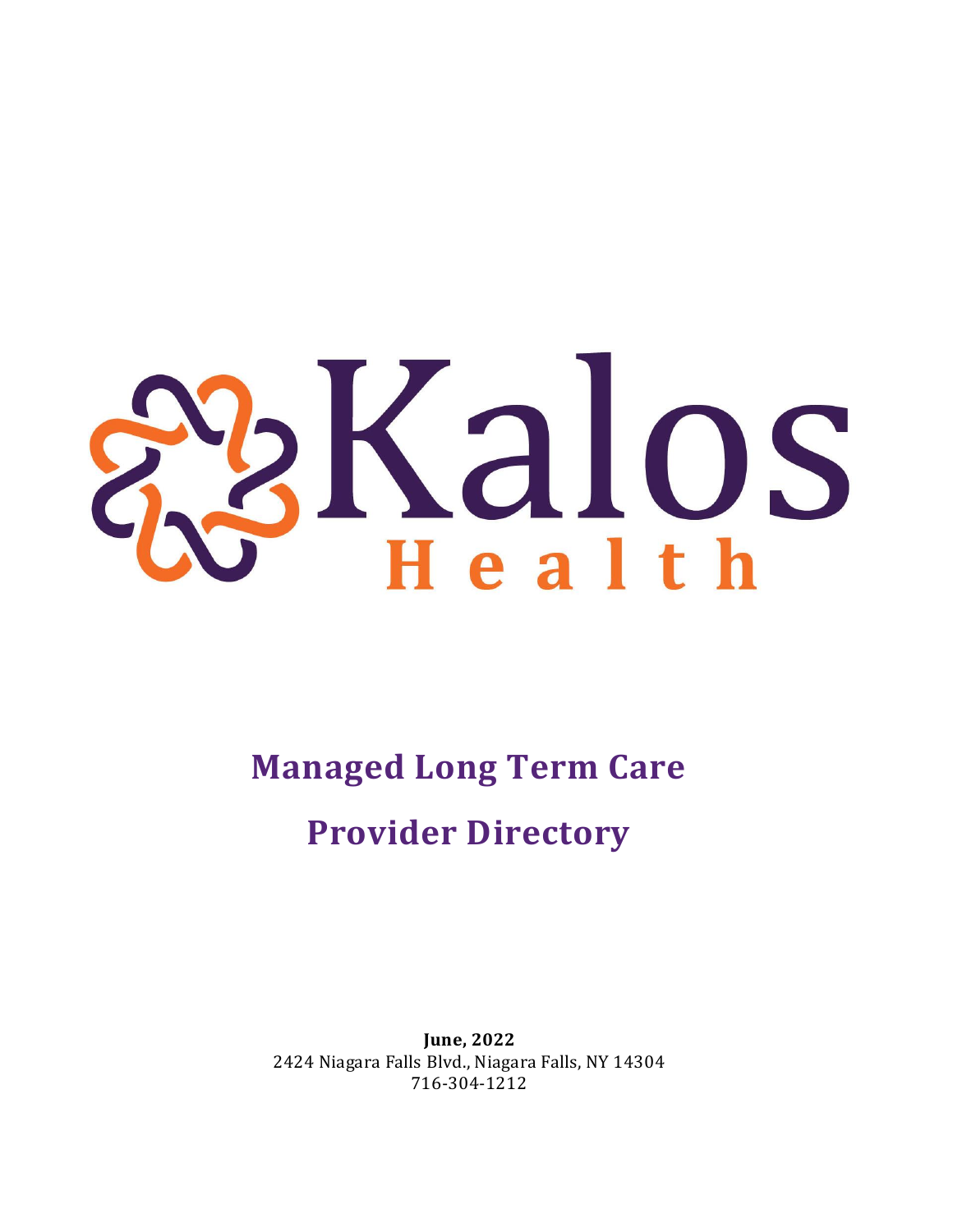# **Table of Contents**

| Adult Medical Day Health Care                | 9         |
|----------------------------------------------|-----------|
| <b>Adult Social Day Care</b>                 | $10 - 11$ |
| Audiology/Hearing                            | 12        |
| Consumer Directed Personal Assistance (CDPA) | 13-15     |
| <b>Dental Services</b>                       | 16        |
| Durable Medical Equipment (DME)              | $17 - 21$ |
| Home Delivered Meals/Congregate Meals        | $22 - 23$ |
| Home Health Care (CHHA)                      | 24        |
| <b>Medical Social Services</b>               | 25        |
| Non-Emergent Transportation                  | 26-30     |
| <b>Nutritional Services</b>                  | 31        |
| Oral Surgery                                 | 32        |
| Orthotics and Prosthetics                    | 33-34     |
| <b>Outpatient Therapies</b>                  | 35-38     |
| Personal Care Services (LHCSA)               | 39-41     |
| Personal Emergency Response System (PERS)    | 42        |
| Podiatry                                     | 43-45     |
| <b>Private Duty Nursing</b>                  | 46-47     |
| <b>Respiratory Therapy</b>                   | 48-49     |
| <b>Skilled Nursing Facility</b>              | 50-55     |
| Social and Environmental Supports            | 56-57     |
| <b>Vision Care Services</b>                  | 58-60     |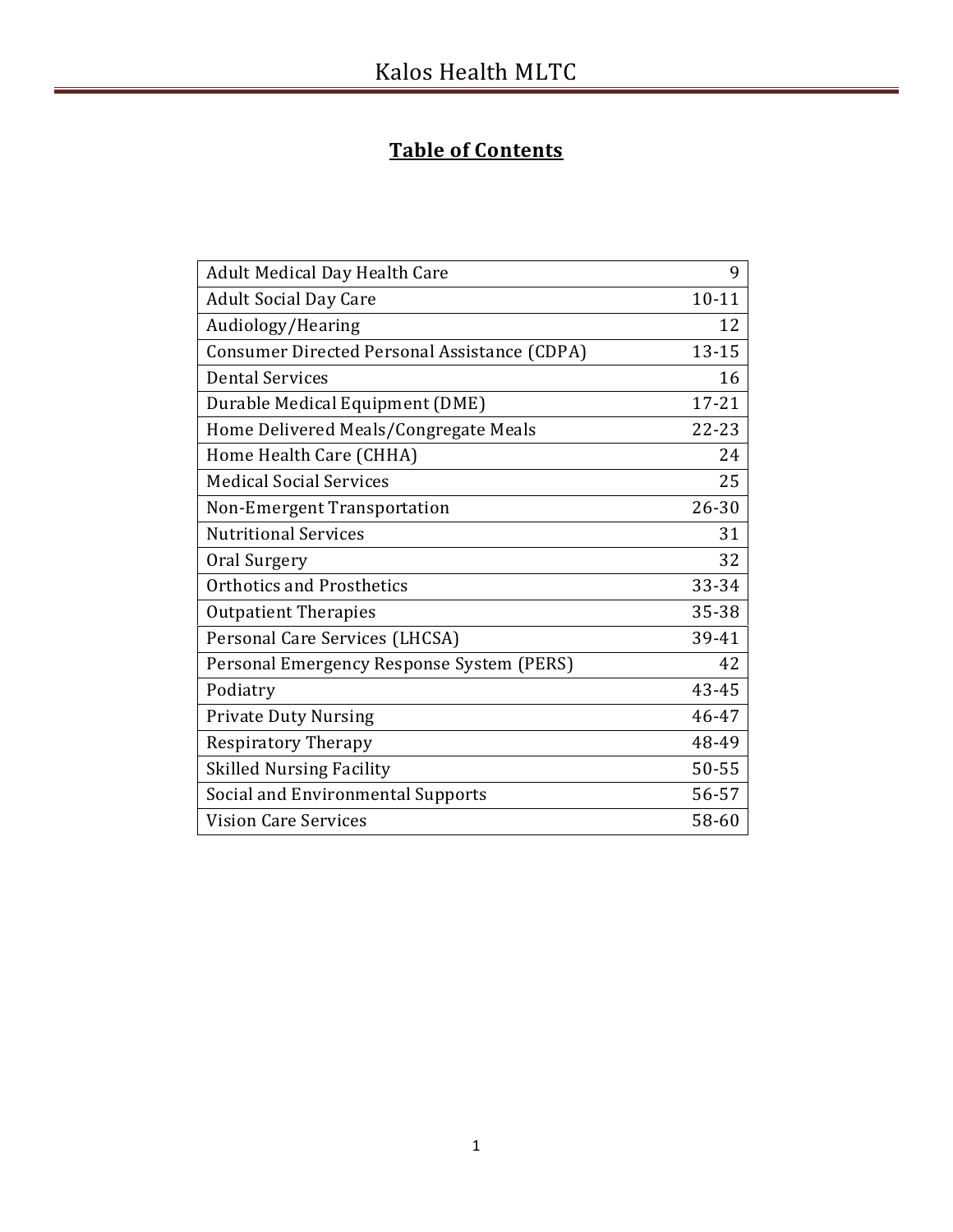# **INTRODUCTION**

This directory provides a list of specialists, dentists, and other providers that participate in the Kalos Health Managed Long Term Care (MLTC) network. If you cannot find your provider in this directory, please call Member Services at 716-304-1212 to see if we have recently added him/her to our network.

To get the most up-to-date information about Kalos Health Managed Long Term Care providers in your area, call **Kalos Health Member Services: 1-800-894-2464 (TTY: 1-800-662-1220)** 24 hours a day, 7 days a week.

#### **How do I find Kalos Health providers in my area?**

Providers are listed in alphabetical order by type of service provided.

#### **Do I need a referral or pre-authorization for services?**

Routine services for Audiology, Optometry and Podiatry do not need pre-authorization. For anything exceeding routine care or for any of our other covered services, you will need pre-authorization. To obtain an authorization, you or your network provider can call:

#### **Kalos Health Member Services:**

**1-800-894-2464 (TTY: 1-800-662-1220)** 24 hours a day, 7 days a week.

#### **Dental Services:**

Kalos Health Managed Long Term Care members who need help or have questions about dental services should call: **Kalos Health Member Services 1-800-894-2464 (TTY: 1-800-662-1220)** 24 hours a day, 7 days a week.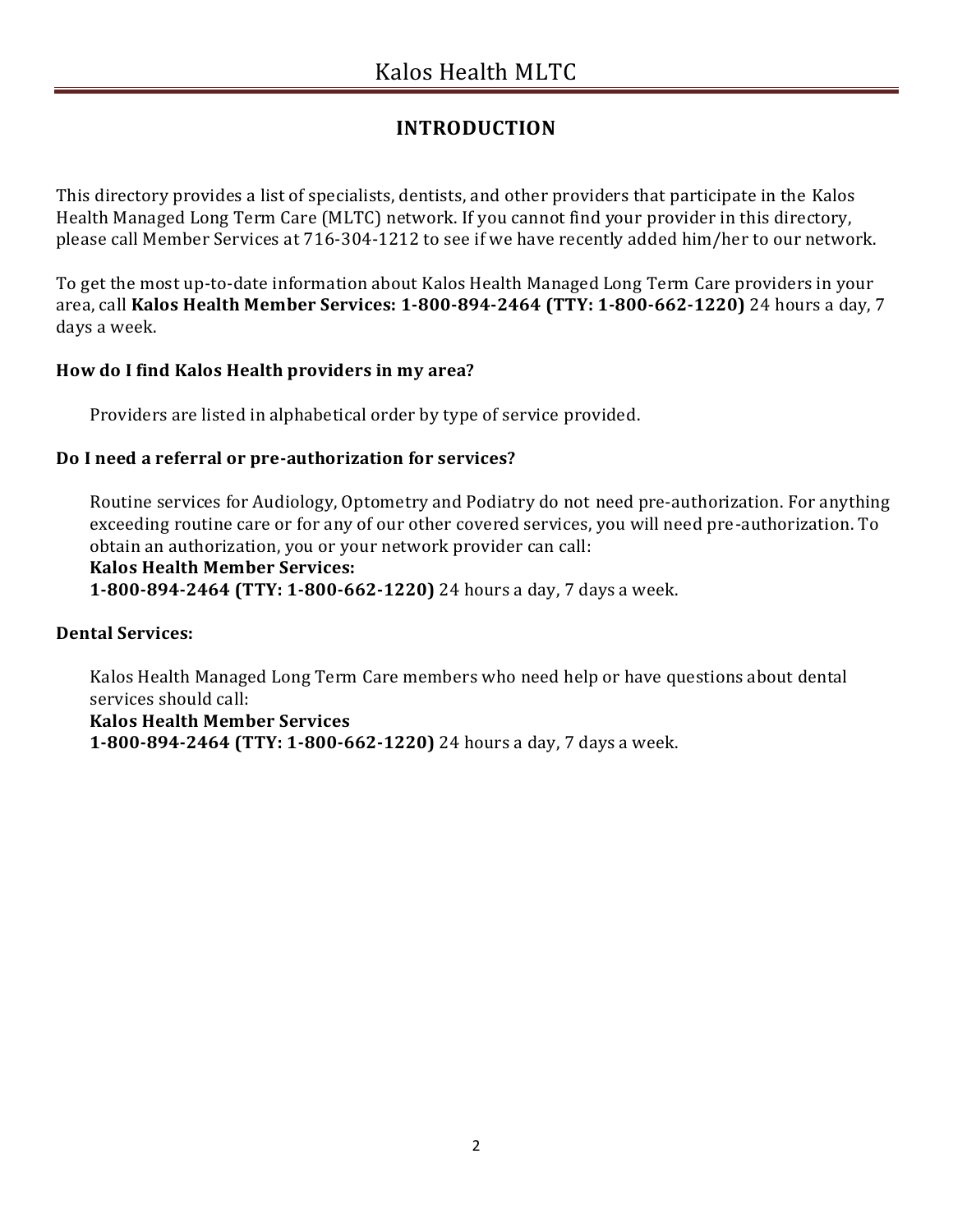# **FREQUENTLY ASKED QUESTIONS**

#### **Can I use providers not in the Kalos Health network?**

When you joined Kalos Health Managed Long Term Care, you agreed to use Kalos Health network providers. Under some special circumstances you might be able to use out-of-network providers, if none of the Kalos Health network providers in your area are able to provide the care you need. Please talk to your Care Manager before using an out-of-network provider.

#### **What if your provider leaves Kalos Health?**

Sometimes the network provider you are using might leave the plan. If this does happen, your Kalos Health Care Manager will arrange services for you from another network provider.

#### **What should I do if I have a medical emergency?**

If you have a medical emergency:

- Get medical help as quickly as possible. Call 911 for help or go directly to the nearest emergency room.
- However, as soon as possible, you or someone else should contact **Kalos Health at 1-800-894- 2464 (TTY: 1-800-662-1220)** 24 hours a day, 7 days a week. Your Care Manager needs to know about your emergency so that we can help coordinate your follow-up care. Please try to contact Kalos Health about your emergency or hospitalization within 48 hours.

#### **For more information**

For more detailed information about your Kalos Health Managed Long Term Care services please review your Member Handbook.

If you have questions about Kalos Health Managed Long Term Care services, please call your Care Manager or Customer Services at **1-800-894-2464 (TTY: 1-800-662-1220)** 24 hours a day, 7 days a week. Or, visit www.kaloshealth.org.

#### **Questions about your Provider's license:**

Call the New York State Office of Professional Medical Conduct at 1-800-663-6114 Monday through Friday 8:00 am 5:00 pm

#### **NYS Department of Health Complaint Hot Line:**

If you have a complaint about Kalos Health, you can call 1-800-206-8125 Monday through Friday between 8:30 am and 5:00pm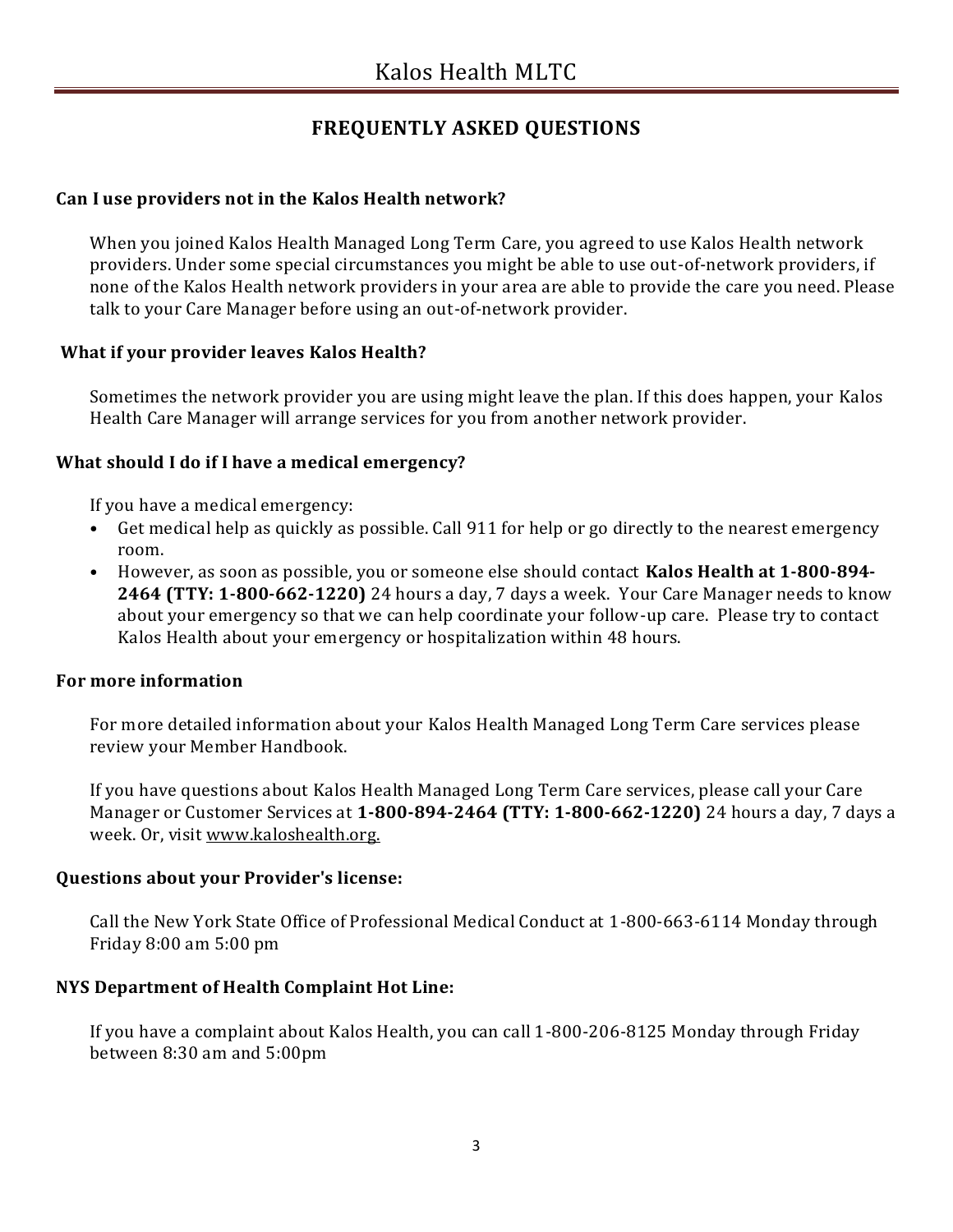# **DEFINTIONS OF COVERED SERVICES**

# **Adult Medical Day Health Care**

KALOS HEALTH can arrange for you to receive adult day health care in a residential health care facility or State-approved site supervised by a physician. The services provided at the adult day health care include: medical, nursing, food and nutrition, social services, rehabilitation therapy, leisure time activities, dental, pharmaceutical and other services. You must not be homebound and require certain preventive or therapeutic services to attend an adult day health care center.

### **Adult Social Day Care**

Social day care is a structured program which provides you with socialization, nutrition, supervision and monitoring in a protective setting. Additional services may include, but are not limited to, personal care maintenance, enhancement of daily living skills, transportation, caregiver assistance and case coordination and assistance. To learn more about this program contact your nurse care manager.

#### **Audiology/Hearing Aides/Hearing Aide Batteries**

Services Include audiometric examination or testing, hearing aid evaluation, conformity evaluation and hearing aid prescription or recommendations if indicated. Hearing aid services include selecting, fitting and dispensing of hearing aids, hearing aid checks following dispensing and hearing aid repairs. Products include hearing aids, ear molds, batteries, special fittings and replacement parts.

#### **Consumer Directed Personal Assistance (CDPA)**

As part of your managed long term care services, you may be eligible to self-direct your care. CDPA is a specialized program where a member or a person acting on a member's behalf self-directs and manages the member's personal care and other authorized services. This also includes hiring, training, supervising and scheduling staff. Staff may include family members or friends. This is an alternative to traditional home care services. To learn more about this covered service, please ask your nurse care manager.

#### **Dental**

Services include but will not be limited to preventive, prophylactic and other dental care services and supplies, routine exams, prophylaxis, oral surgery, and dental prosthetic and orthotic appliances required to alleviate a serious health condition. As part of your dental benefit, you are entitled to twice yearly checkups including cleanings, x-rays, and basic restorative services such as fillings, extractions, and dentures (every 8 years).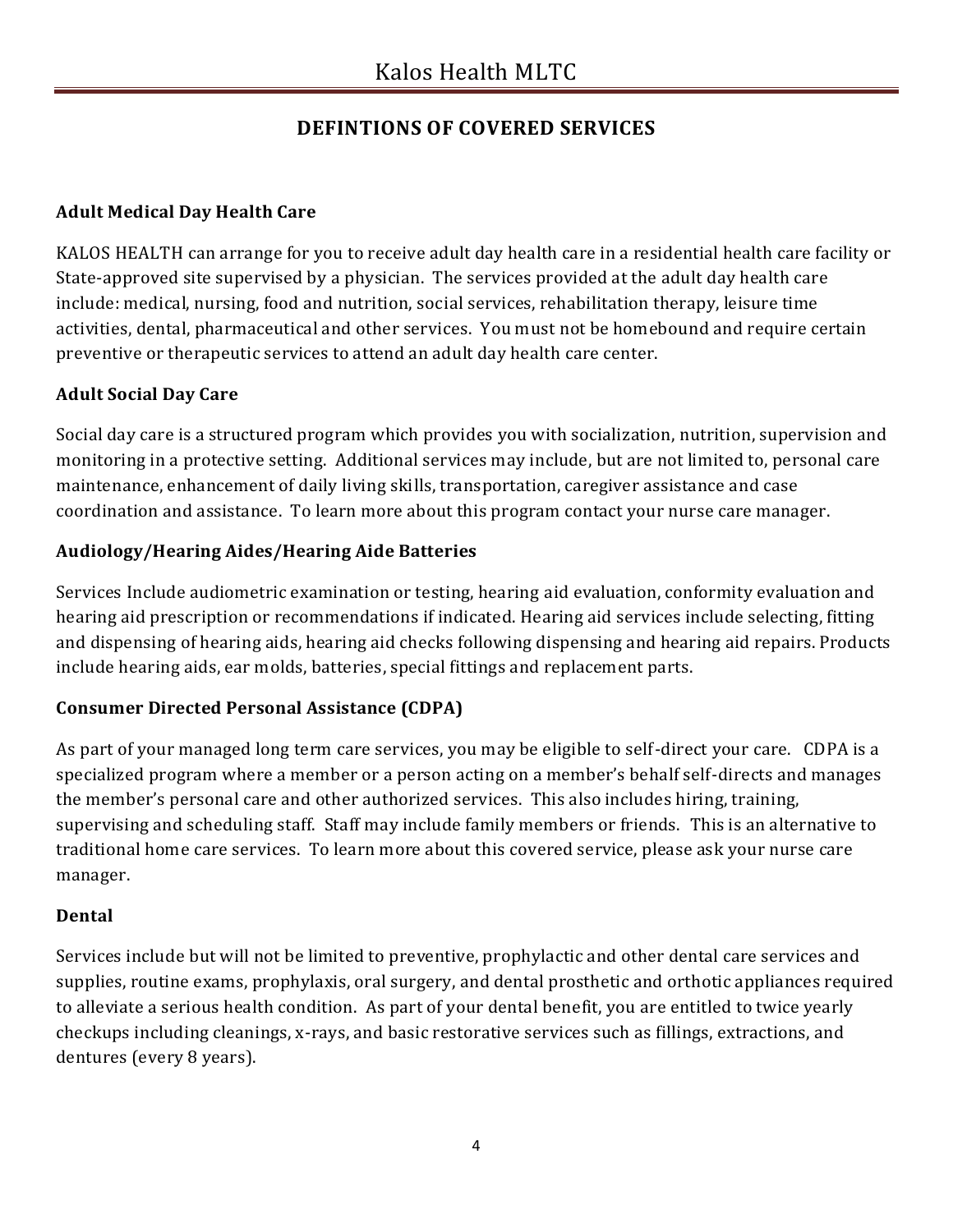## **Durable Medical Equipment (DME)\*\* / Medical Supplies**

**Durable Medical Equipment (DME)** describes devices and equipment that are ordered by a practitioner in the treatment of a specific medical condition and have the following characteristics:

- can withstand repeated use for a protracted period of time,
- are primarily and customarily used for medical purposes,
- are generally not useful in the absence of an illness or injury, and
- are not usually fitted, designed, or fashioned for a particular individual's use.

**Medical/Surgical Supplies** are items for medical use other than drugs that have been ordered by a practitioner to treat a specific medical condition. They are usually:

- consumable,
- non-reusable,
- disposable, and
- have a specific purpose and generally have no salvageable value.

#### **Home Delivered/Congregate Meals**

Home delivered and congregate meals provided in accordance with each individual member's plan of care.

#### **Home Health Care\*\* (CHHA)**

Includes the following services which are of a preventive, therapeutic rehabilitative, health guidance and/or supportive nature: nursing services, home health aide services, nutritional services, social work services, respiratory therapy, physical therapy, occupational therapy and speech/language pathology.

Community members who require skilled services will be followed by a Certified Home Health Agency for skilled nursing/therapy monitoring. All home care services require physician orders for treatment. All services are provided in your home.

#### **Medical Social Services**

Information, referral and assistance with obtaining or maintaining benefits that include financial assistance, medical assistance, food stamps, or other support programs provided by the Local Department of Social Services, HRA, Social Security Administration and other sources. Social work services also involve providing supports and addressing problems in a member's living environment, as well as activities of daily living to help the member remain in the community.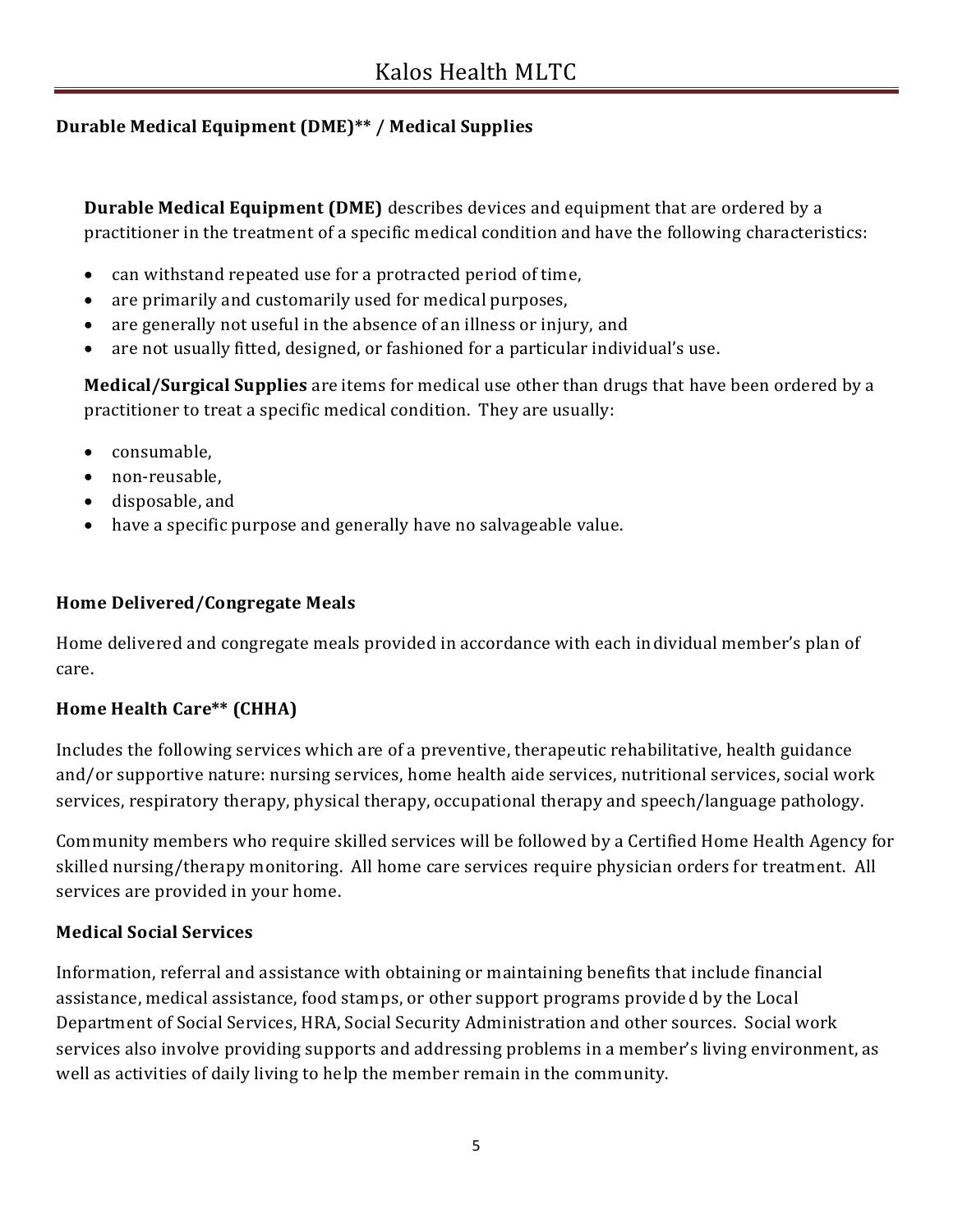#### **Non-Emergency Transportation**

Non-emergent transportation is provided by ambulance, ambulette, and taxi or livery service as appropriate for the member's condition. This is used to transport members to medical appointments or adult or social day program activities that are part of the member's Plan of Care.

### **Nutritional Counseling**

Assessment of nutritional needs and food patterns, or the planning for the provision of foods and drink appropriate for the member's physical and medical needs and environmental conditions, or the provision of nutrition education and counseling to meet normal and therapeutic needs. The services must be provided by a qualified nutritionist and include the following: assessment of the member's nutritional status and food preferences, planning of provision of appropriate dietary intake within the member's home environment and cultural considerations, nutritional education regarding therapeutic diets, development of a nutritional treatment plan, evaluation and revision of treatment plans, provision of inservice education to staff as well as consultation for a specific dietary problem and nutrition teaching to members and their families.

### **Oral Surgery\*\***

The surgical treatment or repair of various conditions of the mouth or jaw. Oral Surgery coverage is determined by medical necessity according to professional evaluations and assessments in accordance with the member's primary insurance.

#### **Orthotics and Prosthetics\*\***

**Orthotic appliances and devices** are appliances and devices used to support a weak or deformed body part or to restrict or eliminate motion in a diseased or injured part of the body.

 Orthopedic footwear are shoes, shoe modifications, or shoe additions that are used to correct, accommodate, or prevent a physical deformity or range of motion malfunction in a diseased or injured part of the ankle or foot, or to support a weak or deformed structure of the ankle or foot, or to form an integral part of a brace.

**Prosthetic appliances and devices** are appliances and devices, which replace any missing part of the body.

### **Outpatient Therapies\*\* (Physical, Occupational, Speech; outside of the home)**

Physical, Occupational, Speech or other therapies in a setting other than the member's home. Physical therapy, occupational therapy and speech therapy will be limited to 20 Medicaid visits each, per therapy, per 12-month benefit year. This benefit limit applies to rehabilitation visits in private practitioners' offices, certified hospital outpatient departments and diagnostic and treatment centers (free-standing clinics).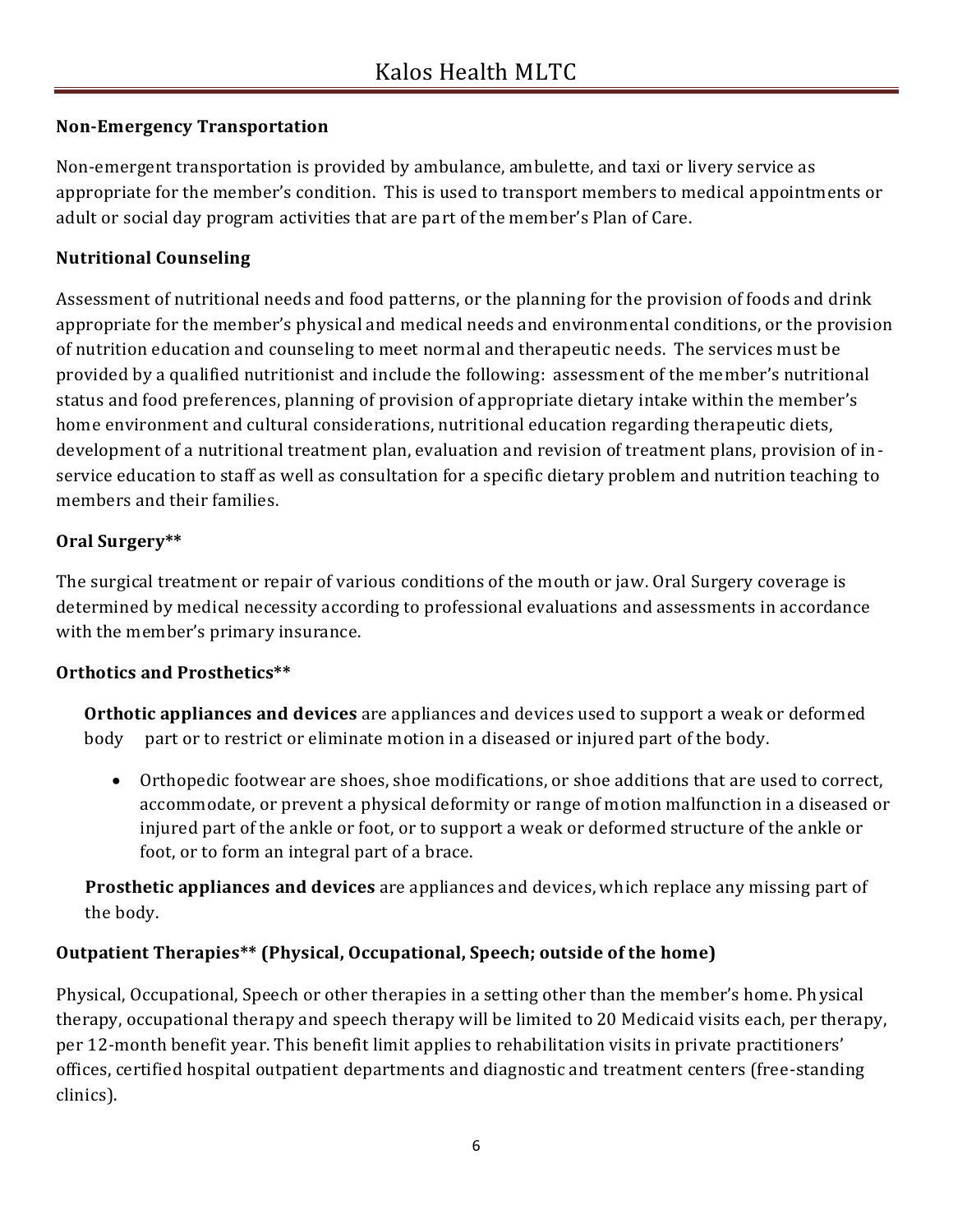## **Personal Care (LHCSA)**

Some or total assistance with activities such as personal hygiene, dressing and feeding, and nutritional and environmental support function tasks. Personal care must be medically necessary, ordered by a physician and provided by a qualified person in accordance with a plan of care.

#### **Personal Emergency Response System (PERS)**

An electronic device which enables members to secure help if there is a physical, emotional or environmental emergency. Such systems are usually connected to a member's phone and signal a response center once a "help" button is activated. In the event of an emergency, the signal is received and appropriately acted on by our contracted response center.

#### **Podiatry\*\***

Services provided by a podiatrist which may include routine foot care when they are performed as a necessary and integral part of medical care such as the diagnosis and treatment of diabetes, ulcers and infections.

#### **Private Duty Nursing**

Continuous and skilled nursing care provided in a member's home by properly licensed registered professional or licensed practical nurses.

#### **Respiratory Therapy & Oxygen\*\***

The performance of preventive, maintenance and rehabilitative airway-related techniques and procedures, including the application of medical gases, humidity, and aerosols, intermittent positive pressure, continuous artificial ventilation, the administration of drugs through inhalation and related airway management, patient care, instruction of patients and provision of consultation to other health personnel.

#### **Skilled Nursing Facility\*\***

Residential Health Care Facility (Nursing Home) services describes care provided to members by a licensed skilled nursing facility for short term rehabilitation and long term placement when medically necessary.

#### **Social and Environmental Supports**

Services and items that support the member's medical needs and are included in a member's plan of care. These services and items include but are not limited to the following: home maintenance tasks, homemaker/chore services and housing improvement.

#### **Vision Care Services**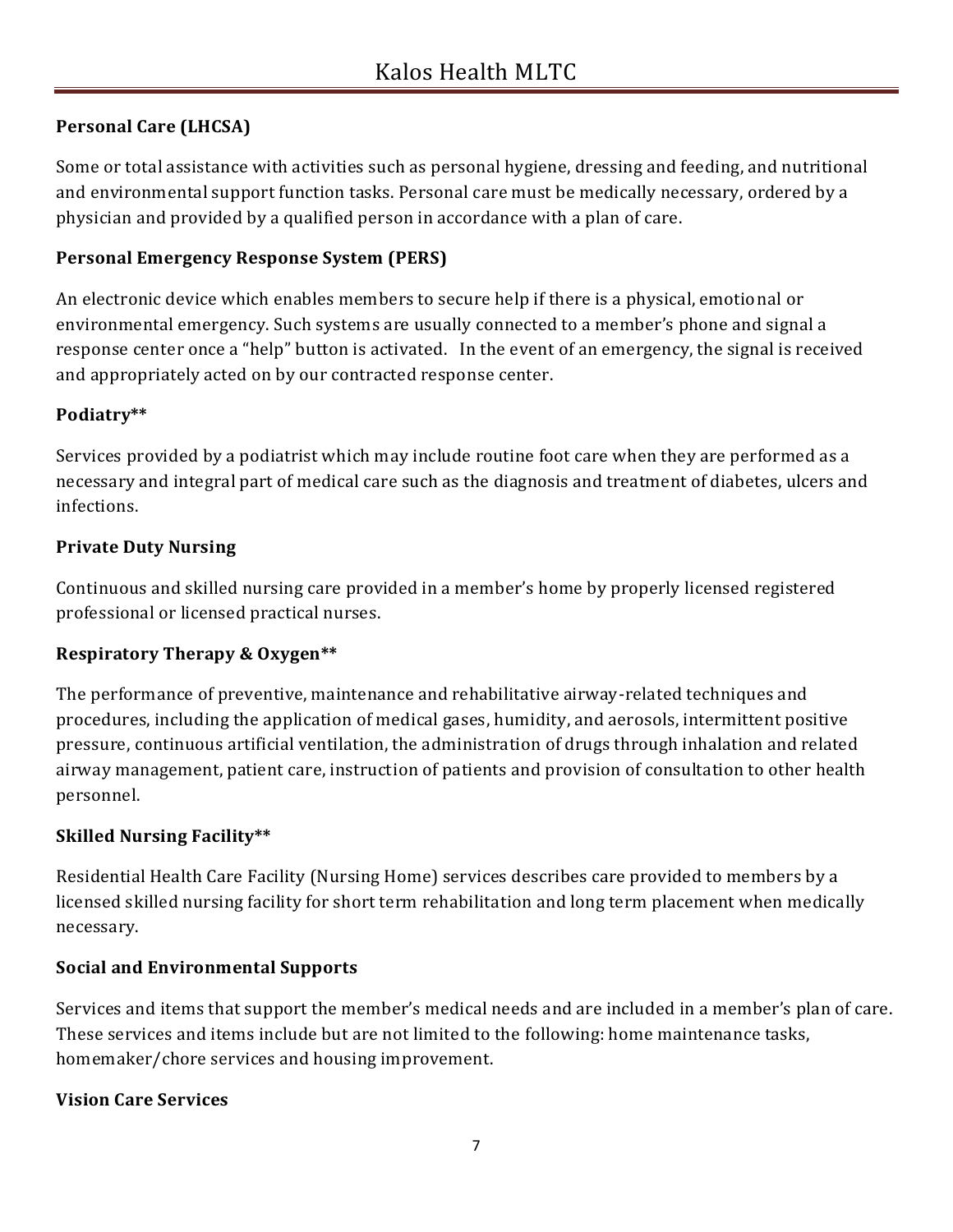Services of an optometrist and an ophthalmic dispenser, and includes eyeglasses; medical necessary contact lenses and polycarbonate lenses, artificial eyes (stock or custom made) and low vision aids. The optometrist may perform an eye exam to detect visual defects and eye disease as necessary or as required by the member's condition. Members may obtain a routine eye exam yearly and eyeglasses every 2 years or more frequently if medically necessary.

#### **\*\*MEDICARE COVERAGE MAY APPLY**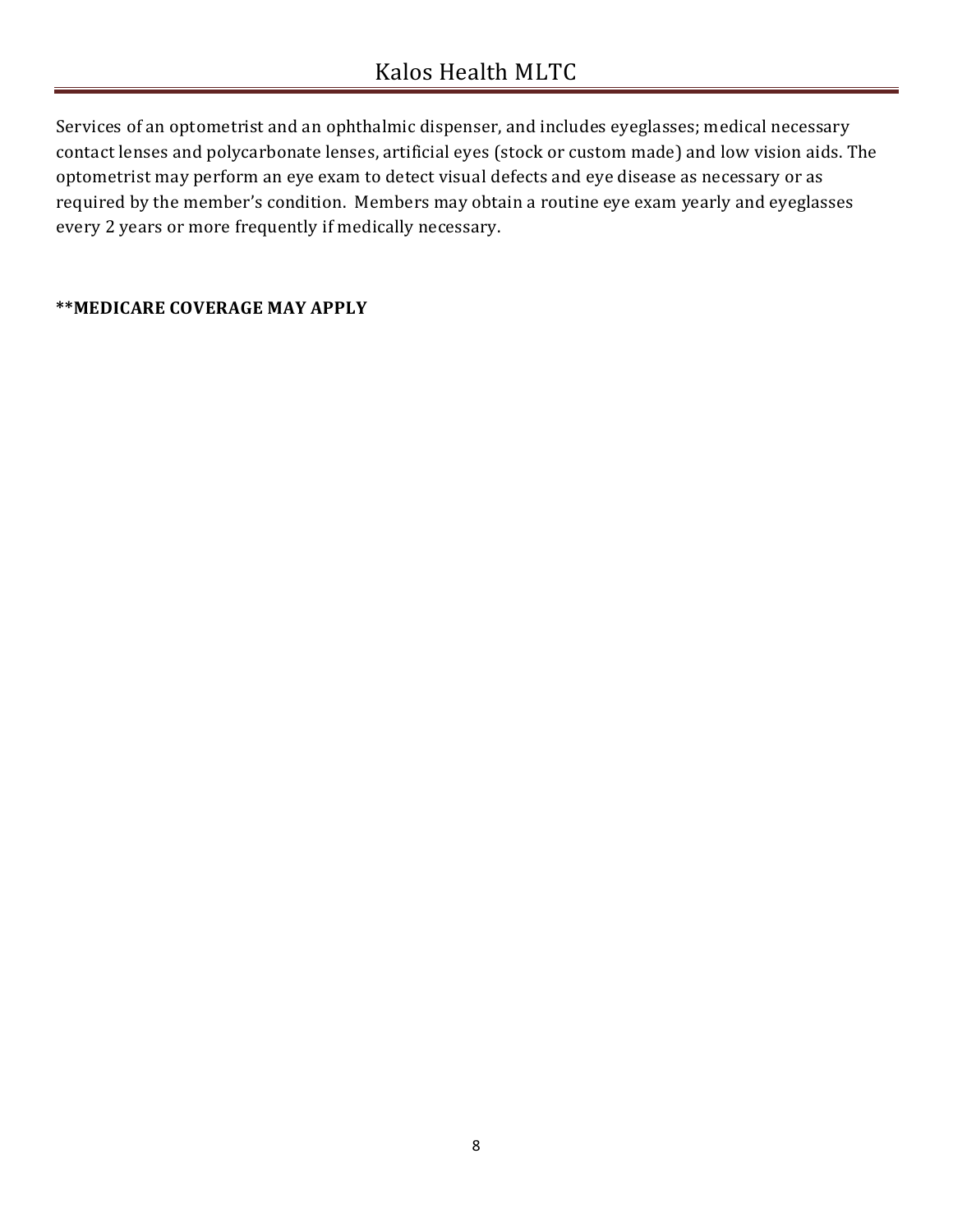# **Adult Day Health Care Program (Medical Adult Day)**

#### **Genesee County Adult Day Program**

**Counties Served:** Orleans, Genesee 278 Bank St., Batavia, NY 14020 **-** (585) 344-0584 Languages Spoken: English, Spanish

#### **Guildcare (Erie County)**

**Counties Served:** Erie 1170 Main St. ,Third Floor, Buffalo, NY 14209 - (716) 885-8041 Languages Spoken: English, Spanish, Russian

#### **Guildcare (Niagara County)**

**Counties Served:** Niagara 4520 Military Rd., Niagara Falls, NY 14305 - (716) 285-3499 Languages Spoken: English, Spanish, Russian

#### **Lutheran Social Services of Upstate NY (Warner Place)**

**Counties Served:** Chautauqua 715 Falconer St., Jamestown, NY 14701 - (716) 484-2401 Languages Spoken: English, Spanish, Other Languages Accommdated As Needed

#### **Meadowbrook Adult Day Program at the Highlands**

**Counties Served:** Monroe 500 Hahnemann Trail, Pittsford, NY 14534 – (585) 641-6235 Languages Spoken: English, Spanish

#### **Schofield Adult Day Health Care Program**

**Counties Served:** Erie, Niagara 190 Fulton St., Buffalo, NY 14204 - (716) 849-8720 Languages Spoken: English, Spanish

#### **St. Ann's Community & Home Connection\***

**Counties Served:** Orleans, Genesee, Monroe 1500 Portland Ave., Rochester, NY 14621 - (585) 697-6361 Languages Spoken: English, Spanish

#### **St. Catherine Laboure Health Care Center**

**Counties Served:** Erie, Niagara 2157 Main St., Buffalo, NY 14214 - (716) 862-2513 Languages Spoken: English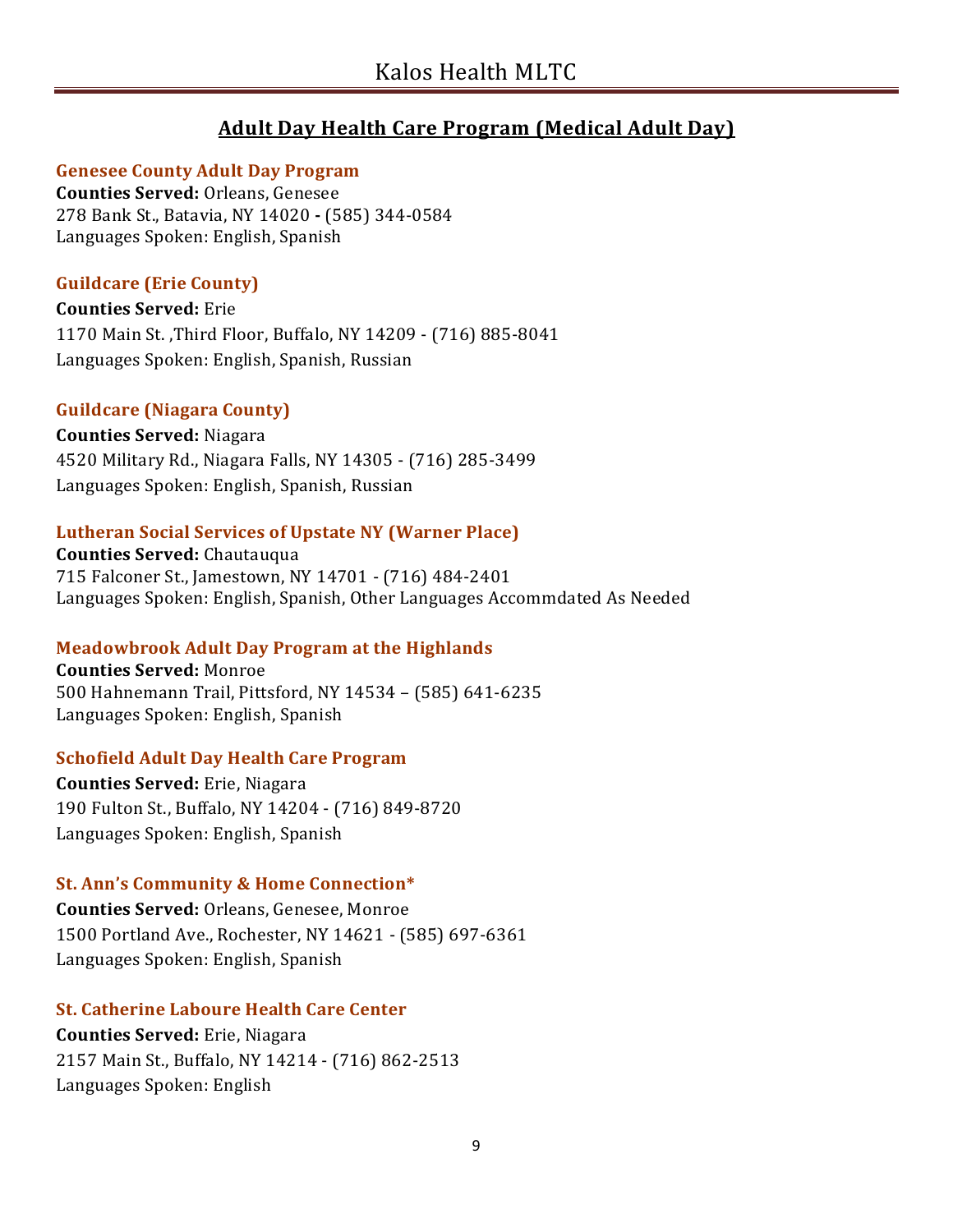# **Social Day Care**

#### **Aurora Adult Social Day**

**Counties Served**: Erie 101 King St., East Aurora, NY 14052 - (716) 652-4269 Languages Spoken: English, American Sign Language

#### **Tender Loving Family Care, Inc. (Canalview)**

**Counties Served:** Genesee, Orleans, Monroe 43 Brown Ave., Albion, NY 14411 - (585) 637-0333 124 East Main St., LeRoy, NY 14482 – (585) 637-0333 2956 St. Paul Blvd., Rochester, NY 14617 – (585) 637-0333 Languages Spoken: English

#### **Chautauqua Adult Day Care Center\***

**Counties Served:** Chautauqua Dunkirk Center - 733 Central Ave., Dunkirk, NY 14048 - (716) 366-8786 Present Center – 358 East Fifth St., Jamestown, NY 14701 – (716) 665-4899 Languages Spoken: English, Spanish

#### **Comfort Today (Tanglewood Nursing)\***

**Counties Served:** Chautauqua 17 Gifford Ave., Jamestown, NY 14791 - (716) 338-0500 Languages Spoken: English

#### **Empower, INC**

**Counties Served:** Niagara 8962 Porter Rd., Niagara Falls, NY 14304 - (716) 371-0728 Languages Spoken: English

#### **Hamburg Adult Day Services\***

**Counties Served:** Erie 4540 Southwestern Blvd., Hamburg, NY 14075 - (716) 646-0255 Languages Spoken: English

#### **HUB\***

**Counties Served:** Erie 254 Virginia St., Buffalo, NY 14201 – (716) 856-7110 Languages Spoken: English, Spanish

#### **Lake Shore Family Center\***

**Counties Served:** Chautauqua 845 Main St., Routes 5 & 20, Irving, NY 14081 - (716) 934-2353 Languages Spoken: English, Spanish, American Sign Language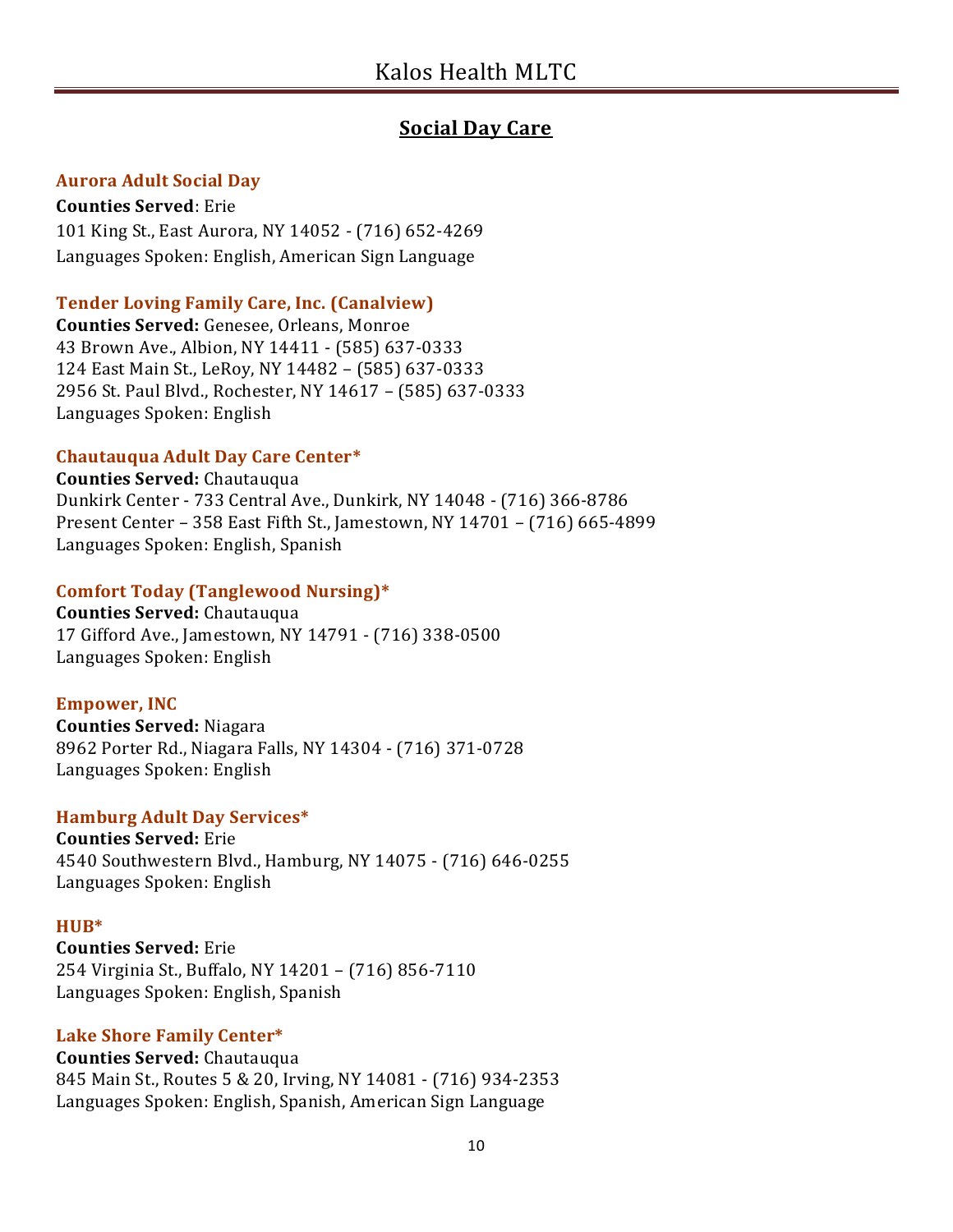# **Social Day Care (Continued)**

#### **Lord of Life Adult Day Health Center\***

**Counties Served:** Erie 1025 Borden Rd., Depew, NY 14043 - (716) 668-8000 Languages Spoken: English

#### **Oasis Adult Daycare, LLC.**

**Counties Served:** Erie 115 Gold St., Buffalo, NY 14206 – (716) 424-6694 Languages Spoken: English

#### **Orchid Adult Daycare Corp.\***

**Counties Served**: Erie, Niagara 102 Broad St., Tonawanda, NY 14150 - (716) 264-4703 Languages Spoken: English

#### **People Inc.**

**Counties Served**: Erie, Niagara 2635 Delaware Ave., Buffalo, NY 14216 - (716) 768-2370 Languages Spoken: English

#### **Ralph C. Wilson Adult Day Services at Amherst**

**Counties Served**: Erie 370 James Audubon Pkwy., Amherst, NY 14228 - (716) 689-1403 Languages Spoken: English

#### **Ralph C. Wilson Adult Day Services at North Tonawanda**

**Counties Served:** Niagara 3780 Commerce Ct.#100, North Tonawanda, NY 14120 - (716) 243-7888 Languages Spoken: English

#### **St. Ann's Community Home & Heart at the Cathedral\***

**Counties Served**: Orleans, Genesee, Monroe 287 Flower City Park, Rochester, NY 14615 - (585) 697-6087 Languages Spoken: English, Spanish

#### **Venture Forthe**

**Counties Served:** Erie 295 Main St., Ste. 101, Buffalo, NY 14203 - (716) 285-8070 Languages Spoken: English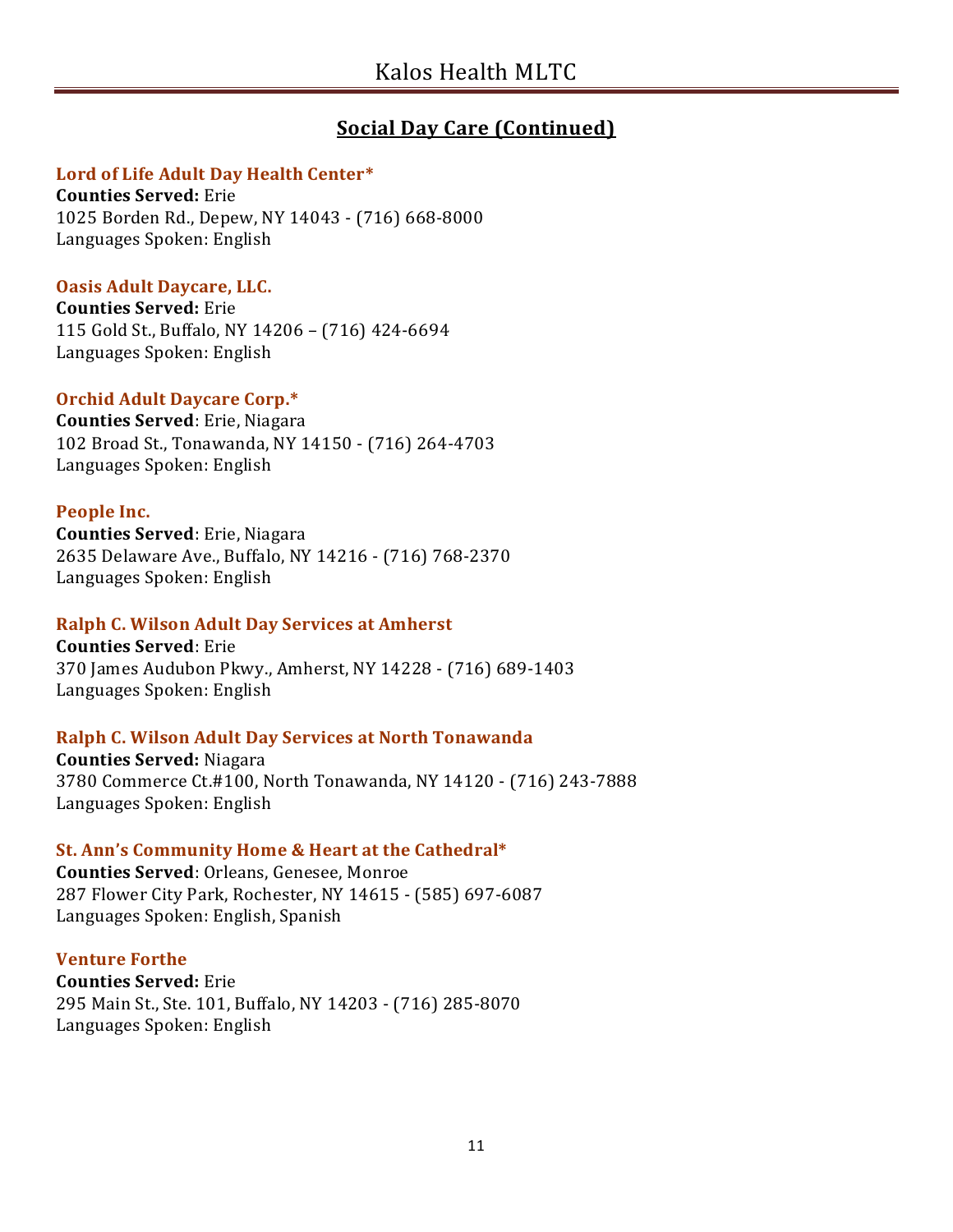## **Audiology/Hearing**

#### **Buffalo Hearing & Speech**

**Counties Served:** Erie, Niagara

50 East North St., Buffalo, NY 14203 - (716) 885-8318 5225 Sheridan Dr., Williamsville, NY 14221 – (716) 204-8680 6941 Elaine Dr., Ste. 4, Niagara Falls, NY 14304 – (716) 236-7887 1026 Union Rd., West Seneca, NY - (716) 558-1105 Languages Spoken: English, Spanish, Interpreter As Needed

#### **Diversified Hearing Services**

**Counties Served:** Erie, Niagara, Chautauqua 2721 Transit Rd., Elma, NY 14059 - (716) 668-0233 4855 Camp Rd., Ste. 400, Hamburg, NY 14075 - (716) 649-7801 6930 Williams Rd., Ste. 3200, Niagara Falls, NY 14304 - (716) 332-6440 100 College Parkway, Ste. 101, Williamsville, NY 14221 - (716) 362-1552 2900 Delaware Ave., Kenmore, NY 14217 - (716) 871-9915 1083 Delaware Ave., 3rd Floor, Buffalo, NY 14209 – (716) 871-9915 5883 Snyder Dr., Lockport, NY 14094 - (716) 433-7090 450 North Main St., Ste. 1, Warsaw, NY 14569 – (585) 786-5017 Languages Spoken: English

#### **Hart Hearing Centers**

**Counties Served:** Monroe, Orleans 468 Titus Ave., Rochester, NY 14617 - (585) 266-4130 54 North Main St., Brockport, NY 14420 – (585) 637-0730 200 White Spruce Blvd., Ste. 120, Rochester, NY 14623 – (585) 427-9010 300 Cross Keys Office Park, Ste. 308, Fairport, NY 14450 - (585) 388-3818 101 Canal Landing Blvd., Suite 10, Rochester, NY 14626 – (585) 227-6543 Languages Spoken: English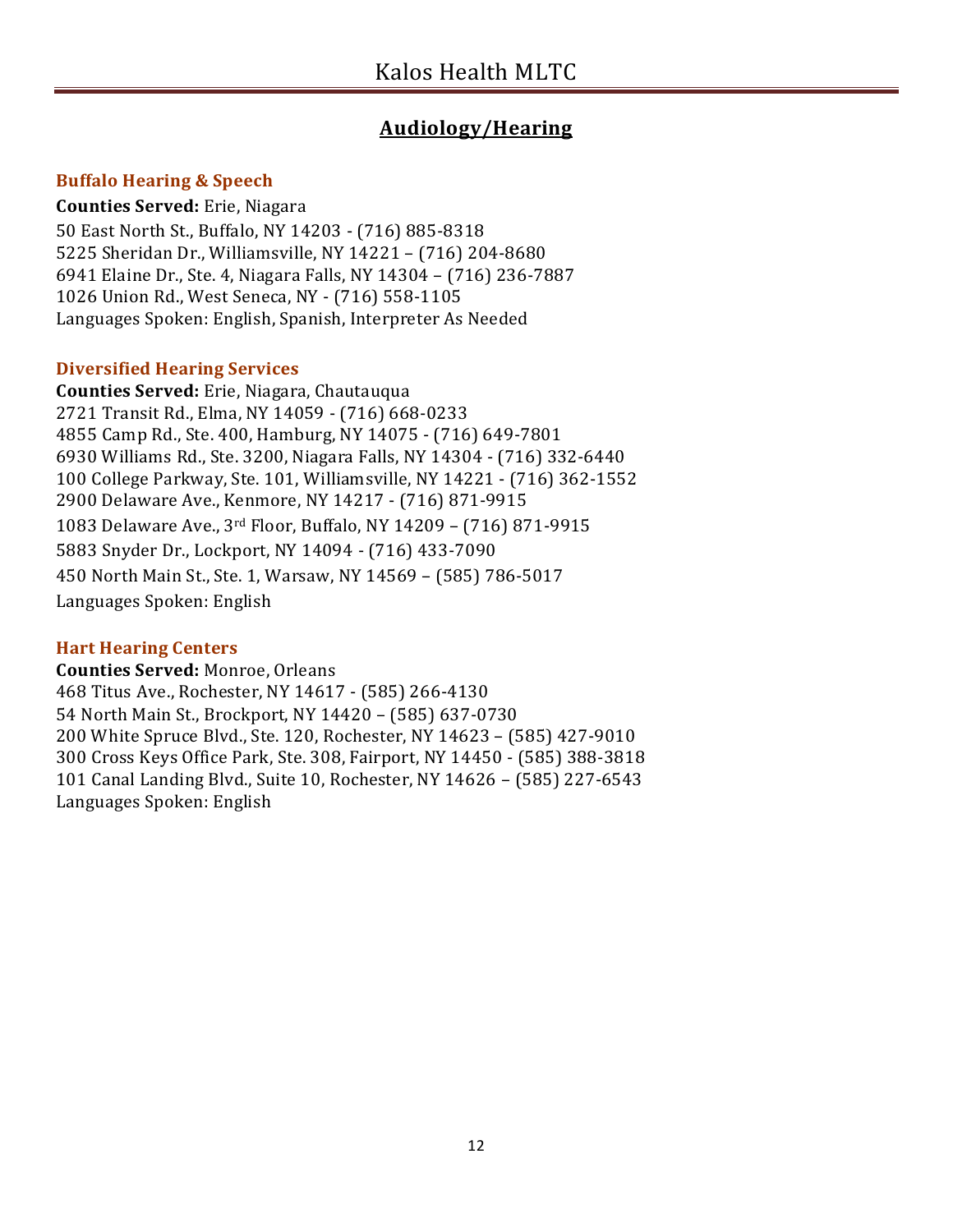## **Consumer Directed Personal Assistance**

#### **All-American Home Care, Inc.**

**Counties Served:** Erie, Chautauqua, Monroe 742 South Clinton Ave., Rochester, NY 14620-(585) 454-1776 Languages Spoken: English

#### **All Metro Health Care**

**Counties Served:** Erie, Niagara, Genesee, Orleans, Chautauqua, Monroe 170 Franklin St., Buffalo, NY 14202 - (716) 856-2702 Languages Spoken: English

#### **Amazing Home Care Services**

**Counties Served:** Erie, Niagara 1601 Bronxdale Ave., Ste. 207, Bronx, NY 10462 - (716) 995-7787 Languages Spoken: English

#### **America Homecare, Inc.**

**Counties Served:** Erie, Niagara, Genesee, Orleans, Chautauqua, Monroe 375 Dick Rd. Ste. 3, Depew, NY 14304 - (716) 288-9300 Languages Spoken: English, Russian

#### **Blossom: Modern Home Care Solutions of Western New York**

**Counties Served**: Erie, Niagara, Orleans, Chautauqua, Genesee, Monroe 216 East Main St., Ste. 20, Batavia, NY 14020 - (585) 219-4427 70 Carlson Rd., Rochester, NY 14610 - (585) 546-1600 Languages Spoken: English/Spanish

#### **Committed Homecare, Inc.**

**Counties Served**: Erie, Niagara, Orleans, Genesee, Chautauqua, Monroe 534 Delaware Ave. Ste. 436, Buffalo, NY 14202 – (716) 557-1100 Languages Spoken: English

#### **Edison Home Health Care**

**Counties Served:** Erie, Niagara, Chautauqua, Genesee, Orleans, Monroe 5589 Broadway, Lancaster, NY 14086 - (716) 222-9246 Languages Spoken: English

#### **Health Force**

**Counties Served:** Erie, Niagara**,** Orleans, Genesee, Chautauqua, Monroe 3409 Genesee St., Cheektowaga, NY 14225 - (716) 855-2273 Languages Spoken: English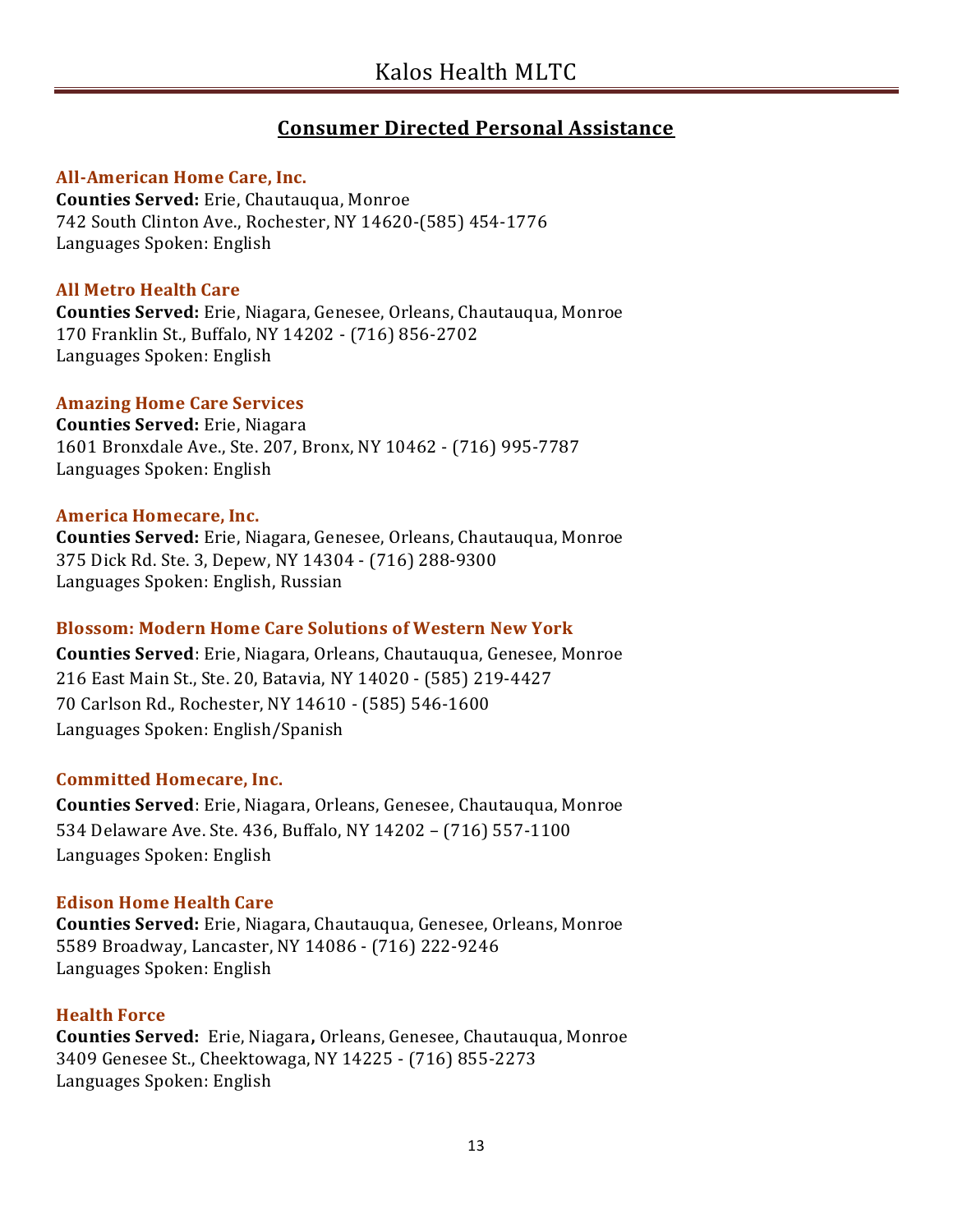# **Consumer Directed Personal Assistance (Continued)**

#### **Liberty Home Care**

**Counties Served:** Erie, Niagara**,** Orleans, Genesee, Chautauqua, Monroe 2424 Niagara Falls Blvd., Niagara Falls, NY 14304 - (716) 274-5000 Languages Spoken: English

#### **Marks Home Care Agency Inc.**

**Counties Served:** Erie, Niagara, Orleans, Genesee, Chautauqua, Monroe 1049 Broadway St., Suite 4, Bufalo, NY 14212 (716) 575-9201 Languages Spoken: English, Arabic, Bengali, Hindi, Spanish, Urdu, Bermese, Nepali

#### **Med-Temps**

**Counties Served:** Erie, Niagara**,** Orleans, Genesee, Monroe 1597 W. Ridge Rd, Ste. 301, Rochester, NY 14626 - (585) 623-8796 Languages Spoken: English

#### **People Inc. (Elmwood Health Center)**

**Counties Served:** Erie, Niagara 2128 Elmwood Ave., Buffalo, NY 14207 - (716) 874-5600 Languages Spoken: English

#### **Pleet Home Care**

**Counties Served:** Erie, Niagara, Orleans, Genesee, Chautauqua, Monroe 50 Fountain Plaza Ste. 1400, Buffalo, NY 14202 - (716) 261-2111 Languages Spoken: English

#### **Trusted Choice Homecare**

**Counties Served:** Erie, Niagara, Orleans, Genesee, Chautauqua, Monroe 500 Seneca St., Suite 501 Buffalo, NY 14204 – (716) 431-5550 510 Clinton Square #542, Rochester, NY 14604 – (585) 504-1910 Languages Spoken: English

#### **Venture Forthe**

**Counties Served:** Erie, Niagara, Chautauqua, Genesee, Orleans, Monroe 3900 Packard Rd., Niagara Falls, NY 14303 - (716) 285-8070 421 E 2nd St., Ste. 2F, Jamestown, NY 14701 - (716) 870-8857 687 Lee Rd., Rochester, NY 14606 - (585) 413-3752 Languages Spoken: English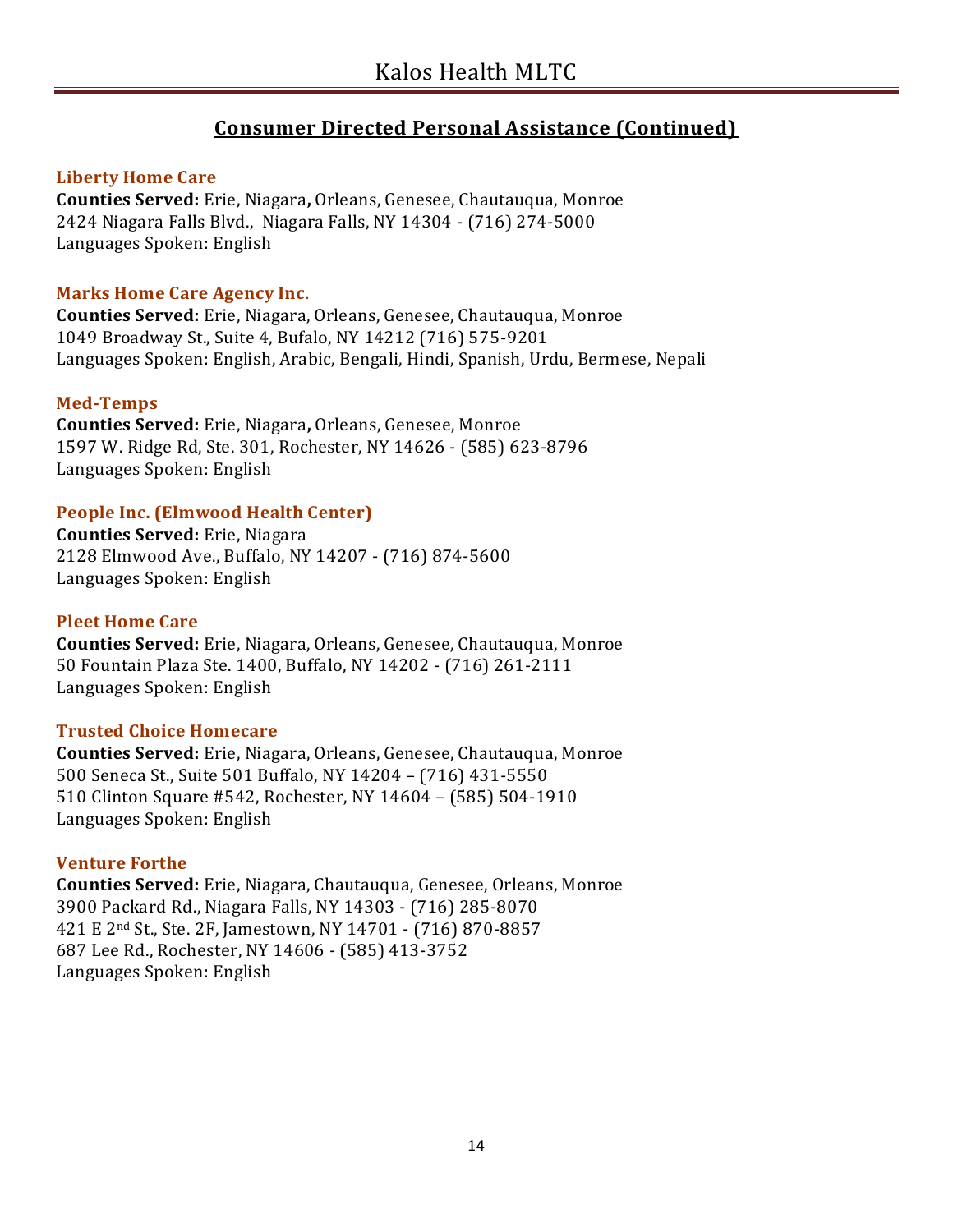# **Consumer Directed Personal Assistance (Continued)**

#### **WILLCARE**

**Counties Served:** Erie, Niagara, Chautauqua 346 Delaware Ave., Buffalo, NY 14202 - (716) 856-7500 220 Fluvanna Ave., Jamestown, NY 14701 - (716) 487-1131 9701 Niagara Falls Blvd., Niagara Falls, NY 14304 - (716) 298-8680 Languages Spoken: English

#### **WNY Independent Living**

**Counties Served:** Niagara, Erie, Genesee, Orleans, Chautauqua 3108 Main St., Buffalo, NY 14214 - (716) 836-0822 746 Portage Rd., Niagara Falls, NY 14301 - (716) 284-4131 319 West Main St., Batavia, NY 14020 - (585) 815-8501 Languages Spoken: English, Spanish, American Sign Language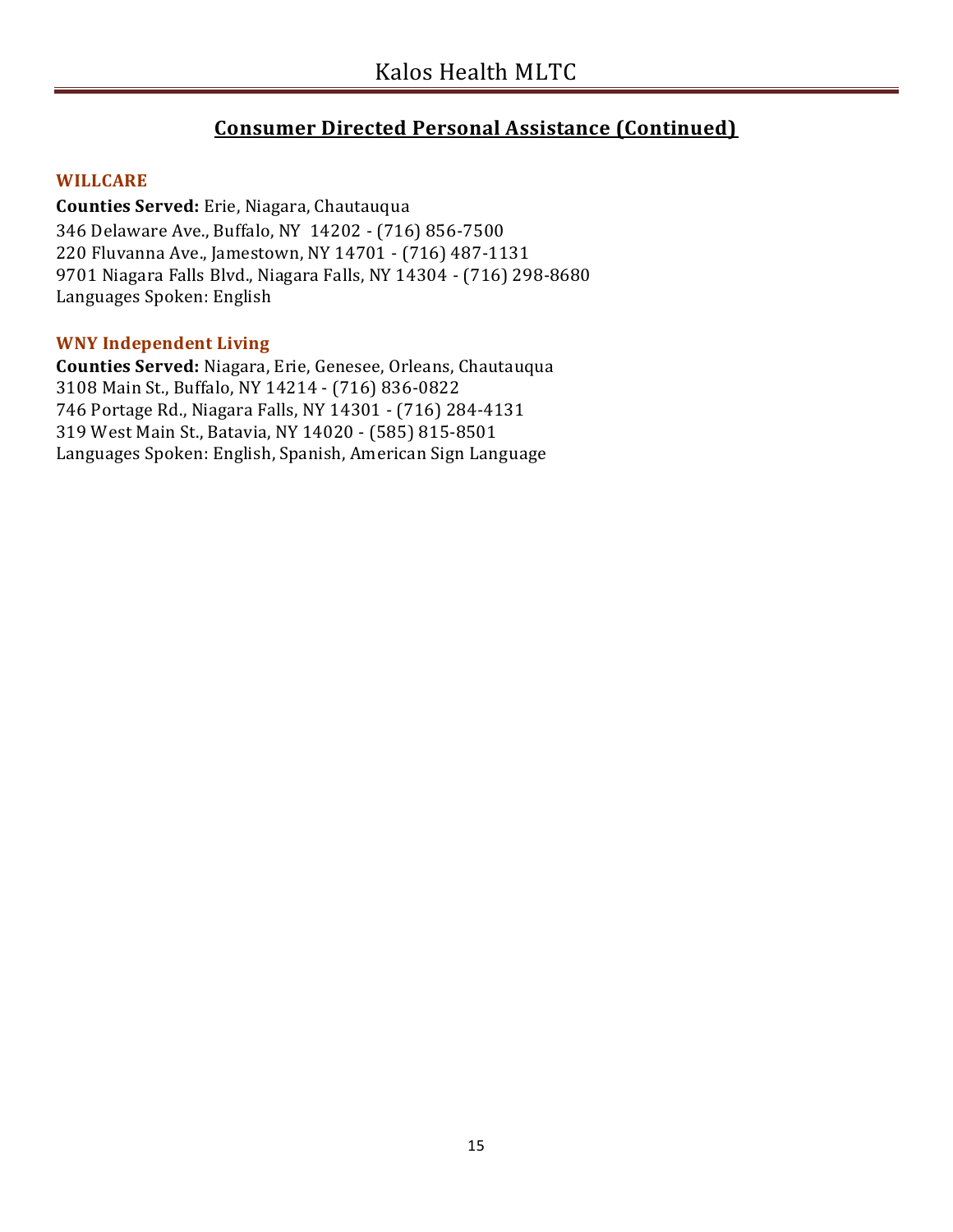# **Dental Services**

**As of January 1, 2021 all Dental and Oral Surgery services for Kalos Health MLTC Plan members will be covered by Healthplex, Inc.**

**For an up-to-date list of Dental providers in your area, please visit**  www.healthplex.com/our\_dentists/kaloshealth-search

**You may also call Healthplex to verify if a provider is in-network at 1-800-468-9868**

**For a printed list of Dental providers in your area, please call Kalos Health Member Services at 1-800-894-2464 and a representative will mail one directly to your home**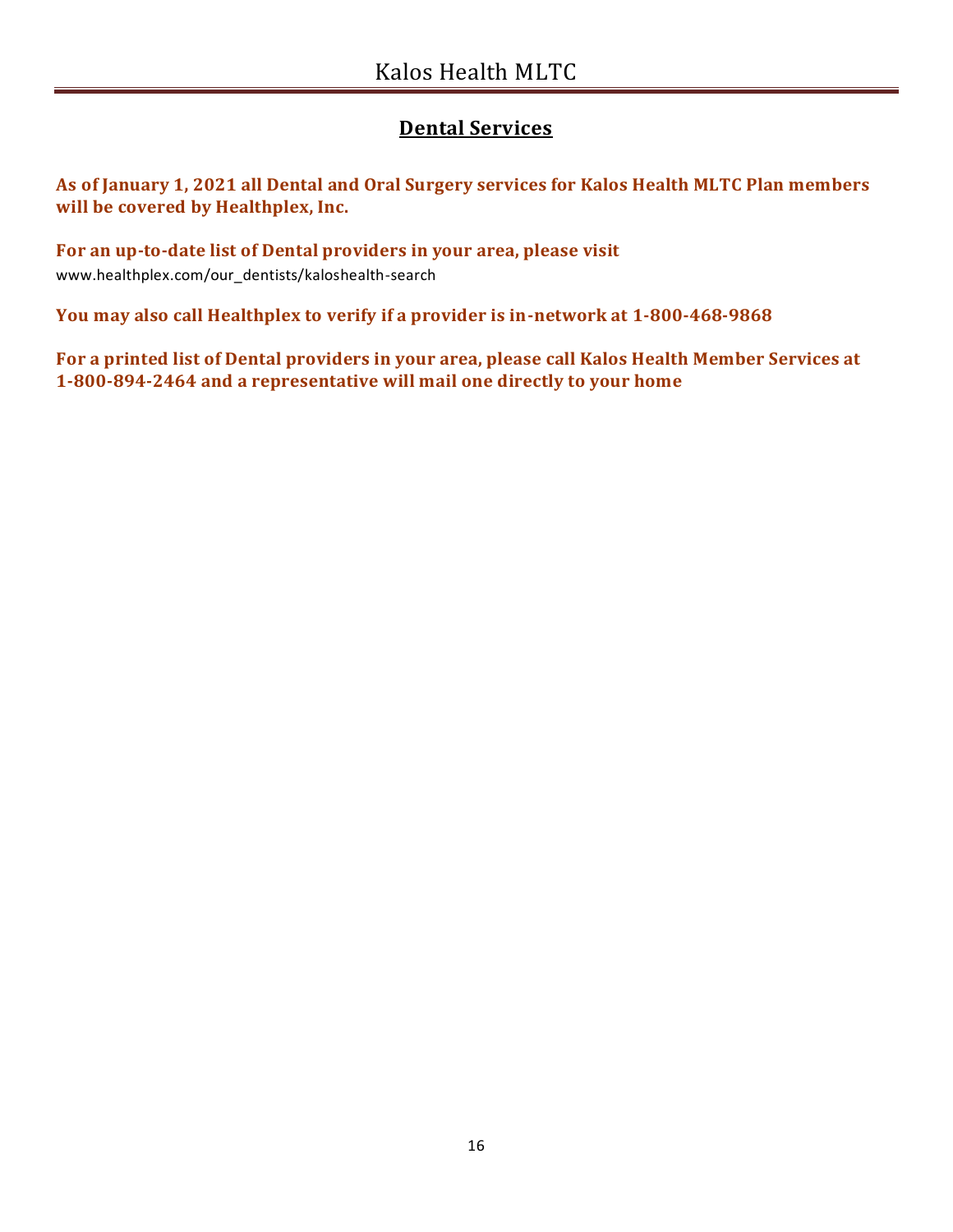# **Durable Medical Equipment**

#### **3M Medical Solutions**

**Counties Served:** Erie, Niagara, Chautauqua, Orleans, Genesee, Monroe 12930 W. Interstate 10, San Antonio, TX 78249 – 1-800-275-4524 Languages Spoken: English, Spanish, Others Upon Request

#### **180 Medical Inc.**

**Counties Served:** Erie Niagara, Orleans, Genesee, Chautuqua, Monroe 8516 Northwest Expressway, Oklahoma City, OK 73162 Languages Spoken: English, Spanish

#### **Alden Medical Supply**

**Counties Served:** Erie, Niagara, Orleans, Genesee, Chautauqua, Monroe 13185 Broadway, Alden, NY 14004 - (716) 937-1720 Languages Spoken: English

#### **American Medical Techonologies**

**Counties Served:** Erie, Niagara, Orleans, Genesee, Chautauqua, Monroe 17595 Cartwright Rd., Irvine, CA 92614 – (716) 449-1340

#### **Be Well Medical Supply**

**Counties Served:** Erie, Niagara, Orleans, Genesee, Chautauqua, Monroe 1712 East 16th St., Brooklyn, NY 11229 - (718) 787-1501 Languages Spoken: English, Spanish, Chinese, Russian, Transalation Services w/ 240 Languages

#### **Blackburn's Dove Medical Supplies**

**Counties Served:** Erie 300 Air Park Dr., Suite 60, Rochester, NY 14624 - (716) 688-8911 Languages Spoken: English, Spanish

#### **Bright Pharmacy & Medical Supply**

**Counties Served:** Erie, Chautauqua, Genesee, Monroe, Niagara, Orleans 227 Brighton Beach Ave., Brooklyn, NY 11235 - (718) 615-1550 Languages Spoken: English, Spanish, Russian, Polish, Turkish, Romanian

#### **Buffalo Pharmacies**

**Counties Served:** Erie 1479 Kensington Ave., Buffalo, NY 14215 - (716) 832-7742 Languages Spoken: English, Spanish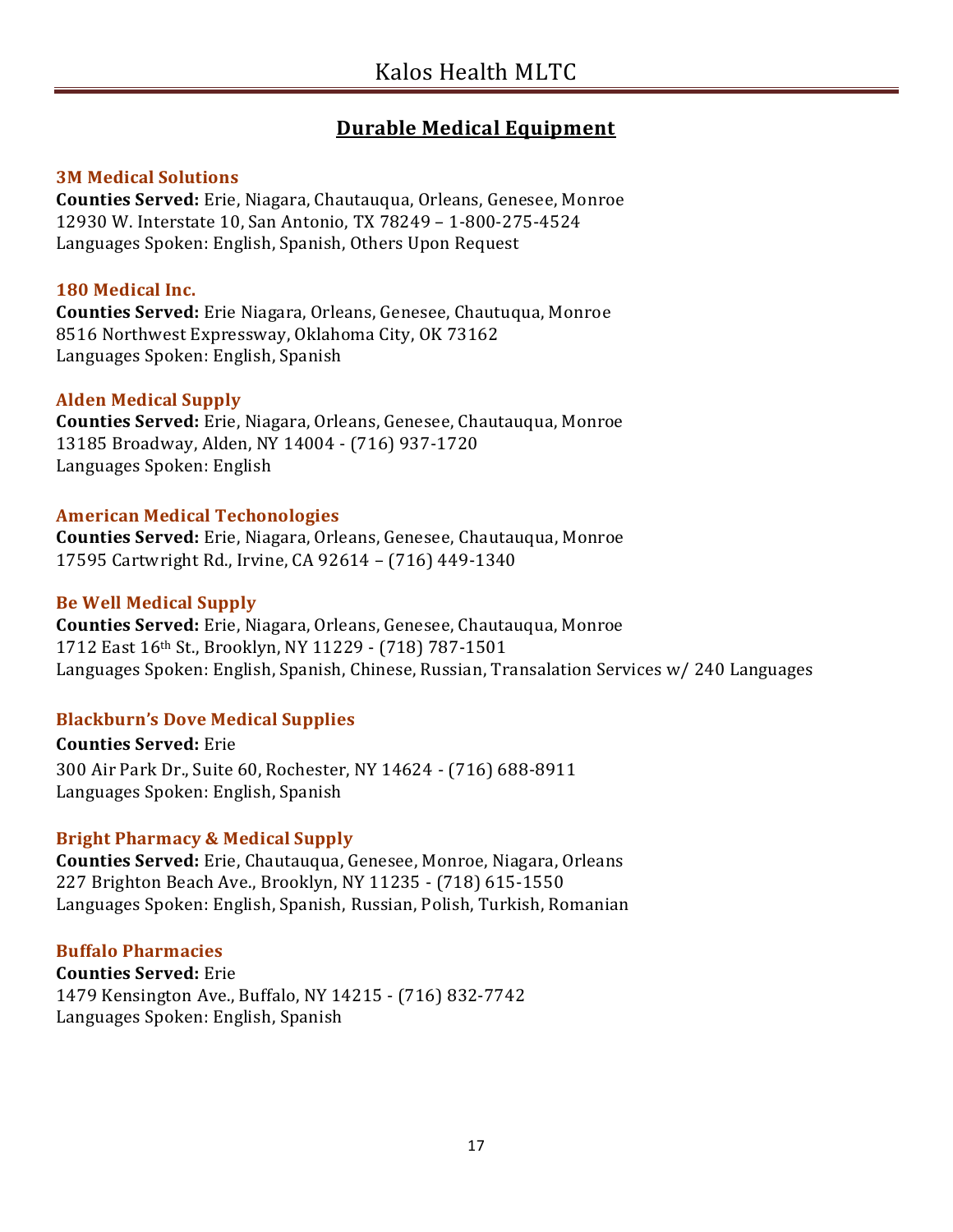#### **Buffalo Respiratory Therapy**

**Counties Served:** Erie, Niagara, Genesee, Orleans, Chautauqua 17 Limestone Dr., Williamsville, NY 14221 - (716) 932-7581 Languages Spoken: English

#### **Buffalo Wheelchair (Buffalo CPAP)**

**Counties Served:** Erie, Niagara, Genesee, Orleans, Chautauqua 1900 Ridge Rd., West Seneca, NY 14224 - (716) 206-0208 3735 Union Rd., Cheektowaga, NY 14225 - (716) 206-0208 Languages Spoken: English, Spanish

#### **Byram Healthcare**

**Counties Served:** Erie, Niagara, Orleans, Genesee, Monroe, Chautauqua 120 Bloomingdale Rd., White Plains, NY 10605 - (866) 457-5756 Languages Spoken: English, Spanish, Chinese, AT&T International Language Services

#### **Durable Medical Equipment & Supplies of LeRoy**

**Counties Served:** Erie, Chautauqua, Genesee, Monroe, Niagara, Orleans 535 Summit Point Dr., Henrietta, NY 14467 - (585) 768-9495 Languages Spoken: English

#### **Eastside Medical Supply**

**Counties Served:** Erie, Niagara, Orleans, Genesee, Chautauqua, Monroe 2210 Monroe Ave., Rochester, NY 14618- (585) 623-8936 Languages Spoken: English

#### **Health System Services of WNY**

**Counties Served:** Erie, Niagara 6867 Williams Rd., Wheatfield, NY 14304 - (716) 283-2339 Languages Spoken: English

#### **Home Medical Supply**

**Counties Served:** Erie, Niagara, Orleans, Genesee 653 E. Main St., Batavia, NY 14020 - (585) 343-9393 Languages Spoken: English

#### **HSM Medical**

**Counties Served:** Chautauqua 220 Fluvanna Ave., Ste. 500, Jamestown, NY 14701 - (716) 664-5775 Languages Spoken: English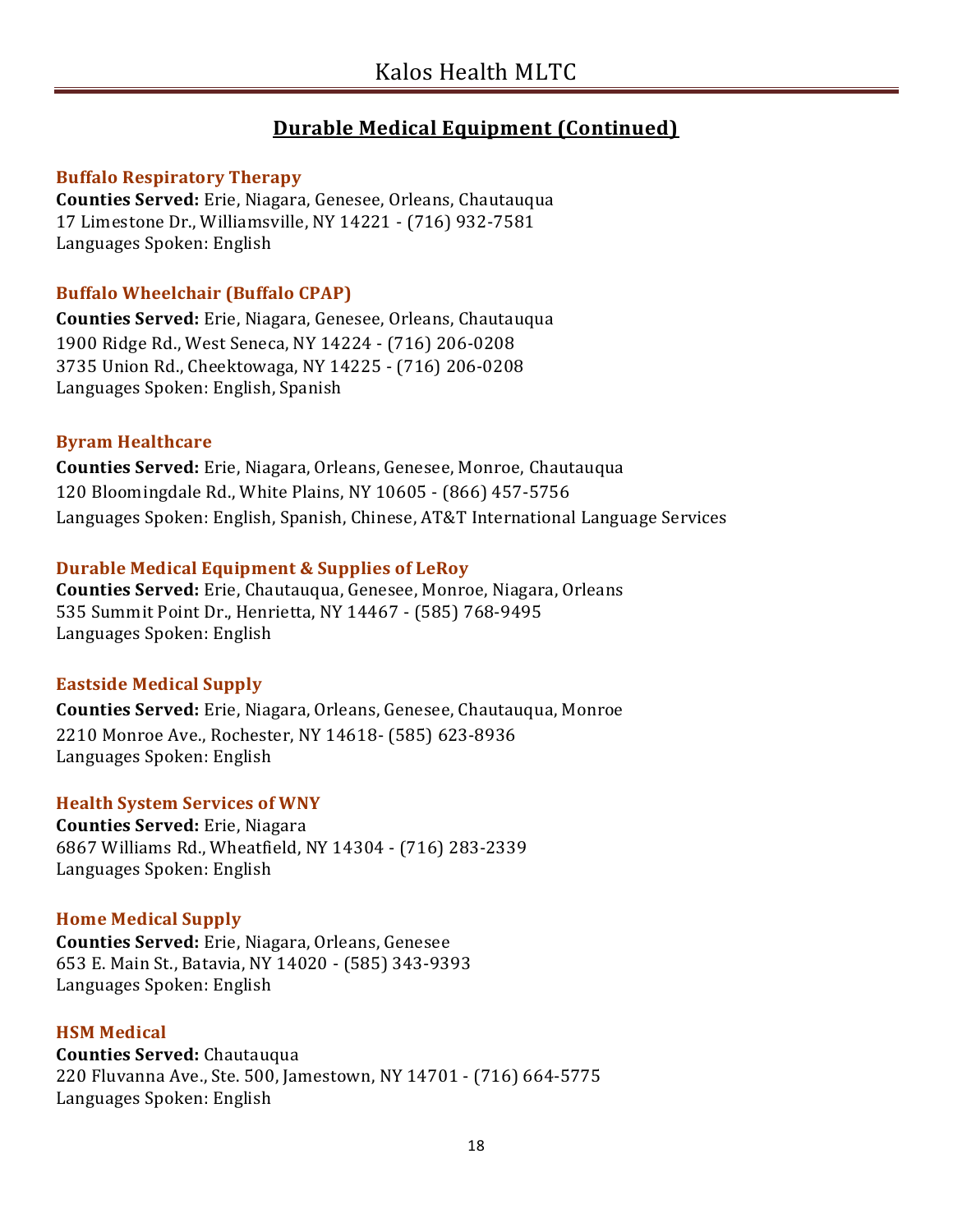#### **Liberator Medical Supply, Inc.**

**Counties Served:** Chautauqua, Erie, Genesee, Monroe, Niagara, Orleans 2979 SE Gran Park Way, Stuart, FL 34997 – (877)221-9457 Languages Spoken: English

#### **Liberty Home Care**

**Counties Served:** Erie, Niagara, Orleans, Genesee, Chautauqua 2424 Niagara Falls Blvd., Niagara Falls, NY 14304 - (716) 274-5000 Languages Spoken: English, Spanish, Creole

#### **Lincare**

**Counties Served:** Erie, Niagara, Orleans, Genesee, Chautauqua, Monroe 25 Hazelwood Dr., Buffalo, NY 14228 - (716) 662-7444 6601 S. Transit Rd., Lockport, NY 14094 - (716) 204-1490 2184 Foote Ave Ext, Jamestown, NY 14701 - (716) 484-1292 4 Center Dr. Orchard Park, NY 14127 - (716) 662-7444 Languages Spoken: English

#### **Lockport Home Medical**

**Counties Served:** Erie, Niagara, Orleans 21 Main St., Ste. 6, Lockport, NY 14094 - (716) 433-8735 Languages Spoken: English, German

#### **Medcare Equipment**

**Counties Served:** Erie, Chautauqua 512 W 3rd St., Jamestown, NY 14701 - (716) 664-5092 Languages Spoken: English, Spanish

#### **National Seating & Mobility**

**Counties Served:** Erie, Chautauqua, Orleans, Niagara, Genesee, Monroe 19 Ransier Dr., West Seneca, NY 14224 - (716) 674-0783 Languages Spoken: English

#### **Numotion**

**Counties Served:** Erie, Niagara, Orleans, Genesee, Chautauqua, Monroe 11 Denton Ave., S., New Hyde Park, NY 14040 – (718) 746-3150 Languages Spoken: English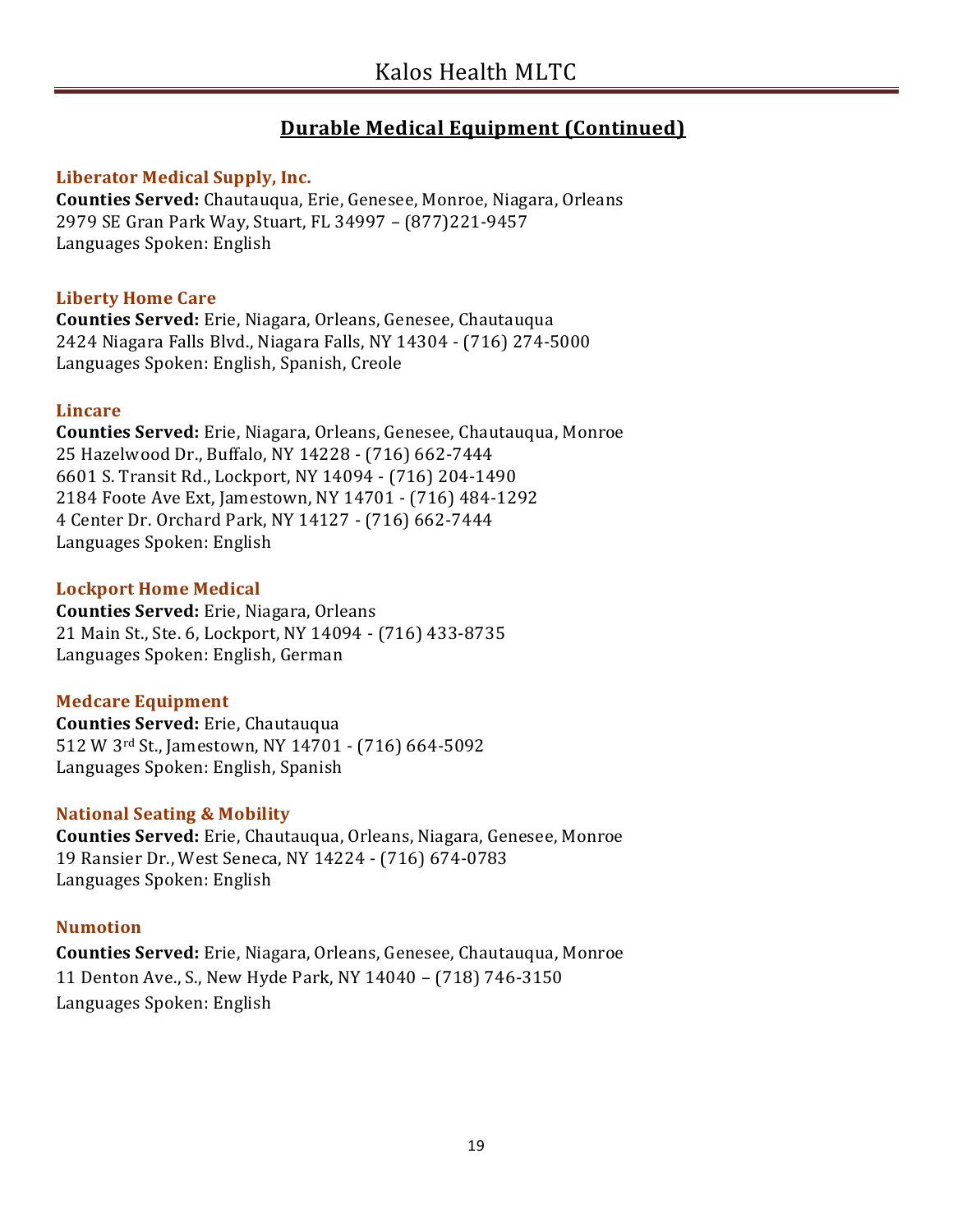#### **People First Mobility**

**Counties Served:** Erie, Niagara, Orleans, Genesee, Chautauqua, Monroe 800 Hertel Ave., Suite 103, Buffalo, NY 14207 **-** (716) 566-5000 Languages Spoken: English

#### **Prism Medical Products**

**Counties Served:** Erie, Niagara, Genesee, Chautauqua, Monroe, Orleans 900 Albany Shaker Rd., Suite 1, Latham, NY 12110 - (888) 244-6421 Languages Spoken: English, Translation Software Available

#### **Procair**

**Counties Served:** Erie, Niagara, Genesee, Chautauqua, Monroe, Orleans 2407 N Main St., Warsaw, NY 14569 - (585) 786-3198 Languages Spoken: English, Interpreters As Needed

#### **Respiratory Services Of WNY, Inc.**

**Counties Served:** Erie, Niagara 80 French Rd., Cheektowaga, NY 14227 - (716) 683-6699 Languages Spoken: English

#### **Riverview Professional Pharmacy**

**Counties Served:** Erie, Niagara, Genesee, Chautauqua, Monroe 1050 Niagara St., Suite 110, Buffalo, NY 14213 - (716) 423-2313 Languages Spoken: English, Spanish

#### **Rosenkrans Pharmacy, Inc.**

**Counties Served:** Orleans 526 Main St., Medina, NY 14103 - (585) 798-1650 Languages Spoken: English

#### **Rotech - First Community Care**

**Counties Served:** Erie, Niagara, Genesee, Orleans, Chautauqua 210 John Glenn Dr., Amherst, NY 14228 - (716) 691-9300 Languages Spoken: English

#### **Sheridan Surgical**

**Counties Served:** Erie, Niagara, Chautauqua, Orleans, Genesee, Monroe 4513 Bailey Ave., Buffalo, NY 14226 - (716)836-8780 Languages Spoken: English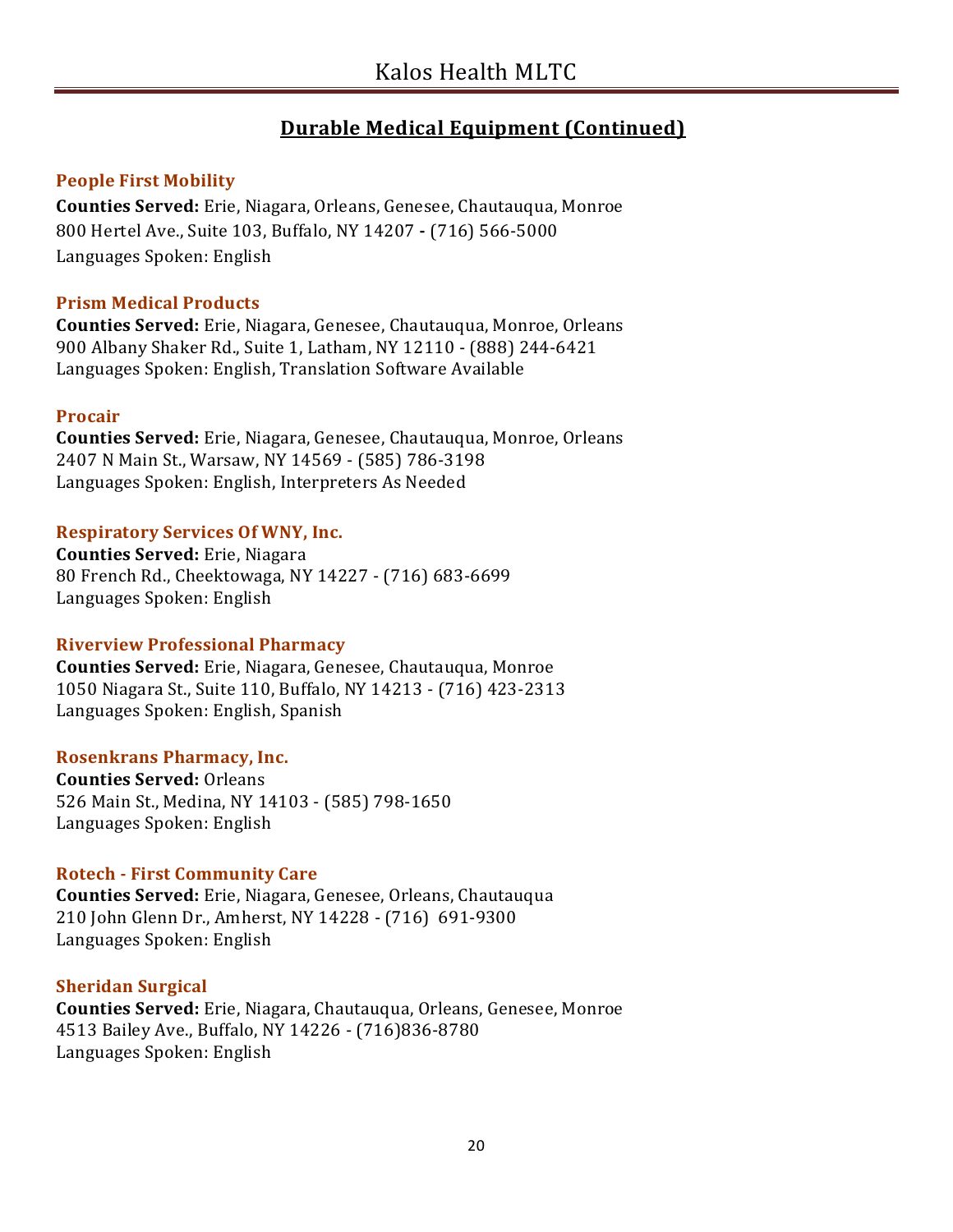#### **Union Medical Pharmacy**

**Counties Served**: Erie 1769 Orchard Park Rd., West Seneca, NY 14224 - (716) 675-4133 Languages Spoken: English, Italian

#### **United Oxygen and Medical Equipment**

**Counties Served:** Genesee, Orleans, Monroe 3670 Mount Read Blvd., Rochester, NY 14616 - (585) 360-4900 Languages Spoken: English, Spanish, Italian

#### **Upstate Home Care**

**Counties Served**: Erie, Chautauqua, Genesee, Monroe, Niagara, Orleans 435 Lawrence Bell Dr., Ste. 103, Williamsville, NY 14221 – (716 )565-2100 200 Air Park Dr., Rochester, NY 14624 - (585) 328-2050 Languages Spoken: English

#### **VieMed, Inc.**

**Counties Served:** Erie, Niagara, Genesee, Orleans, Chautauqua, Monroe 11801 North Tatum Blvd., Suite 140, Phoenix, AZ 85028 – (480)795-6411 Languages Spoken: English, Spanish

#### **Westside Medical Supply**

**Counties Served:** Erie, Niagara, Genesee, Orleans, Chautauqua, Monroe 765 Elmgrove Rd., Rochester, NY 14624 - (585) 227-8750 Languages Spoken: English, Italian, Polish

#### **Wurlitzer Family Pharmacy**

**Counties Served:** Niagara 521 Division St., North Tonawanda, NY 14120 – (716) 260-1131 Languages Spoken: English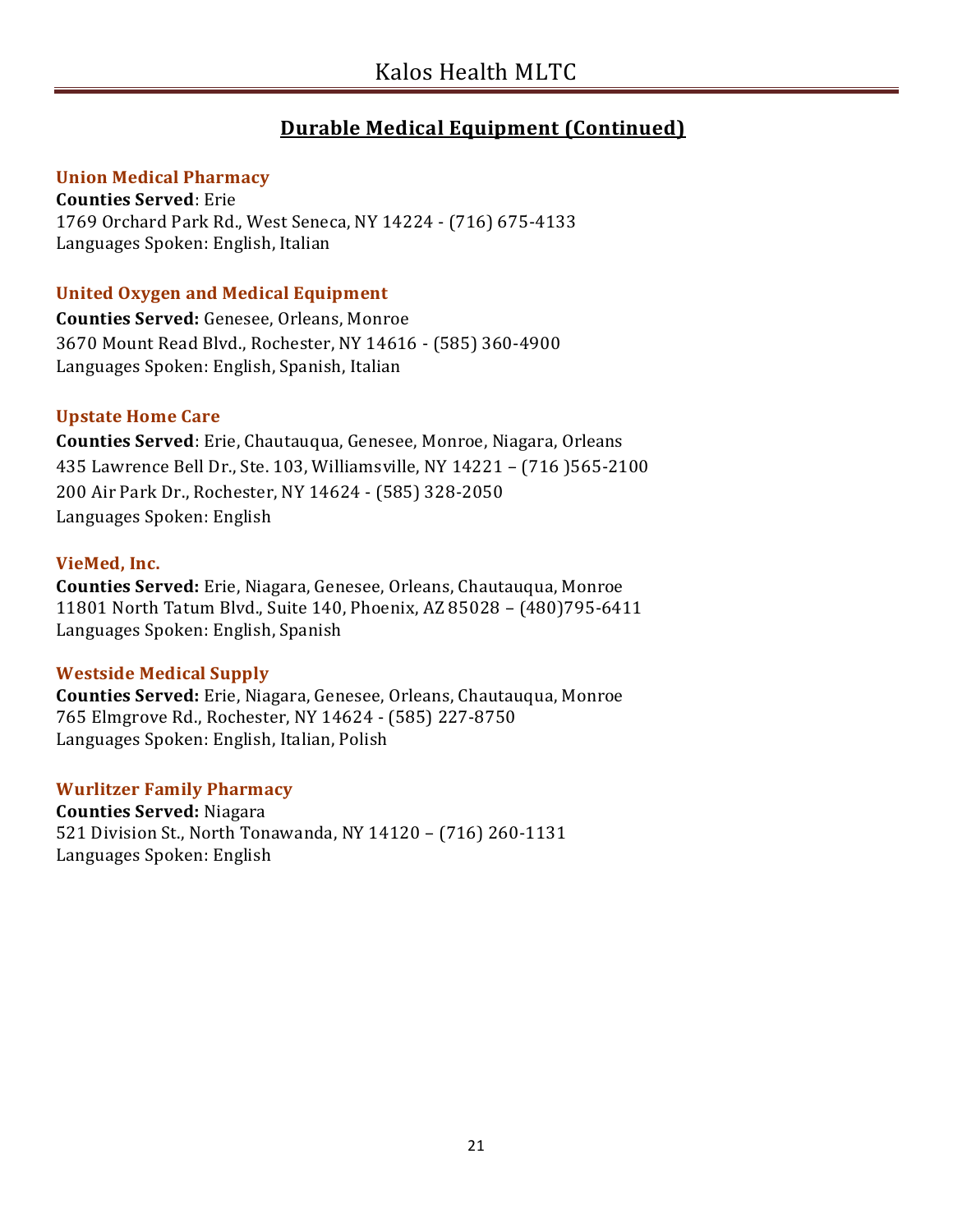# **Home Delivered Meals/Congregate Meals**

#### **Alden's Meals on Wheels**

**Counties Served:** Erie 12482 Broadway St., Alden, NY 14004 - (716) 937-7105 Languages Spoken: English

#### **Chautauqua County Office of the Aging**

**Counties Served:** Chautauqua 7 N. Erie St., Mayville, NY 14757 - (716) 661-7582 Languages Spoken: English, Spanish

#### **Dunkirk-Fredonia Meals on Wheels**

**Counties Served:** Chautauqua 200 Lake Shore Dr., W Ste. 3, Dunkirk, NY 14048 - (716) 366-8822 Languages Spoken: English

#### **FeedMore Western New York, Inc.**

**Counties Served:** Niagara, Erie 100 James E. Casey Drive, Buffalo, NY 14206 – (716) 822-2002 Languages Spoken: English

#### **Genesee County Office for the Aging**

**Counties Served**: Genesee 2 Bank St., Batavia, NY 14020 - (585)343-1611 Languages Spoken: English, Language Line Services Available

#### **Homestyle Direct**

**Counties Served**: Erie, Niagara, Orleans, Chautauqua, Genesee, Monroe 2032 Highland Ave., East Twin Falls, ID 83301 - (866) 735-0921 Languages Spoken: English, Spanish

#### **KenTon Meals on Wheels**

**Counties Served:** Erie 169 Sheridan Parkside, Tonawanda, NY 14150 - (716) 874-3595 Languages Spoken: English

# **Meals On Wheels of Niagara Falls**

**Counties Served:** Niagara 1920 18th St. Niagara Falls, NY 14305 - (716) 282-3468 Languages Spoken: English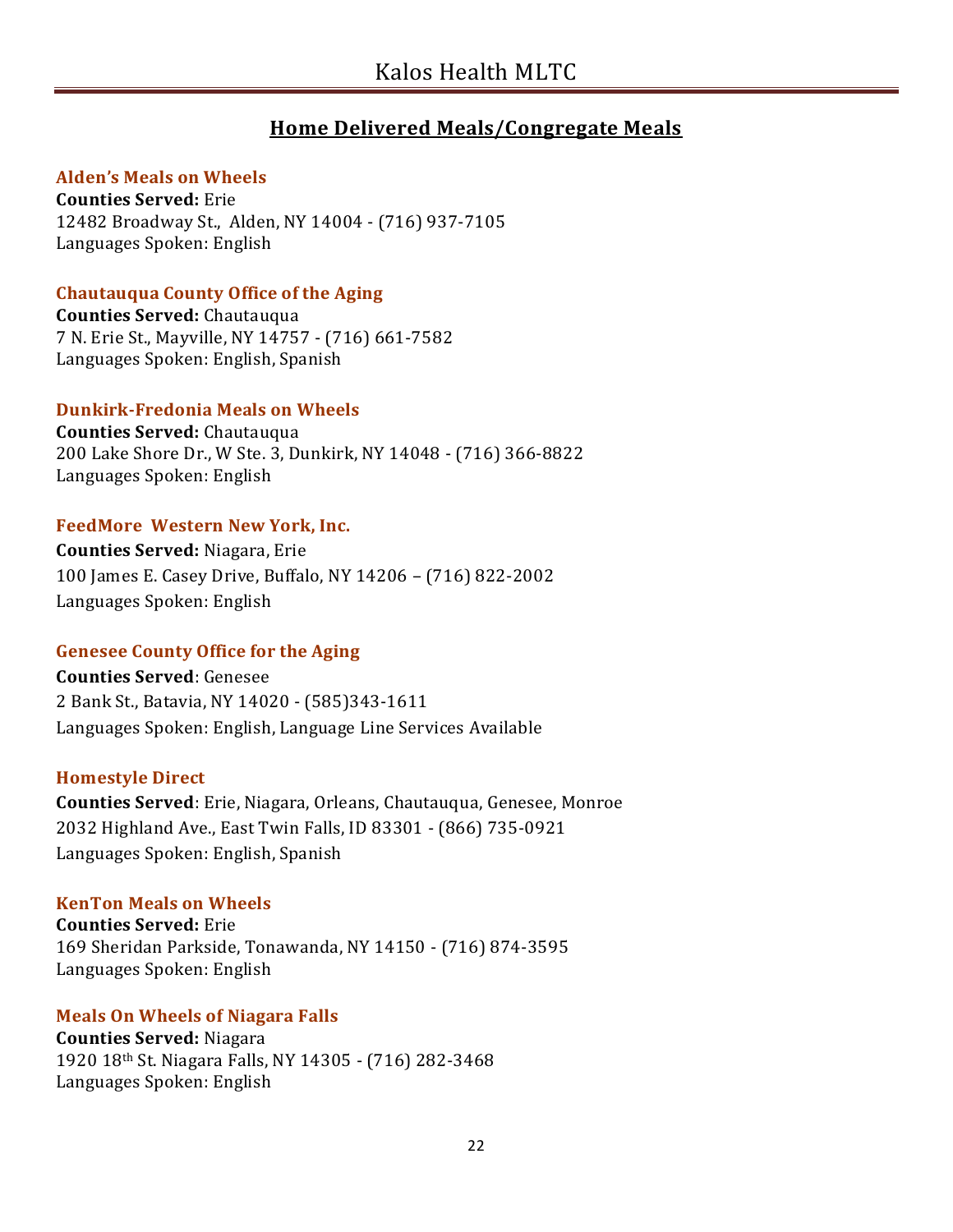# **Home Delivered Meals/Congregate Meals (Continued)**

#### **Mom's Meals**

**Counties Served:** Erie, Niagara, Genesee, Orleans, Chautauqua, Monroe 3120 E. 72nd St., Ankeny, Iowa, 50021 - (866) 716-3257 Languages Spoken: English, Spanish

#### **Orleans County Office for the Aging**

**Counties Served**: Orleans 14016 State Hwy 31, Albion, NY 14411 - (585) 589-3191 Languages Spoken: English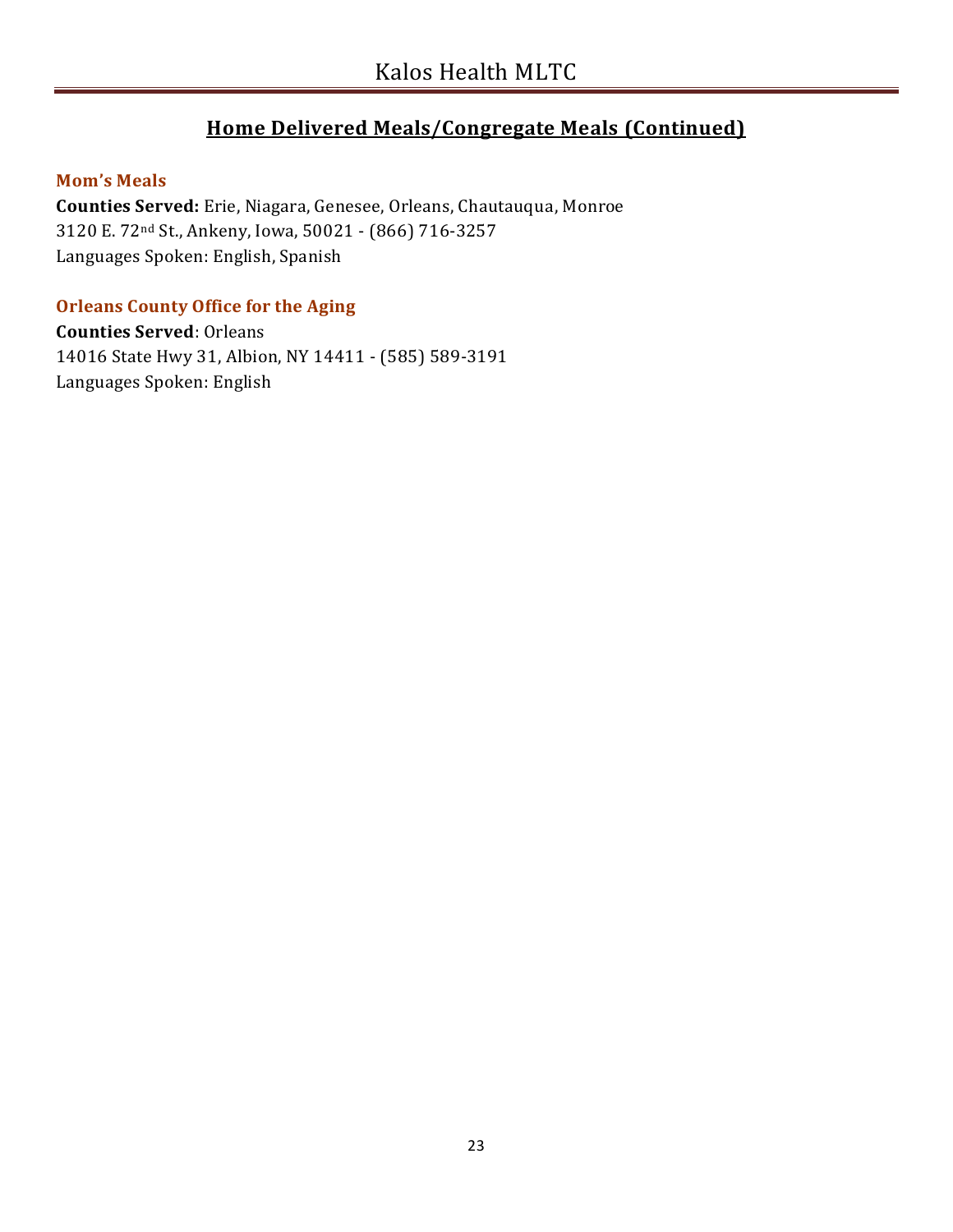# **Home Health Care (CHHA)**

#### **Amedisys Home Health Care**

**Counties Served:** Erie, Niagara, Chautauqua 1127 Wehrle Dr., Suite 50, Amherst, NY 14221 – (716) 632-6420 6932 Williams Rd. Suite 1200, Niagara Falls, NY 14304 – (716) 297-3310 Languages Spoken: English

#### **HCR Home Care**

**Counties Served:** Orleans, Genesee, Monroe 85 Metro Park., Rocheter, NY 14623 - (585) 272-1930 Languages Spoken: English, Spanish

#### **McAuley Seton Homecare**

**Counties Served:** Erie, Niagara 144 Genesee St., Buffalo, NY 14203 - (716) 685-4870 Languages Spoken: English, Spanish

### **Rosa Coplon Jewish Home and Infirmary**

**Counties Served:** Erie 2700 North Forest Road, Getzville, NY 14068 – (716) 639-3311 Languages Spoken: English, Spanish, Portugese, French, African

### **Schofield Certified Home Care**

**Counties Served:** Erie, Niagara 2757 Elmwood Ave., Kenmore, NY 14217 - (716) 874-2600 Languages Spoken: English

### **Visiting Nurses Association (VNA)**

**Counties Served:** Erie, Niagara, Chautauqua, Genesee, Orleans 560 W. 3rd St., Jamestown, NY 14701 - (716) 483-1940 61 Swan St., Batavia, NY 14020 - (585) 344-2894 3780 Commerce Ct., Ste. 100, North Tonawanda, NY 14120 – (716) 243-7800 Languages Spoken: English

### **WILLCARE**

**Counties Served:** Erie, Niagara, Chautauqua 346 Delaware Ave., Buffalo, NY 14202 - (716) 856-7500 220 Fluvanna Ave., Jamestown, NY 14701 - (716) 487-1131 9701 Niagara Falls Blvd., Niagara Falls, NY 14304 - (716) 298-8680 Languages Spoken: English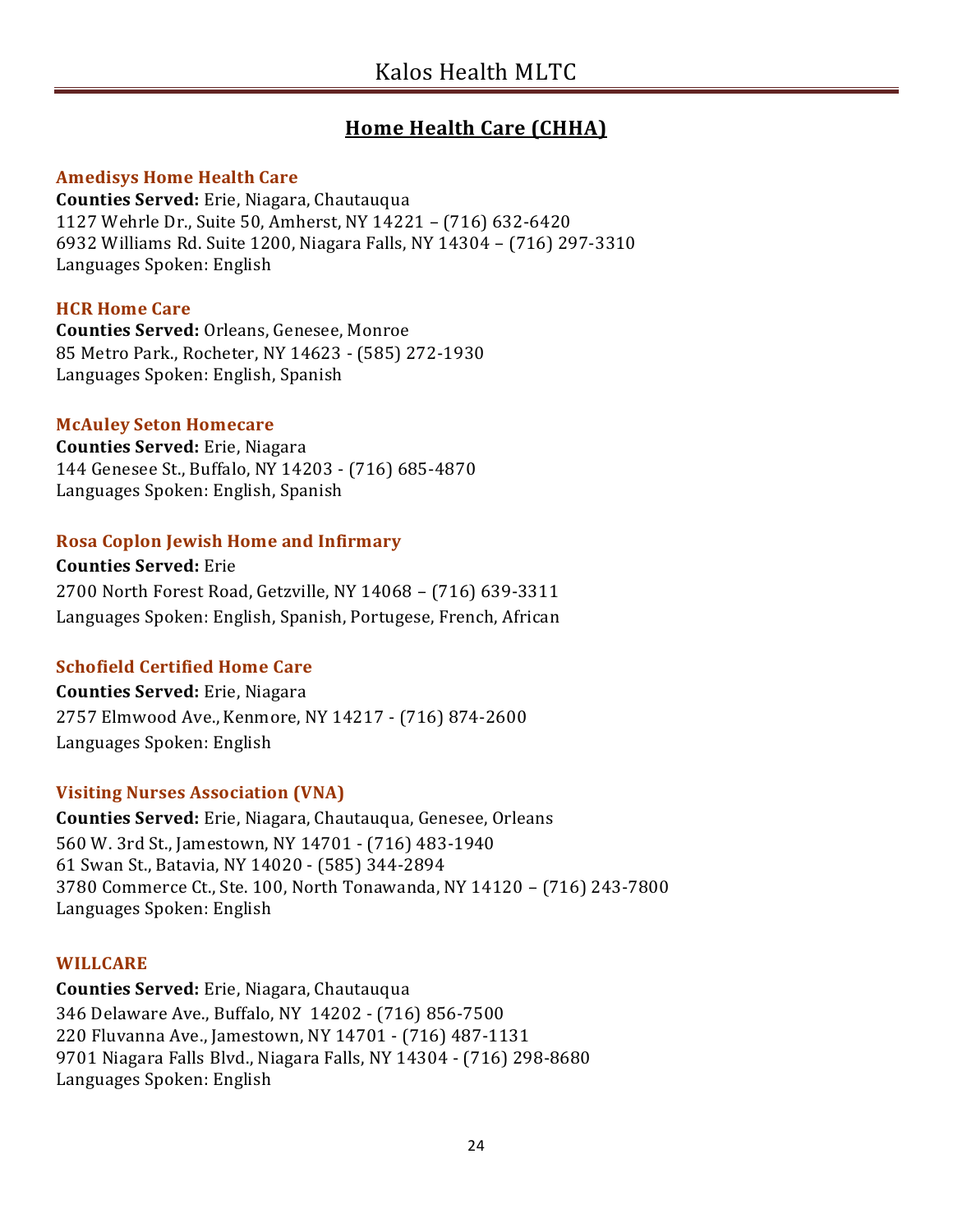# **Medical Social Services**

#### **Amedisys Home Health Care**

**Counties Served:** Erie, Niagara, Chautauqua 1127 Wehrle Dr., Suite 50, Amherst, NY 14221 – (716) 632-6420 Languages Spoken: English

#### **HCR Home Care**

**Counties Served:** Orleans, Genesee, Monroe 85 Metro Park., Rocheter, NY 14623 - (585) 272-1930 Languages Spoken: English

#### **McAuley Seton Homecare**

**Counties Served**: Erie, Niagara 144 Genesee St., Buffalo, NY 14203 - (716) 685-4870 Languages Spoken: English

#### **Visiting Nurses Association (VNA)**

**Counties Served:** Erie, Niagara, Chautauqua, Genesee, Orleans 2100 Wehrle Dr., Williamsville, NY 14221 - (716) 630-8100 560 W. 3rd St., Jamestown, NY 14701 - (716) 483-1940 61 Swan St., Batavia, NY 14020 - (585) 344-2894 3780 Commerce Ct., Ste. 100, North Tonawanda, NY 14120 - (716) 243-7800 Languages Spoken: English

#### **WILLCARE**

**Counties Served:** Erie, Niagara, Chautauqua 346 Delaware Ave., Buffalo, NY 14202 - (716) 856-7500 220 Fluvanna Ave., Jamestown, NY 14701 - (716) 487-1131 9701 Niagara Falls Blvd., Niagara Falls, NY 14304 - (716) 298-8680 Languages Spoken: English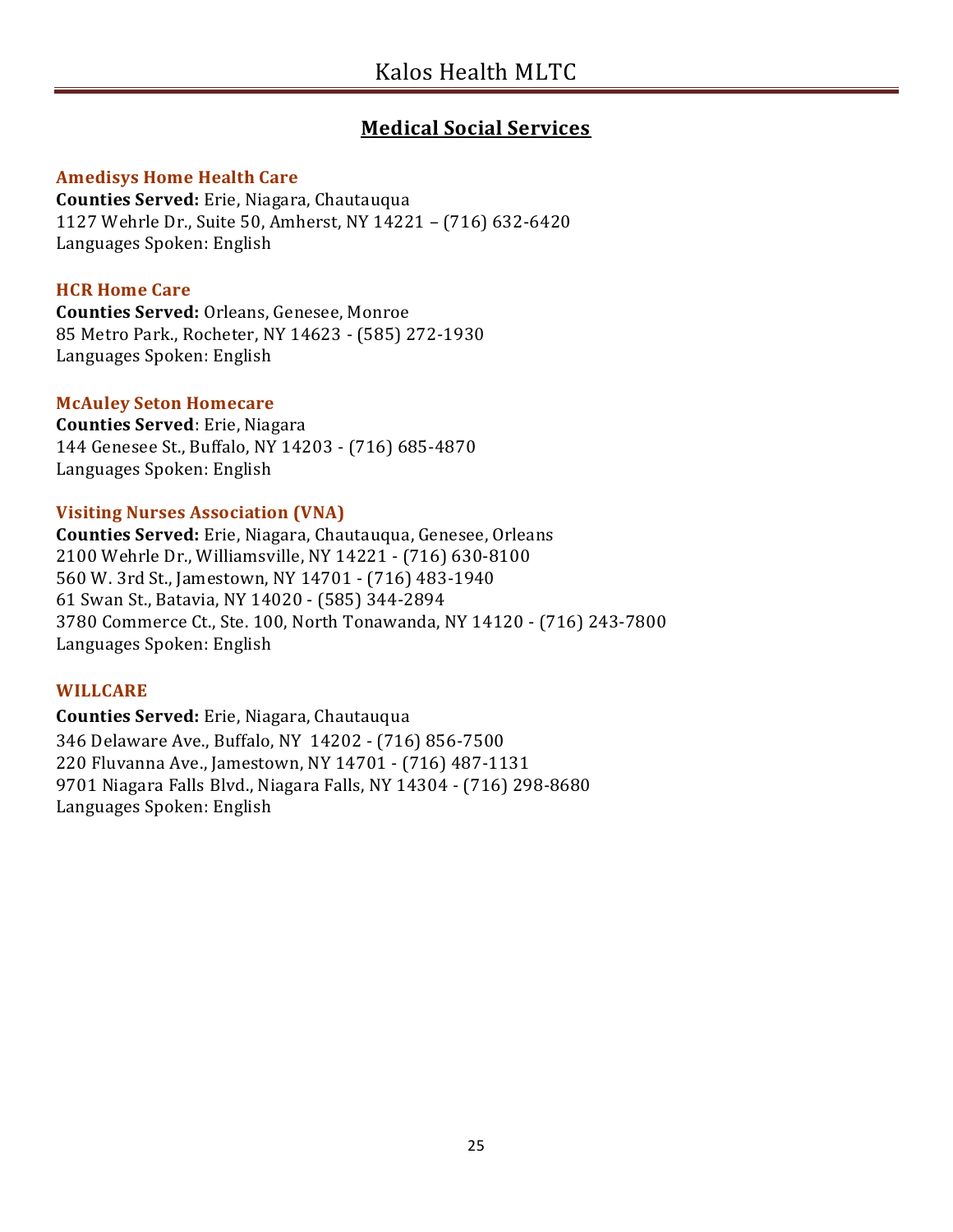# **Non-Emergent Transportation**

*\* -Stretcher, – Wheel Chair Vans Available \*\*-2 Man Lift*

# **Aries Transportation Services \*\***

**Counties Served:** Erie, Niagara 85 River Rock Dr., Ste. 302, Buffalo, NY 14207 - (716) 362-9701 Languages Spoken: English

#### **Batavia Bus Service**

**Counties Served:** Erie, Niagara, Genesee, Orleans 153 Cedar Ave., Batavia, NY 14020 - (585) 343-3079 Languages Spoken: English

### **Blue United Taxi**

**Counties Served:** Niagara, Erie 1898 Buffalo Ave., Niagara Falls, NY 14303 - (716) 285-7441 Languages Spoken: English, Punjab, Haiti

# **Brassai Inc. \*\***

**Counties Served:** Erie, Niagara, Orleans, Genesee, Chautauqua 10060 County Rd., Clarence Center, NY 14032 – (716) 545-3780 Languages Spoken: English, Spanish, Russian

# **Buffalo Transportation \* \*\***

**Counties Served:** Erie, Niagara, Orleans, Genesee 289 Ramsdell Dr., Buffalo, NY 14216 - (716) 877-5600 Languages Spoken: English, Spanish, Chinese, Russian, Italian

# **Cameron Transport \*\***

**Counties Served:** Niagara, Erie, Chautauqua, Monroe 2901 Pine Ave., Niagara Falls, NY 14301 - (716) 371-0960 Languages Spoken: English

# **Caring Harts Transportation Inc.**

**Counties Served:** Erie 599 Holland Rd., Arcade, NY 14009 - (716) 457-3051 Languages Spoken: English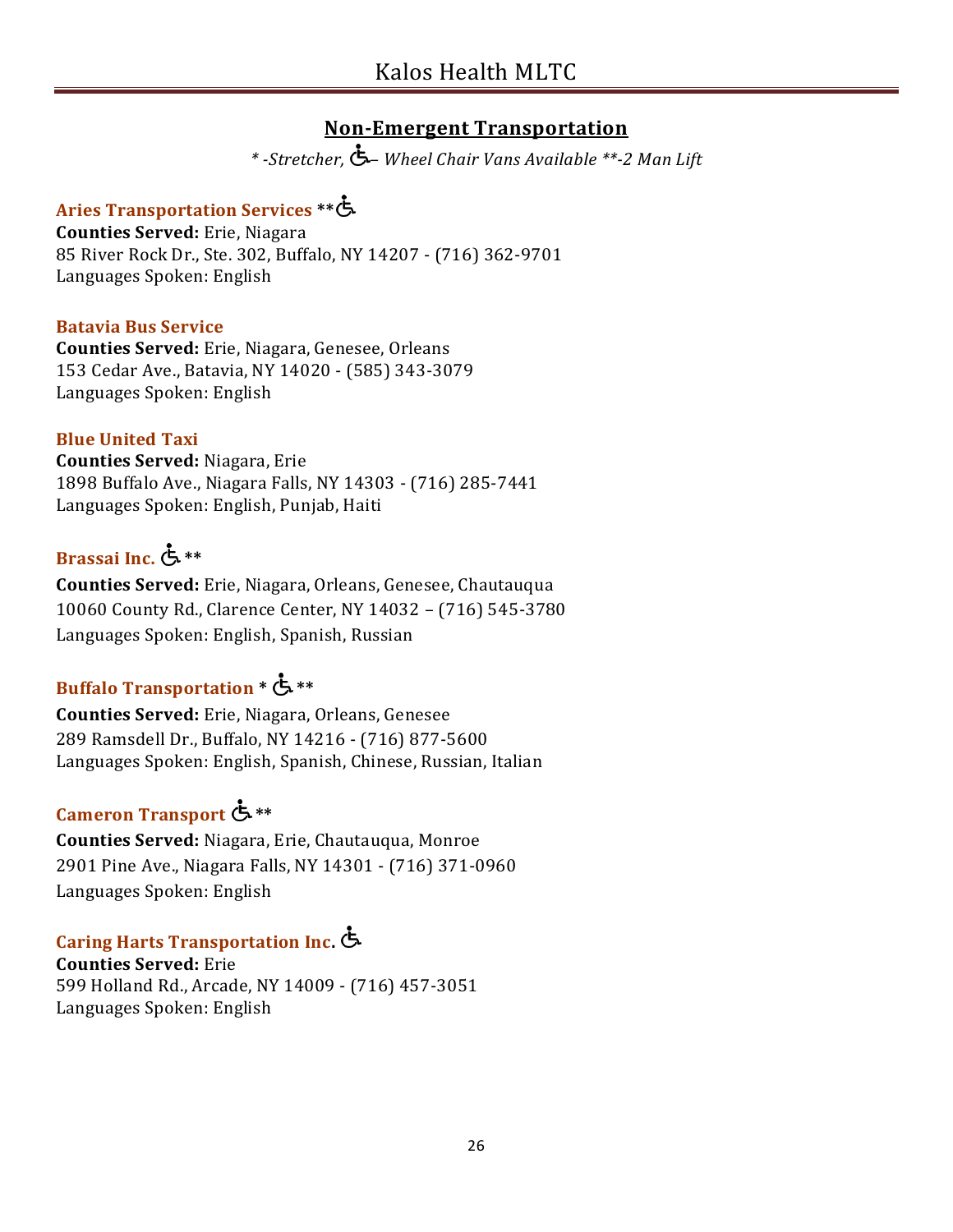*\* -Stretcher, – Wheel Chair Vans Available, \*\*-2 Man Lift*

# **Carrying Hands Transportation \*\***

**Counties Served:** Monroe, 997 Broad St., Rochester, NY 14606 - (585) 498-5410 Languages Spoken: English

### **CARTS (Chautauqua Area Regional Transit System)**

**Counties Served:** Chautauqua 234 Hopkins Ave., Jamestown, NY 14701 - (716) 665-6466 Languages Spoken: English, Spanish

# **Fancee Limousine**

**Counties Served:** Chautauqua 3955 Brook Rd., Falconer, NY 14733 - (716) 483-3661 Languages Spoken: English

# **Genesee Transportation Inc. \***

**Counties Served:** Monroe, Orleans, Genesee 355 Portland Ave., Rochester, NY 14605 - (585) 256-1510 Languages Spoken: English

# **GCB Touring and Transportation, Inc.**

**Counties Served:** Erie, Niagara, 1082 Kenmore Ave., Buffalo, NY 14216 - (716) 891-9111

#### **Hometown Transportation Services, Inc.\*\***

**Counties Served:** Erie, Niagara 1667 Linwood Ave., Niagara Falls, NY 14305- (716)-236-7504 Languages Spoken: English, Spanish, Arabic

### **Hope Medical Transportation Service**

**Counties Served:** Erie, Niagara 144 Robin Hill Dr., Williamsville, NY 14221 - (716) 994-6350 Languages Spoken: English

# **LGM Transport, Inc.**

**Counties Servied:** Erie, Niagara, Genesee, Monroe, Orleans 80 Earhart Dr., Williamsville, NY 14221 - (716) 428-3339 Languages Spoken: Multilingual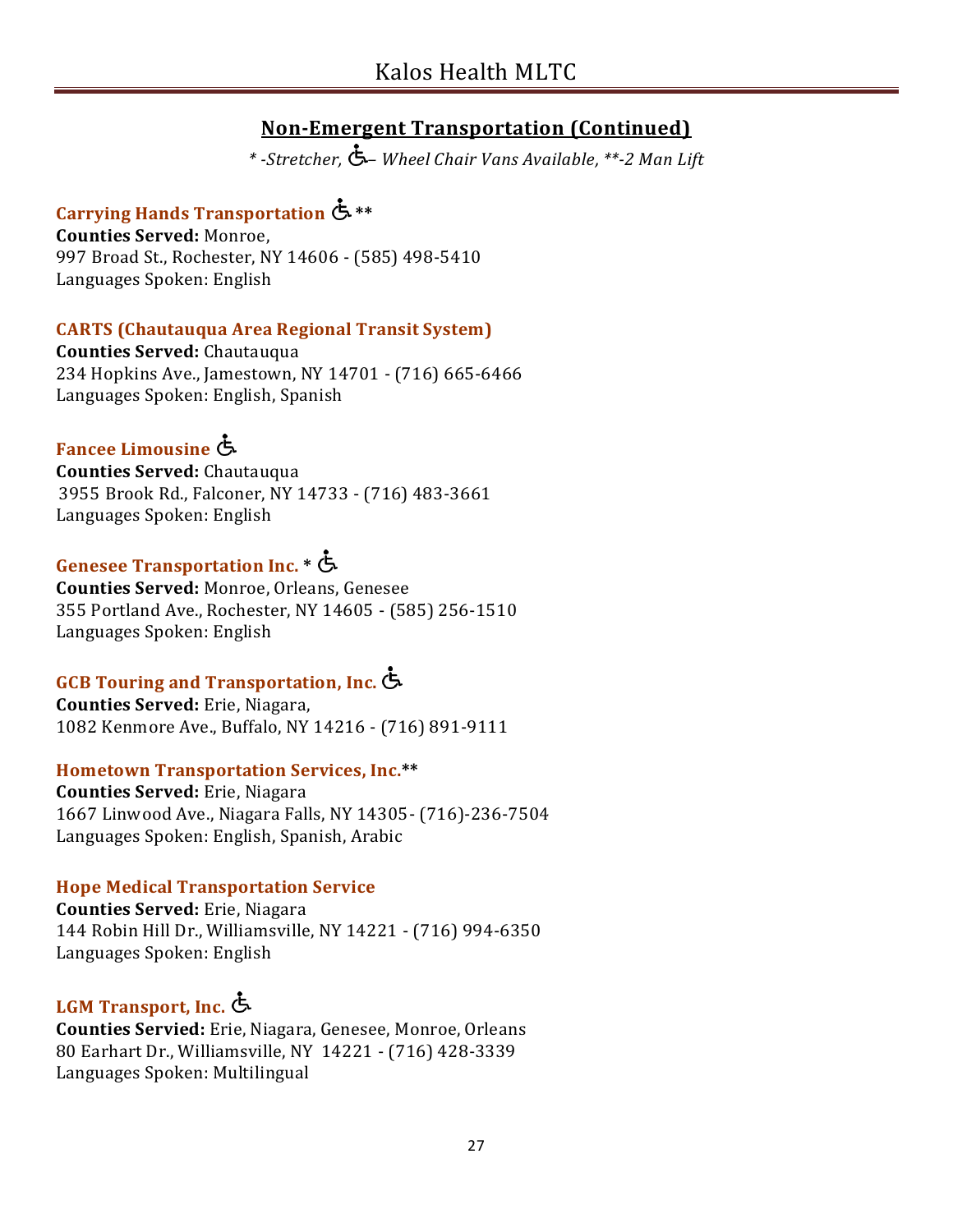*\* -Stretcher, – Wheel Chair Vans Available, \*\*-2 Man Lift*

# **Liberty Home Care**

**Counties Served:** Erie, Niagara 2424 Niagara Falls Blvd., Niagara Falls, NY 14304 - (716) 274-5000 Languages Spoken: English

#### **Liberty Yellow Cab**

**Counties Served:** Erie, Niagara 1580 Kenmore Ave., Buffalo, NY 14216 - (716) 877-7111 Languages Spoken: English

# **Medicab of Rochester \*\***

**Counties Served:** Monroe 1449 Hudson Ave., Rochester, NY 14621 - (585) 342-7150 Languages Spoken: English

#### **Medina Transport Taxi, LLC**

**Counties Served:** Erie, Niagara, Genesee, Monroe, Orleans 493 East Center St., Medina, NY 14103 – (585) 798-9400 Language Spoken: English

# **Mercy Transportation \*\***

**Counties Served:** Erie, Niagara 33 Hidden Meadow Crossing, Lancaster, NY 14086 - (716) 771-3151 Language Spoken: English

# **Metro Transportation Inc. \***

**Counties Served:** Genesee, Monroe, Orleans 200 Airpark Dr., Suite 20, Rochester, NY 14624 – (585) 328-8030 Language Spoken: English

### **Orleans Transit Service (RTS Orleans)**

**Counties Served:** Erie, Niagara, Genesee, Orleans 225 West Academy St., Albion, NY 14411 - (585) 589-0707 Languages Spoken: English

# **Rising Pheonix Transport, LLC**

**Counties Served:** Niagara, Erie, Genesee, Chautauqua, Monroe 508 Minnesota Ave., Buffalo, NY 14215- Phone (716) 308-4598 Languages Spoken: English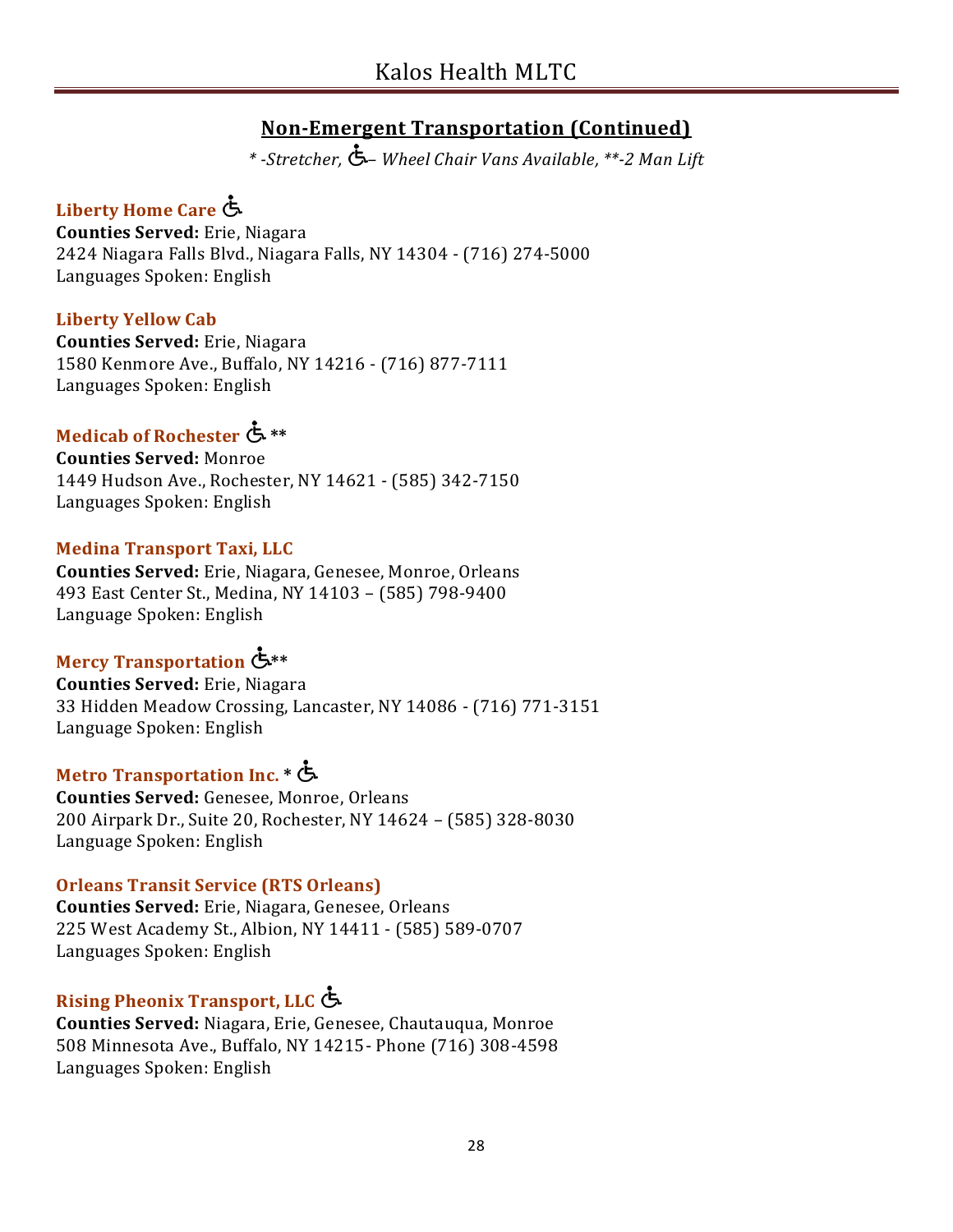*\* -Stretcher, – Wheel Chair Vans Available, \*\*-2 Man Lift*

# **Prime Care Transportation, Inc. \***

**Counties Served:** Niagara, Erie 3385 Bailey Avenue, Buffalo, NY 14215 – (716) 986-2539 Languages Spoken: English

#### **Prompt Transportation Services, LLC**

**Counties Served:** Monroe, Genesee, Orleans 8 Milliner St., Rochester, NY 14611 - (585) 405-2455 Languages Spoken: English

# **Rochester Medical Transportation \* \*\***

**Counties Served:** Erie, Niagara, Monroe 150 Jasons Dr., Rochester, NY 14623 - (585) 288-3444 Languages Spoken: English, Russian

#### **Rural Metro Ambulance (AMR) \***

**Counties Served:** Erie, Niagara 481 William L. Gaiter Pkwy., Buffalo, NY 14215 - (716) 882-8400 Languages Spoken: English

# **Signature Transportation of Buffalo**

**Counties Served**: Erie, Niagara, Orleans, Genesee, Chautauqua, Monroe 233 Shumway St., Buffalo, NY 14212 - (716) 220--0472 Languages Spoken: English

#### **Team Services**

**Counties Served**: Chautauqua 92 Fairmount Ave., Jamestown, NY 14701 - (716) 661-1562 Languages Spoken: English

# **Top Priority Transportation**

**Counties Served:** Erie Niagara Orleans, Genesee, Chautauqua, Monroe 6336 Robinson Rd., Lockport, NY 14094 – (716) 727-1559

# **Ultra Medical Transport**

**Counties Served:** Monroe 25 North St., Canandaigua, NY 14424 - (585) 880-7688 Languages Spoken: English, Filipino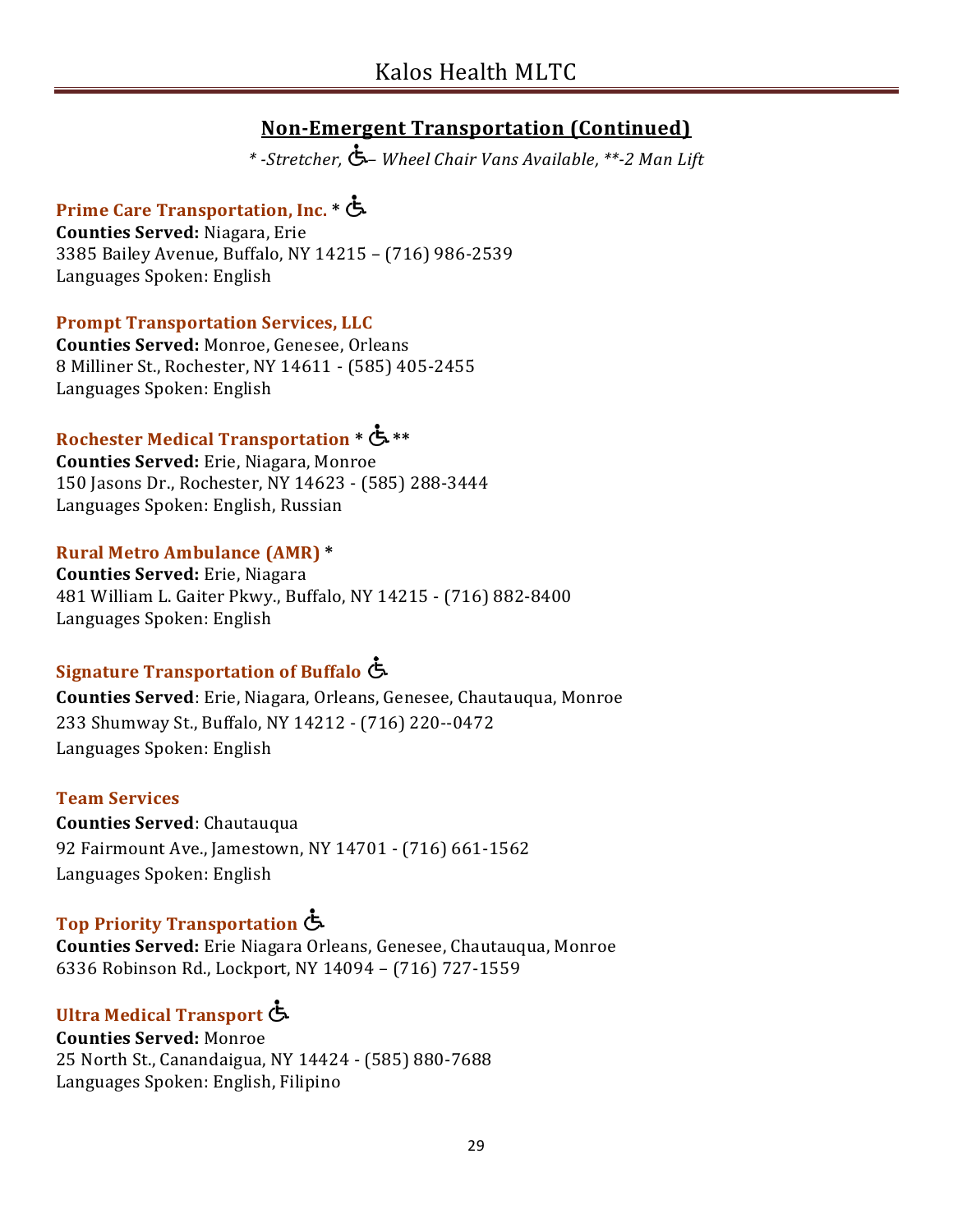*\* -Stretcher, – Wheel Chair Vans Available, \*\*-2 Man Lift*

#### **W.C.A. Services Corporation**

**Counties Served:** Chautauqua 28 Maple St., Jamestown, NY 14701 – (716) 664-4700 Languages Spoken: English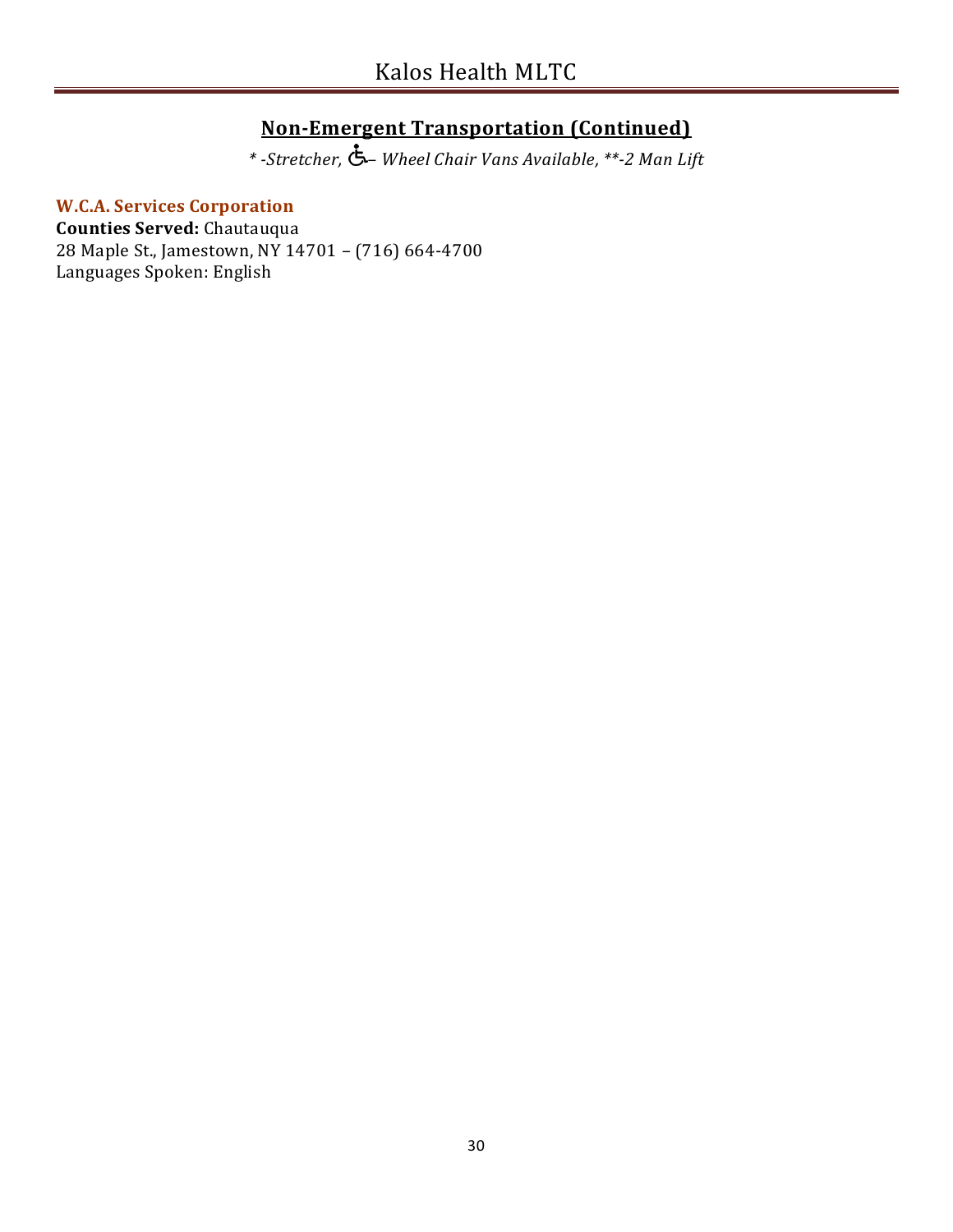# **Nutritional Services**

#### **AMS Nutrition Counseling, PLLC**

**Counties Served:** Niagara 6411 B Dysinger Rd., Lockport, NY 14094 - (716) 266-6056 Languages Spoken: English

#### **HCR Home Care**

**Counties Served:** Orleans, Genesee, Monroe 85 Metro Park., Rocheter, NY 14623 - (585) 272-1930 Languages Spoken: English

#### **McAuley Seton Homecare**

**Counties Served:** Erie, Niagara 144 Genesee St., Buffalo, NY 14203 - (716) 685-4870 Languages Spoken: English, Spanish

#### **Neighborhood Health Center**

#### **Counties Served:** Erie

155 Lawn Ave., Buffalo, NY 14207 - (716) 875-2904 300 Niagara St., Buffalo, NY 14201 – (716) 242-8600 3674 Commerce Place, Hamburg, NY 14075 – (716) 648-4345 4233 Lake Ave., Blasdell, NY 14219 – (716) 332-3070 Languages Spoken: English, Spanish

#### **Visiting Nurses Association (VNA)**

**Counties Served:** Erie, Niagara, Chautauqua, Genesee, Orleans 2100 Wehrle Dr., Williamsville, NY 14221 - (716) 630-8100 560 W. 3rd St., Jamestown, NY 14701 - (716) 483-1940 61 Swan St., Batavia, NY 14020 - (585) 344-2894 3780 Commerce Ct., Ste. 100, North Tonawanda, NY 14120 - (716) 243-7800 Languages Spoken: English

#### **WILLCARE**

**Counties Served:** Erie, Niagara, Chautauqua 346 Delaware Ave., Buffalo, NY 14202 - (716) 856-7500 220 Fluvanna Ave., Jamestown, NY 14701 - (716) 487-1131 9701 Niagara Falls Blvd., Niagara Falls, NY 14304 - (716) 298-8680 Languages Spoken: English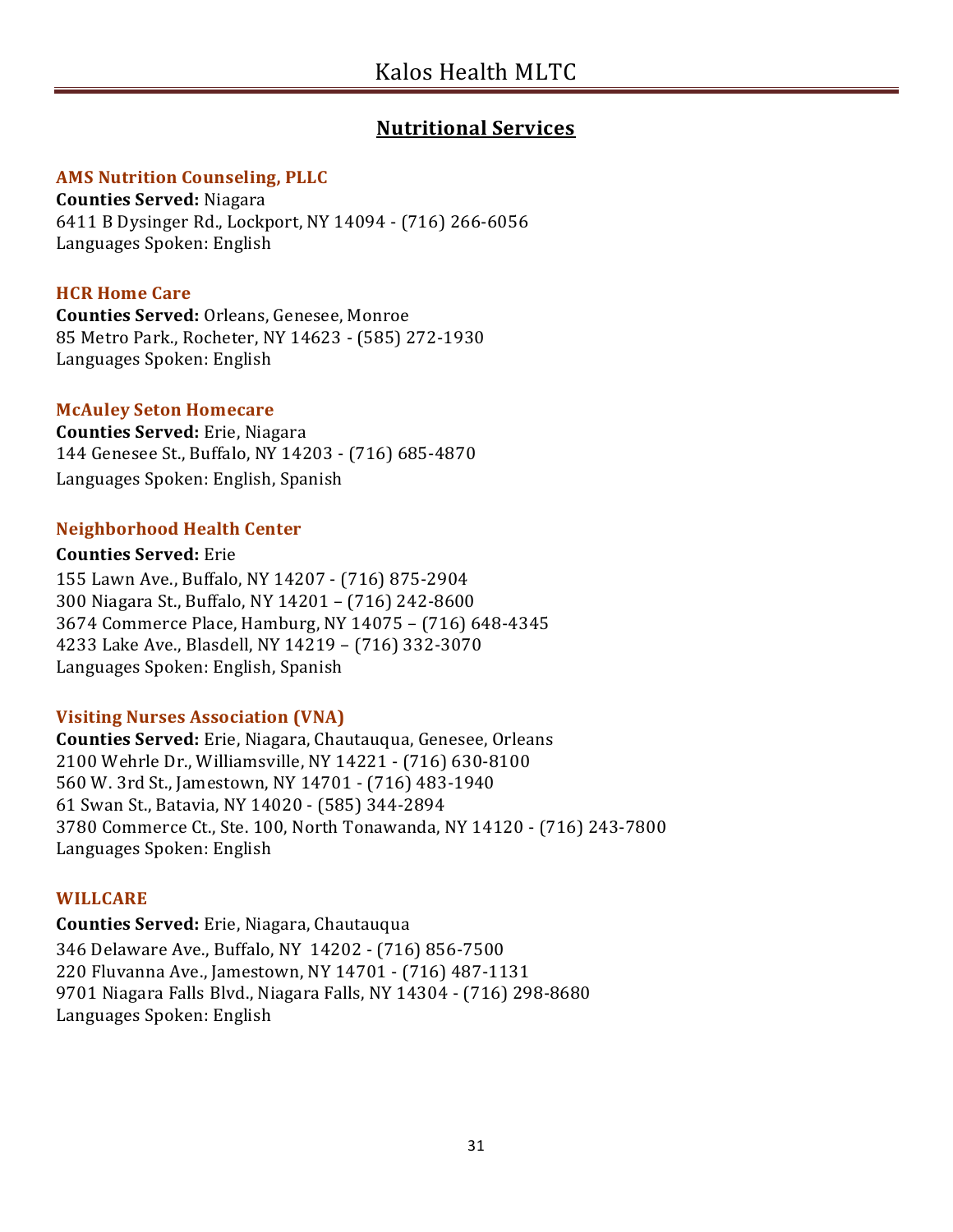# **Oral Surgery**

**As of January 1, 2021 all Dental and Oral Surgery services for Kalos Health MLTC Plan members will be covered by Healthplex, Inc.**

**For an up-to-date list of Dental providers in your area, please visit**  www.healthplex.com/our\_dentists/kaloshealth-search

**You may also call Healthplex to verify if a provider is in-network at 1-800-468-9868**

**For a printed list of Dental providers in your area, please call Kalos Health Member Services at 1-800-894-2464 and a representative will mail one directly to your home**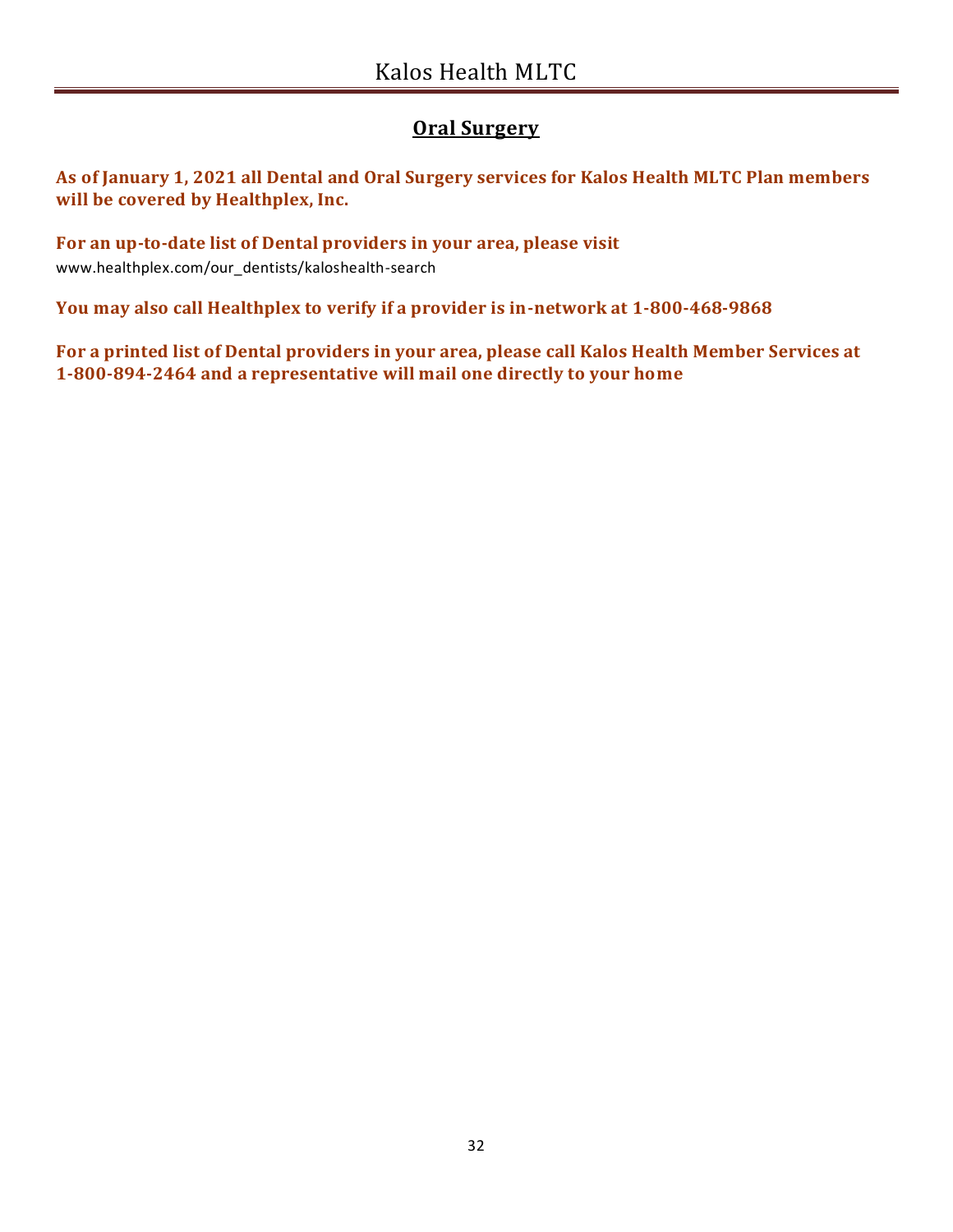# **Orthotics & Prosthetics**

#### **Au Naturel**

**Counties Served**: Erie, Niagara, Genesee, Orleans, Chautauqua, Monroe 5977 Main St., Williamsville, NY 14221 - (716) 839-7144 Languages Spoken: English

#### **Bay City Orthocare**

**Counties Served:** Chautauqua 560 W. 3rd St., Jamestown, NY 14701 - (716) 483-0289 2313 Peach St., Erie, PA 16502 - (814) 452-4632 900 Water St., Meadville, PA 16335 - (814) 332-0024 Languages Spoken: English

#### **East Coast Orthotics & Prosthetics**

**Counties Served:** Genesee 505 Delaware Ave., Buffalo, NY 14202 - (716) 856-5192 1400 Portland Ave., Rochester, NY 14621 - (585) 266-1334 Languages Spoken: English, Spanish

#### **Hanger Prosthetics & Orthotics**

#### **Counties Served**: Erie, Monroe

1822 Winton Rd., Ste. 6, Rochester, NY 14618 - (585) 292-9510 4949 Harlem Rd., Amherst, NY 14226 - (716) 635-5034 Languages Spoken: English

#### **Liberator Medical Supply, Inc.**

**Counties Served:** Chautauqua, Erie, Genesee, Monroe, Niagara, Orleans 2979 SE Gran Park Way, Stuart, FL 34997 - (887)221-9457 Languages Spoken: English. Spanish, Creole

#### **Nelson Prosthetics**

**Counties Served:** Erie, Niagara, Orleans, Genesee, Chautauqua 2959 Genesee St., Cheektowaga, NY 14225 - (716) 894-6666 60 Professional Pkwy., Lockport, NY 14094 - (716) 433-5700 310 Fairmount Ave., Jamestown, NY 14701 - (716) 488-1001 8276 Park Rd., Batavia, NY 14020 - (585) 313-4557 3344 Southwestern Blvd., Orchard Park, NY 14127 - (716) 675-0001 Languages Spoken: English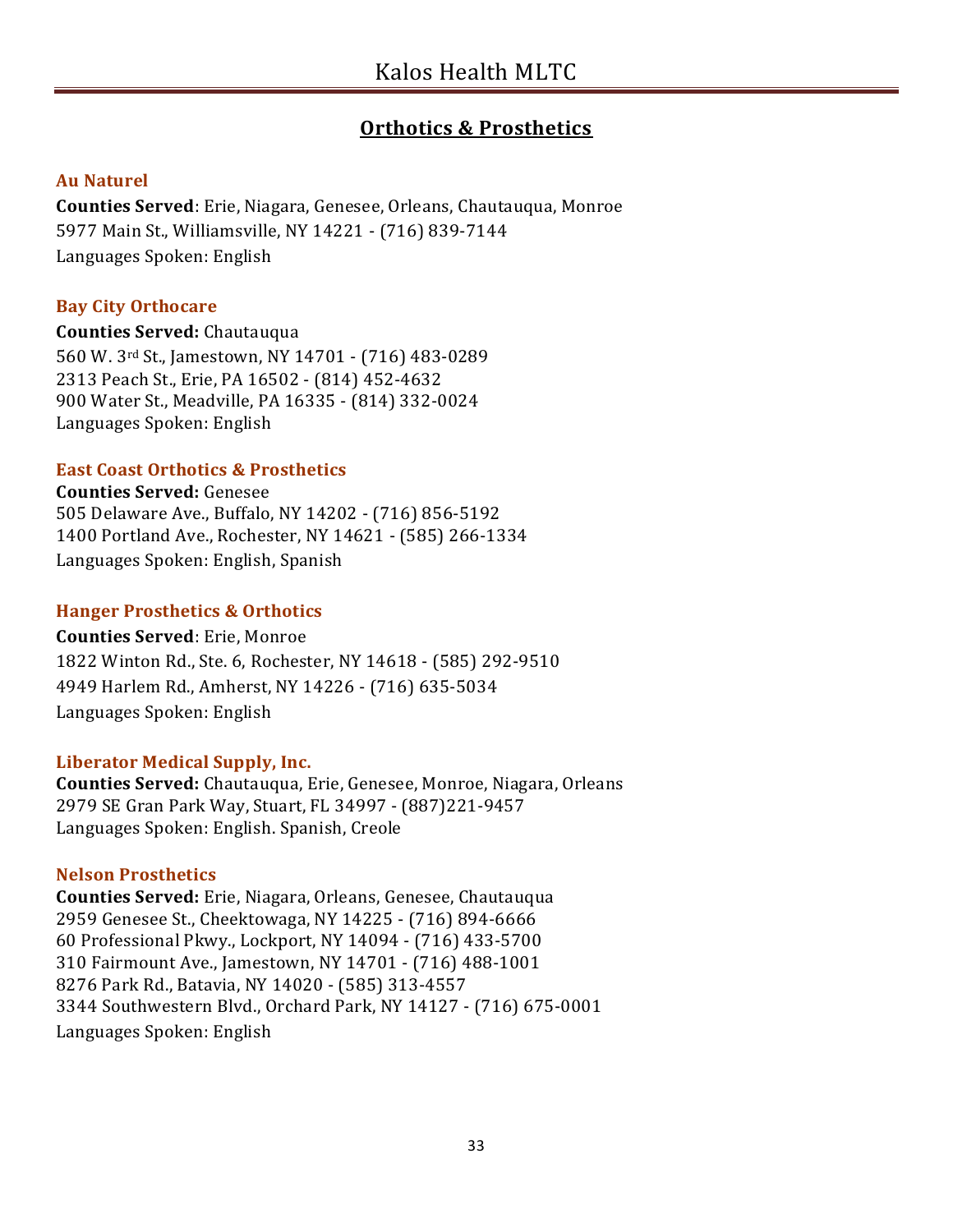# **Orthotics & Prosthetics (Continued)**

#### **Pankow Orthotics**

**Counties Served:** Erie, Chautauqua 5489 Broadway, Lancaster, NY 14086 - (716) 651-0660 Languages Spoken: English

#### **Sheridan Surgical**

**Counties Served:** Erie, Niagara, Chautauqua, Orleans, Genesee, Monroe 4513 Bailey Ave., Buffalo, NY 14226 - (716) 836-8780 Languages Spoken: English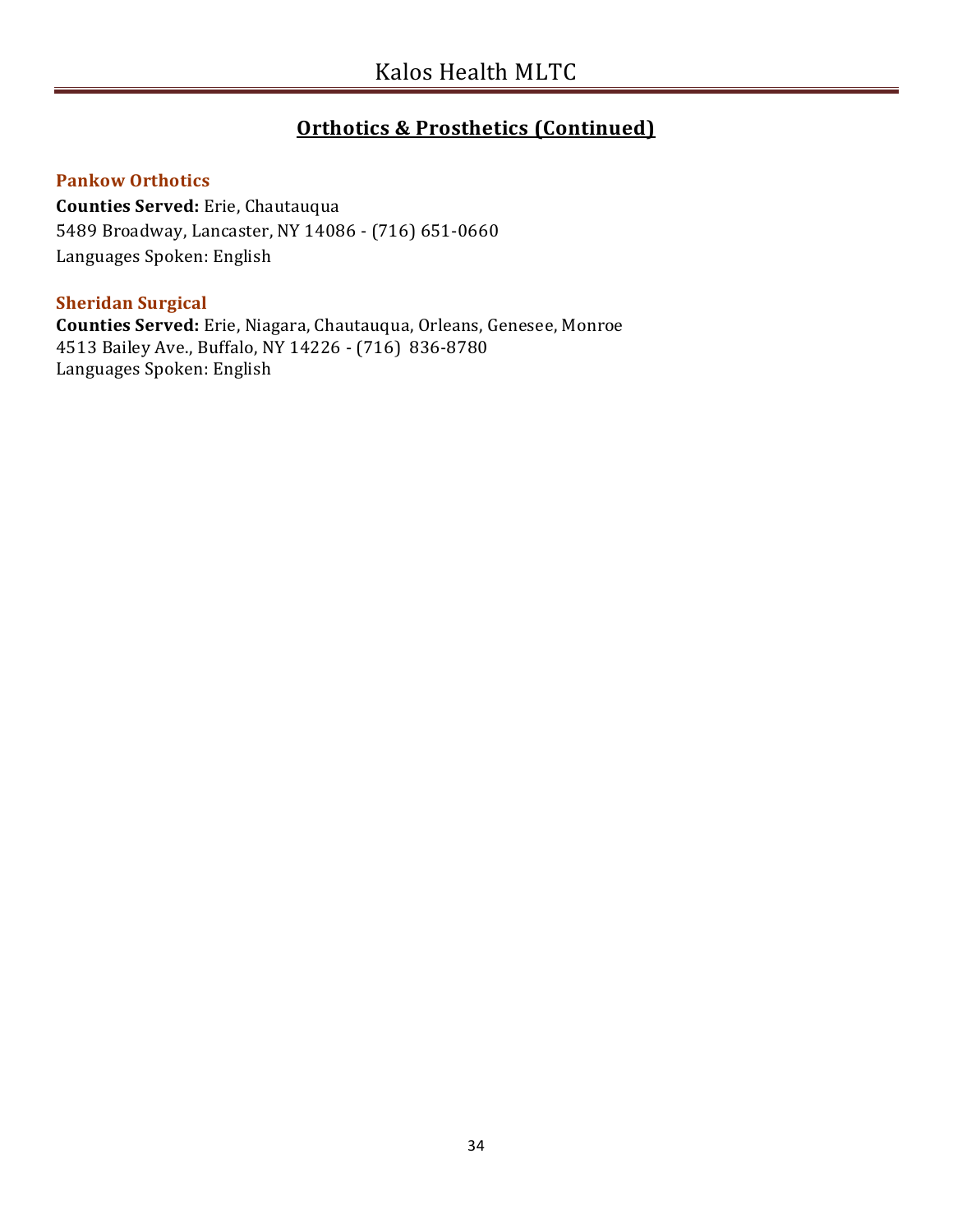# **Outpatient Therapies**

#### **Aaron Manor Rehabilitation and Nursing Center (SCCIPA)**

**Counties Served:** Monroe 100 St. Camillus Way Fairport, NY 14450 - (585) 377-4000 Languages Spoken: English

#### **Advanced Care Physical Therapy Aquatics and Fitness**

**Counties Served:** Erie, Niagara 924 Main St., Niagara Falls, NY 14301 – Phone (716) 282-2888 3780 Commerce Ct., #300 North Tonawanda, NY 14120 – Phone (716) 282-2888 6000 Brockton Dr., Lockport, NY 14094 – Phone (716) 282-2888 3712 Southwestern Blvd., Orchard Park, NY 14127 – Phone (716) 282-2888 3980A Sheridan Dr., Amherst, NY 14226 – Phone (716) 282-2888 1091 Main St., Suite 120, Buffalo, NY 14209 – Phone (716) 282-2888 5 Limestone Dr., Williamsville, NY 14221 – Phone (716) 282-2888 15 North Forest Rd., Williamsville, NY 14221 – Phone (716) 282-2888 Languages Spoken: English

#### **Aspire of WNY**

**Counties Served:** Erie, Niagara 7 Community Dr., Cheektowaga, NY 14225 - (716) 324-2744 Languages Spoken: English

#### **Autumn View Health Care Facility**

**Counties Served:** Erie, Niagara 4650 Southwestern Blvd., Hamburg, NY 14075 - (716) 648-2450 Languages Spoken: English

#### **Buffalo Spine and Sports Medicine**

**Counties Served:** Erie 100 College Parkway, Suite 100, Williamsville, NY 14221 - (716) 626-0093 200 Sterling Dr., Ste. 200, Orchard Park, NY 14127 - (716) 626-0093 Languages Spoken: English

#### **Community Health Center of Buffalo**

**Counties Served:** Erie, Niagara 34 Benwood Ave., Buffalo, NY 14214 – (716) 986-9199 Languages Spoken: English, Spanish, Chinese, Russian, Italian, Hebrew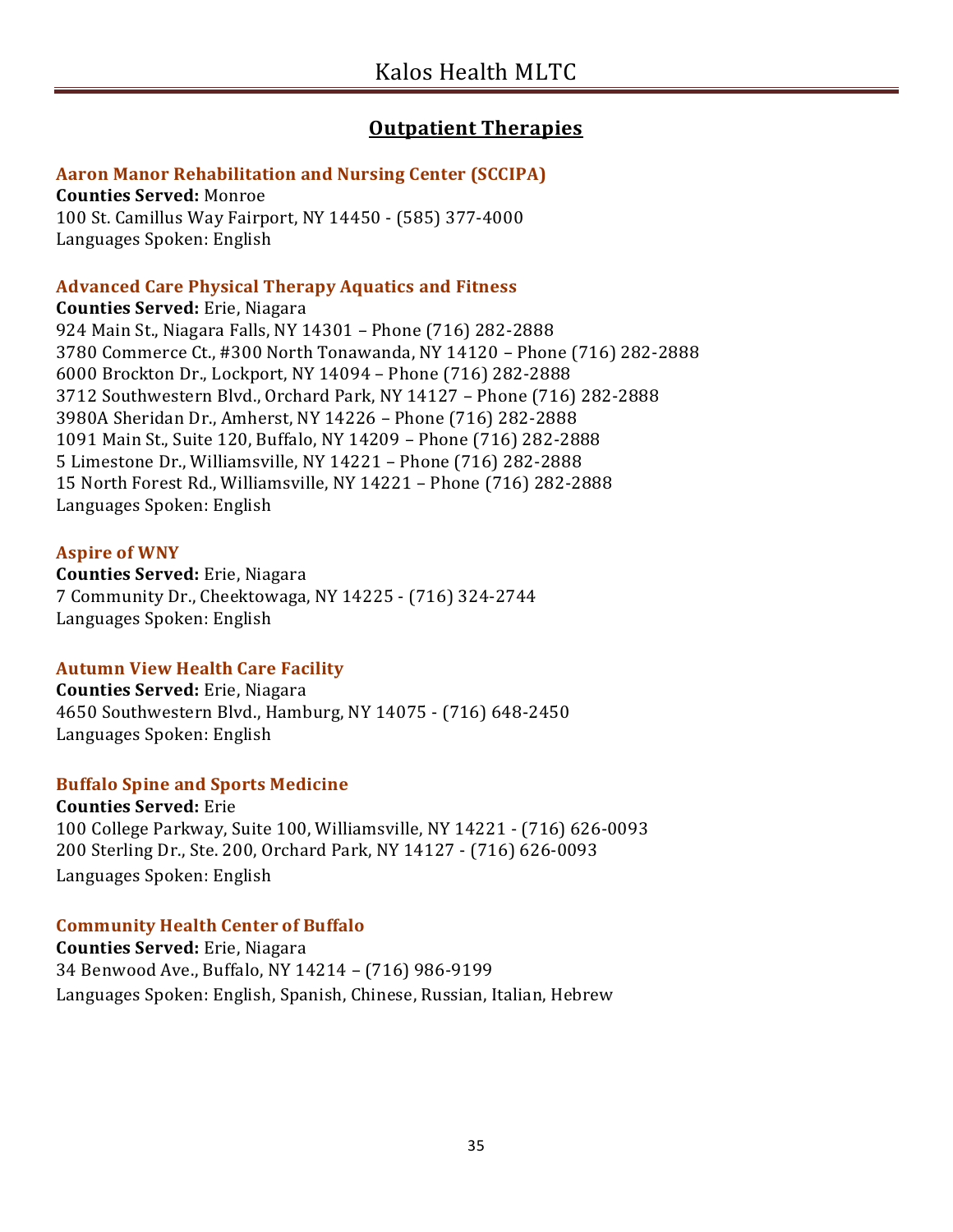# **Outpatient Therapies (Continued)**

#### **Diversified Rehabilitation Services**

**Counties Served:** Erie, Niagara 2900 Delaware Ave. Kenmore, NY 14217 - (716) 871-9915 17 Limestone Dr., Ste. 5, Williamsville, NY 14221 - (716) 362-1552 Languages Spoken: English

#### **Elite Spine and Extremity Physical Therapy**

**Counties Served:** Erie, Niagara 2360 Sweet Home Rd., Suite 01-02, Amherst, NY 14228 – (716) 525-1184 Languages Spoken: English

#### **Empower**

**Counties Served**: Erie, Niagara 9812 Lockport Rd., Niagara Falls, NY 14207 - (716) 297-1478 Ext. 154 Languages Spoken: English

#### **Erie County Medical Center**

**Counties Served:** Erie, Niagara, Orleans, Chautauqua, Genesee, Monroe 462 Grider St., Buffalo, NY 14215 – (716) 898-3225 Languages Spoken: English

#### **Garden Gate Health Care Facility**

**Counties Served:** Erie 2365 Union Rd., Cheektowaga, NY 14227 - (716) 668-8100 Languages Spoken: English

#### **Glover Physical Therapy**

**Counties Served:** Erie 3620 Harlem Rd., Ste. 2, Cheektowaga, NY 14215 - (716) 446-9500 Languages Spoken: English

### **Harris Hill Nursing Facility**

**Counties Served:** Erie 2699 Wehrle Dr., Williamsville, NY 14221 - (716) 632-3700 Languages Spoken: English

#### **Independent at Home (Home Based) Lymphedema**

**Counties Served:** Chautauqua, Erie, Genesee, Monroe, Niagara, Orleans 1 Keuka Business Park, Ste. 201, Penn Yan, NY 14527- (315) 694-9056 Languages Spoken: English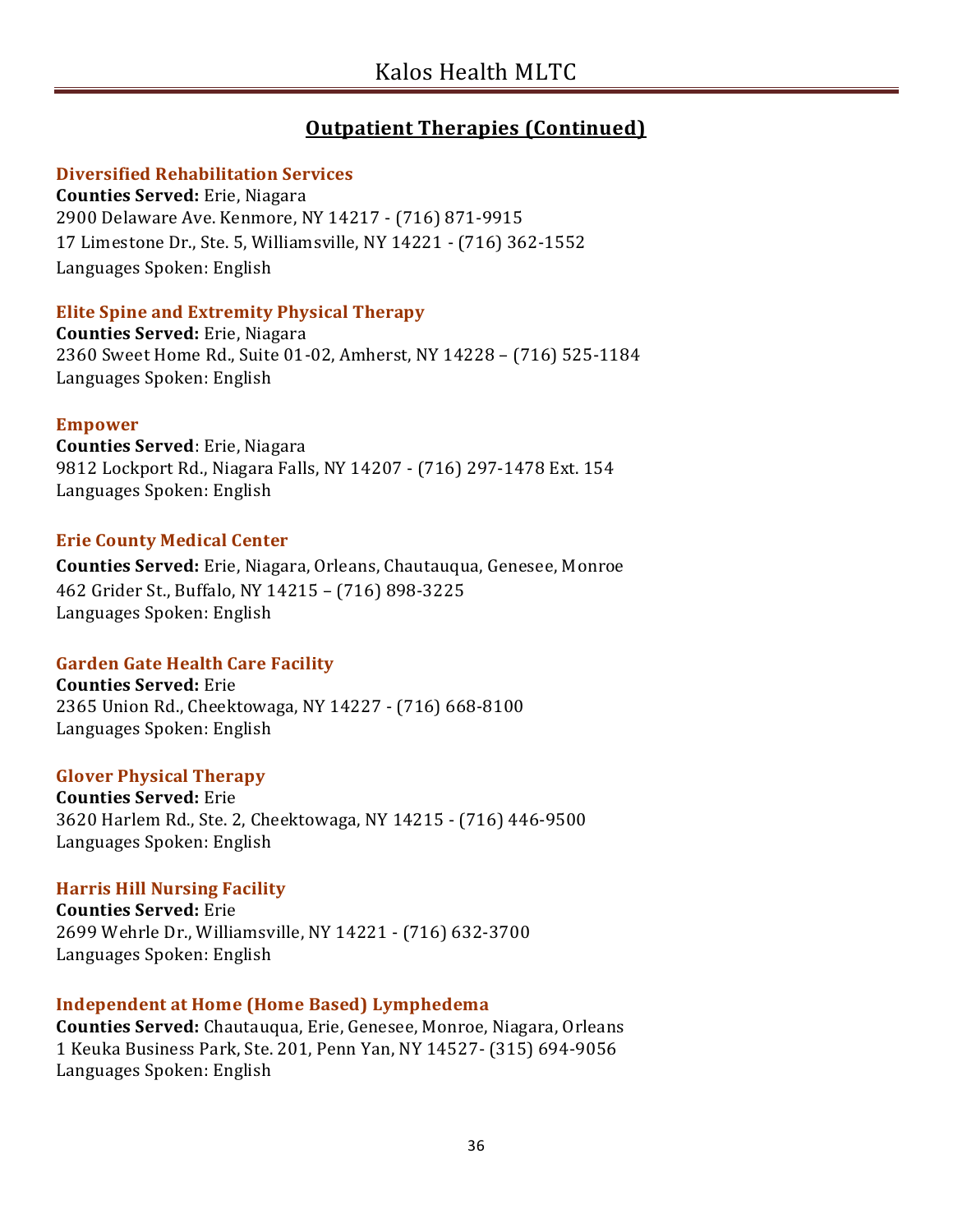# **Outpatient Therapies (Continued)**

#### **Kirkhaven (SCCIPA)**

**Counties Served**: Monroe 254 Alexander St., Rochester, NY 14607 - (585) 461-1991 Languages Spoken: English

#### **Lockport Rehab & Health Care Center Health Care Facility**

**Counties Served:** Niagara 909 Lincoln Ave., Lockport, NY 14094 - (716) 434-6361 Languages Spoken: English

#### **Lutheran Home & Rehab Center**

**Counties Served:** Chautauqua 715 Falconer St., Jamestown, NY 14701 - (716) 665-4905 Languages Spoken: English, Spanish, Other languages accommodated as needed

#### **Medina Memorial Hospital**

**Counties Served**: Niagara, Orleans, Genesee, Monroe *Albion Walk In Clinic* **–** 14789 Route 31 at Butts Rd., Albion, NY 14411 – (585) 589-2273 Languages Spoken: English

#### **Niagara Falls Memorial Medical Center Physical Therapy**

**Counties Served:** Niagara Summit Healthplex - 6934 Williams Rd., Wheatfield, NY 14304 - (716) 298-5800 621 Tenth St., Niagara Falls, NY 14302 – (716) 278-4391 Languages Spoken: English

#### **Northgate Health Care Facility**

**Counties Served:** Niagara 7264 Nash Rd., North Tonawanda, NY 14120 - (716) 694-7700 Languages Spoken: English

#### **Park Avenue Physical Therapy**

**Counties Served:** Orleans, Niagara 711 Park Ave., Medina, NY 14103 - (585) 798-4344 Languages Spoken: English, Spanish

#### **Seneca Health Care Center**

**Counties Served:** Erie 2987 Seneca St., West Seneca, NY 14224 - (716) 828-0500 Languages Spoken: English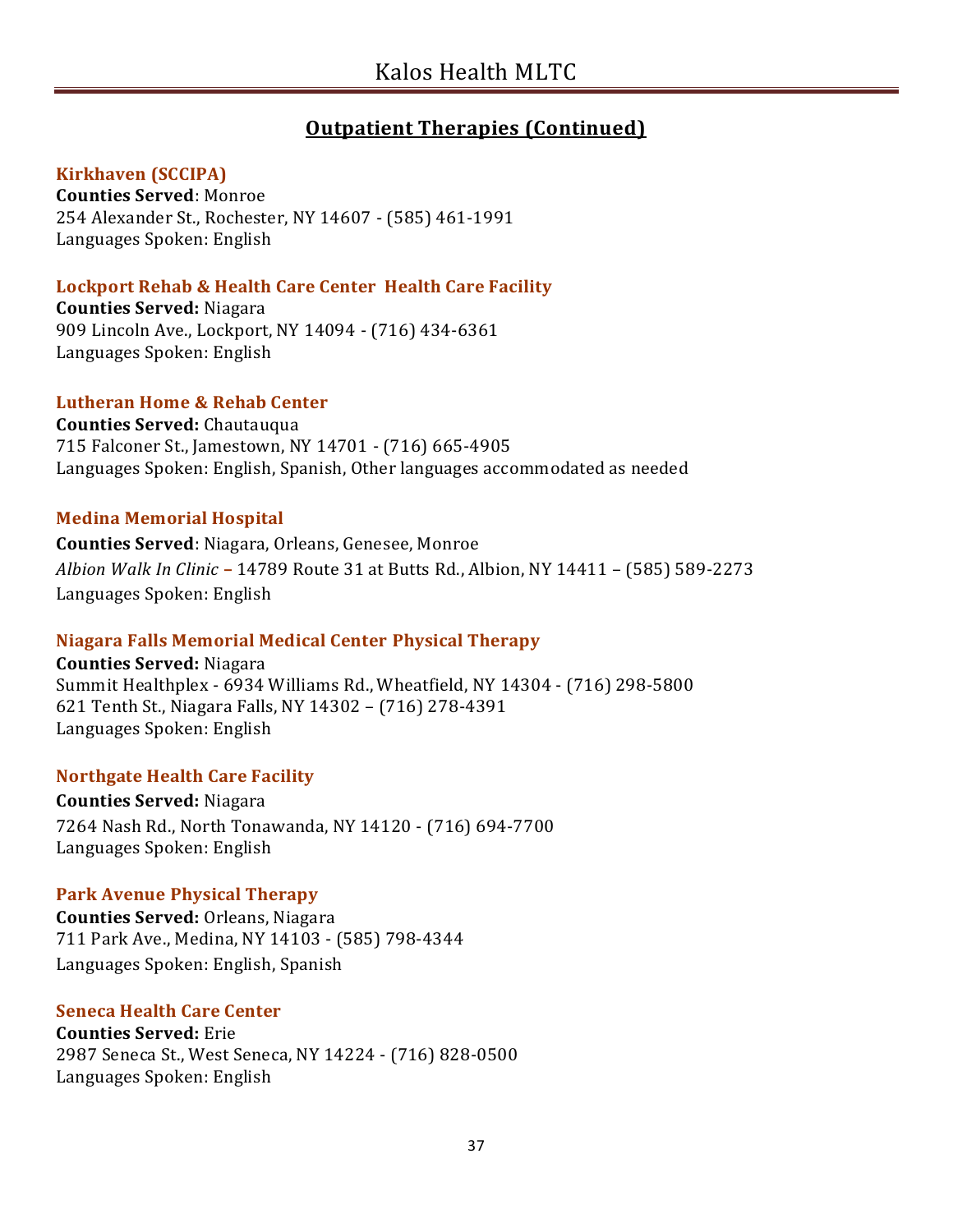## **Outpatient Therapies (Continued)**

#### **United Memorial Center**

**Counties Served:** Genesee 127 North St., Batavia, NY 14020 - (585) 343-6030 Languages Spoken: English

#### **WCA Hospital (Women's Christian Association)**

**Counties Served:** Chautauqua 207 Foote Ave., Jamestown, NY 14701 - (716) 487-0141 Languages Spoken: English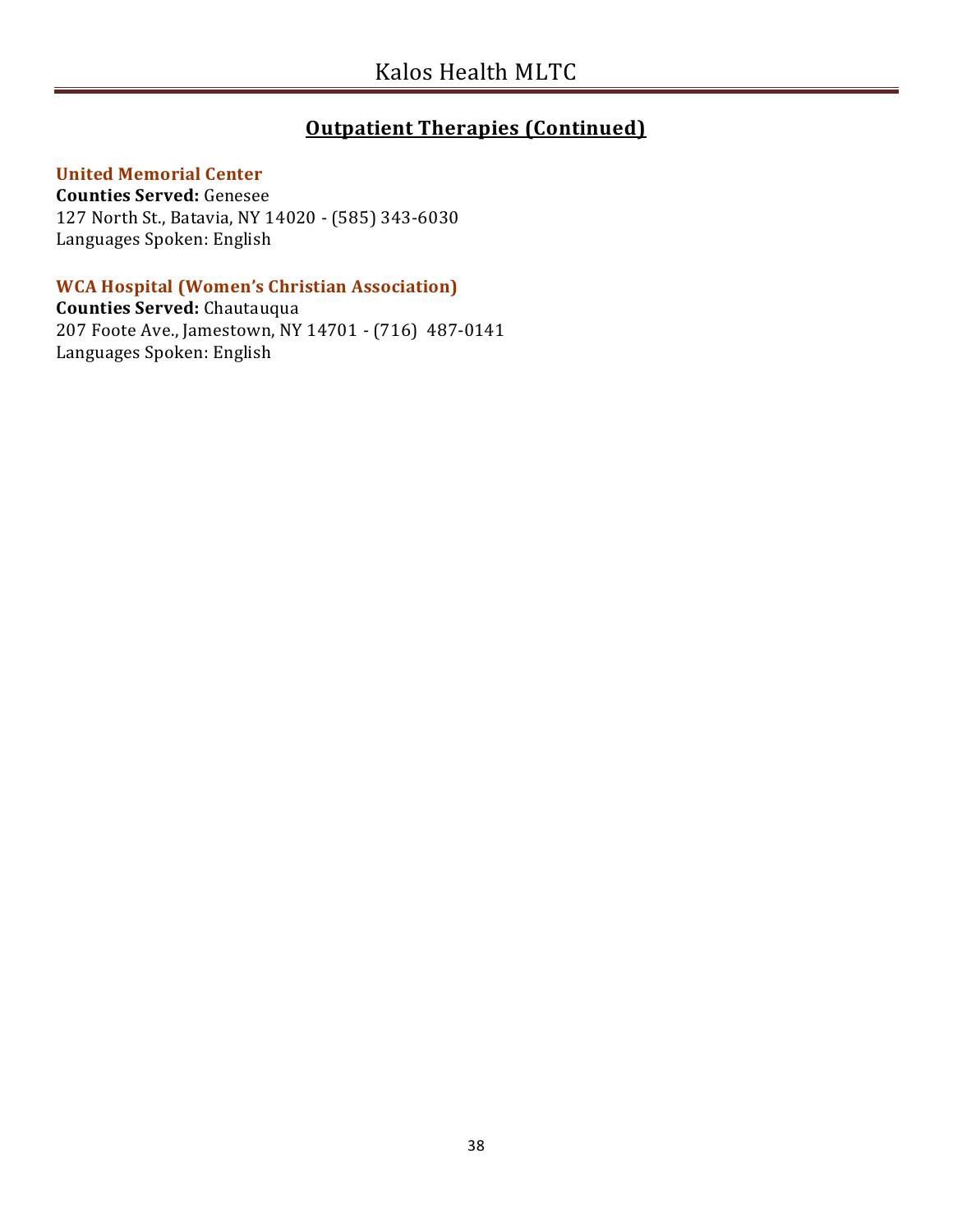# **Personal Care**

#### **Accredited Care**

**Counties Served:** Erie, Niagara, Chautauqua 106 W 3rd St., Ste. 705, Jamestown, NY 14701 - (716) 484-7101 Languages Spoken: English

#### **Aftercare Nursing Services**

**Counties Served:** Erie, Niagara, Chautauqua 5400 Broadway, Lancaster, NY 14086 - (716) 894-7777 411 West 3rd St., Jamestown, NY 14701 - (716) 487-2273 Languages Spoken: English

#### **Caregivers**

**Counties Served:** Erie, Chautauqua 560 West 3rd St., Suite 6, Jamestown, NY 14701 - (716) 484-9113 2465 Sheridan Dr., Tonawanda, NY 14150 - (716) 838-6060 Languages Spoken: English, Spanish

#### **Chautauqua Opportunities**

**Counties Served:** Chautauqua 402 Chandler St., Jamestown, NY 14701 - (716) 661-9430 Languages Spoken: English, Spanish

#### **Blossom Modern Home Care Solutions of WNY (Formerly CCOR)**

**Counties Served**: Erie, Niagara, Orleans, Chautauqua, Genesee, Monroe 216 East Main St., Ste. 20, Batavia, NY 14020 - (585) 219-4427 70 Carlson Rd., Rochester, NY 14610 - 1-844-546-1600 Languages Spoken: English

#### **Crane Home Care**

**Counties Served:** Erie, Chautauqua, Genesee, Monroe, Niagara 40 Main St., Hamburg, NY 14075 - (716) 648-2273 Languages Spoken: English

#### **Edison Home Health Care**

**Counties Served:** Erie, Niagara, Chautauqua, Genesee, Orleans, Monroe 5589 Broadway Lancaster, NY 14086 - (716) 222-9246 Languages Spoken: English

#### **Embrace Care, LLC**

**Counties Served:** Monroe, Orleans 24 Market St., Brockport, NY 14420 (585) 512-8797 Languages Spoken: English, Spanish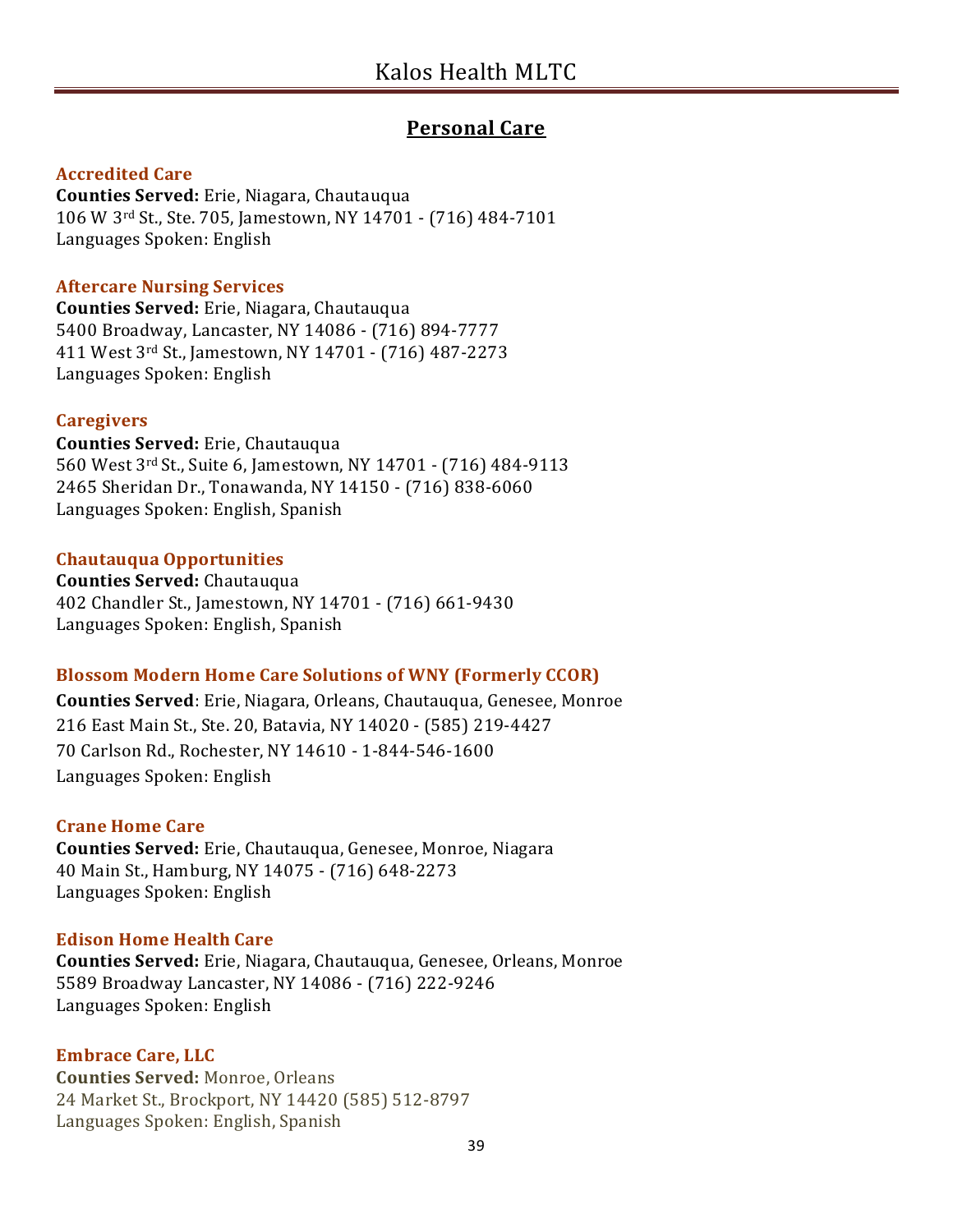# **Personal Care (Continued)**

#### **Garden Home Care (Symphony Manor Only)**

**Counties Served:** Erie 5547 Broadway Street, Lancaster, NY 14086 - (716) 683-5150 Languages Spoken: English

#### **HCR Home Care**

**Counties Served:** Orleans, Genesee, Monroe 85 Metro Park, Rocheter, NY 14623 - (585) 272-1930 Languages Spoken: English

#### **Health Force Home Care**

**Counties Served:** Erie, Niagara 3409 Genesee St., Cheektowaga, NY 14225 - (716) 855-2273 Languages Spoken: English

#### **Liberty Home Care**

**Counties Served:** Erie, Niagara, Orleans, Genesee 2424 Niagara Falls Blvd., Niagara Falls, NY 14304 - (716) 274-5000 Languages Spoken: English

#### **Mary Agnes Manor LLC**

**Counties Served:** Erie, Genesee Licensed Home Care Agency 307 Porter Rd., Buffalo, NY 14201 - (716) 881-0565 Languages Spoken: English

#### **Mercy Home Care**

**Counties Served:** Erie, Niagara 144 Genesee St., Buffalo, NY 14203 - (716) 668-3511 Languages Spoken: English, Spanish

#### **Venture Forthe**

**Counties Served:** Erie, Niagara, Chautauqua, Genesee, Orleans, Monroe 3900 Packard Rd., Niagara Falls, NY 14303 - (716) 285-8070 421 E 2nd St., Ste. 2F, Jamestown, NY 14701 - (716) 870-8857 687 Lee Rd., Rochester, NY 14606 - (585) 413-3752 Languages Spoken: English, Spanish, Chinese, Russian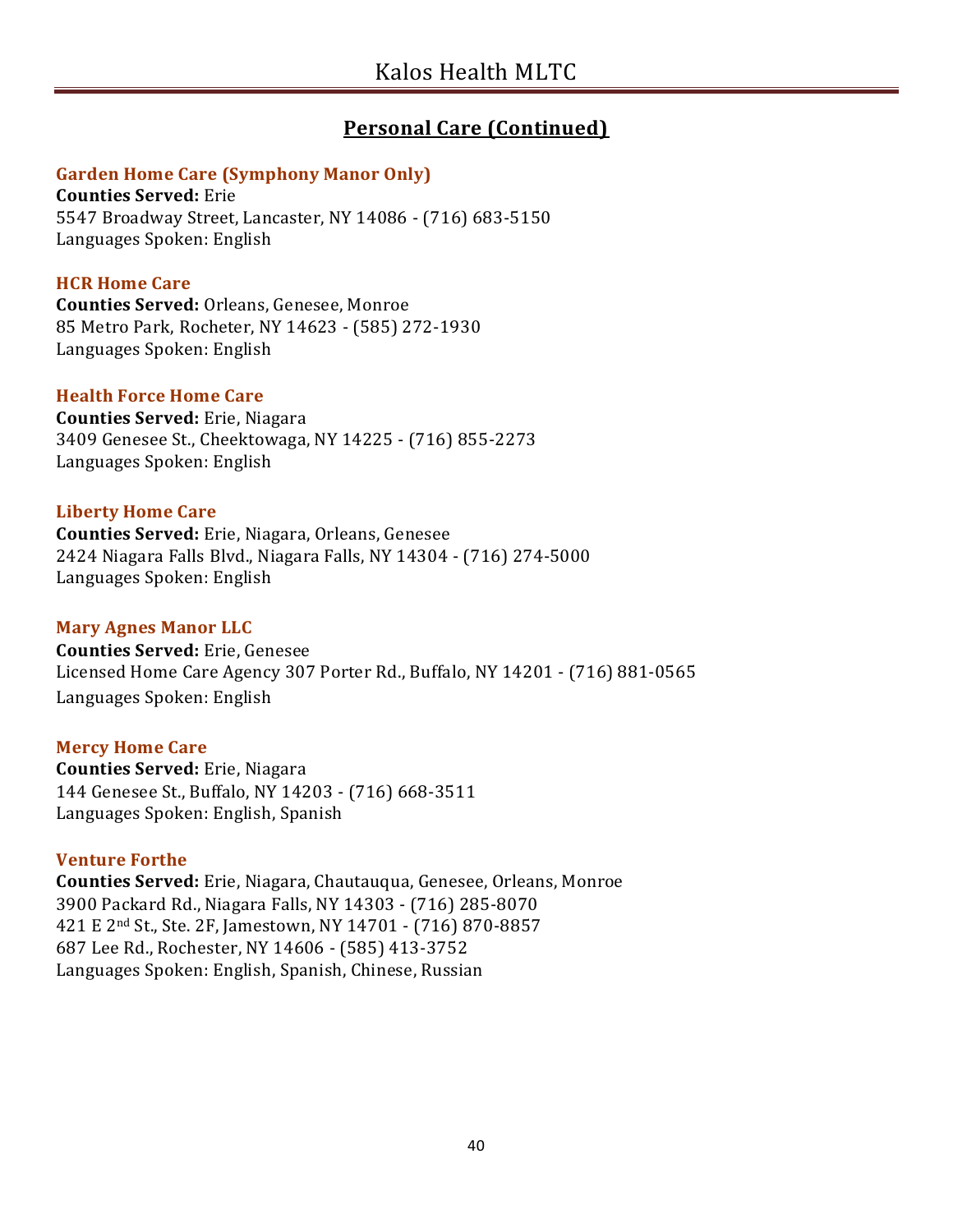# **Personal Care (Continued)**

#### **WILLCARE**

**Counties Served:** Erie, Niagara, Chautauqua 346 Delaware Ave., Buffalo, NY 14202 - (716) 856-7500 220 Fluvanna Ave., Jamestown, NY 14701 - (716) 487-1131 9701 Niagara Falls Blvd., Niagara Falls, NY 14304 - (716) 298-8680 Languages Spoken: English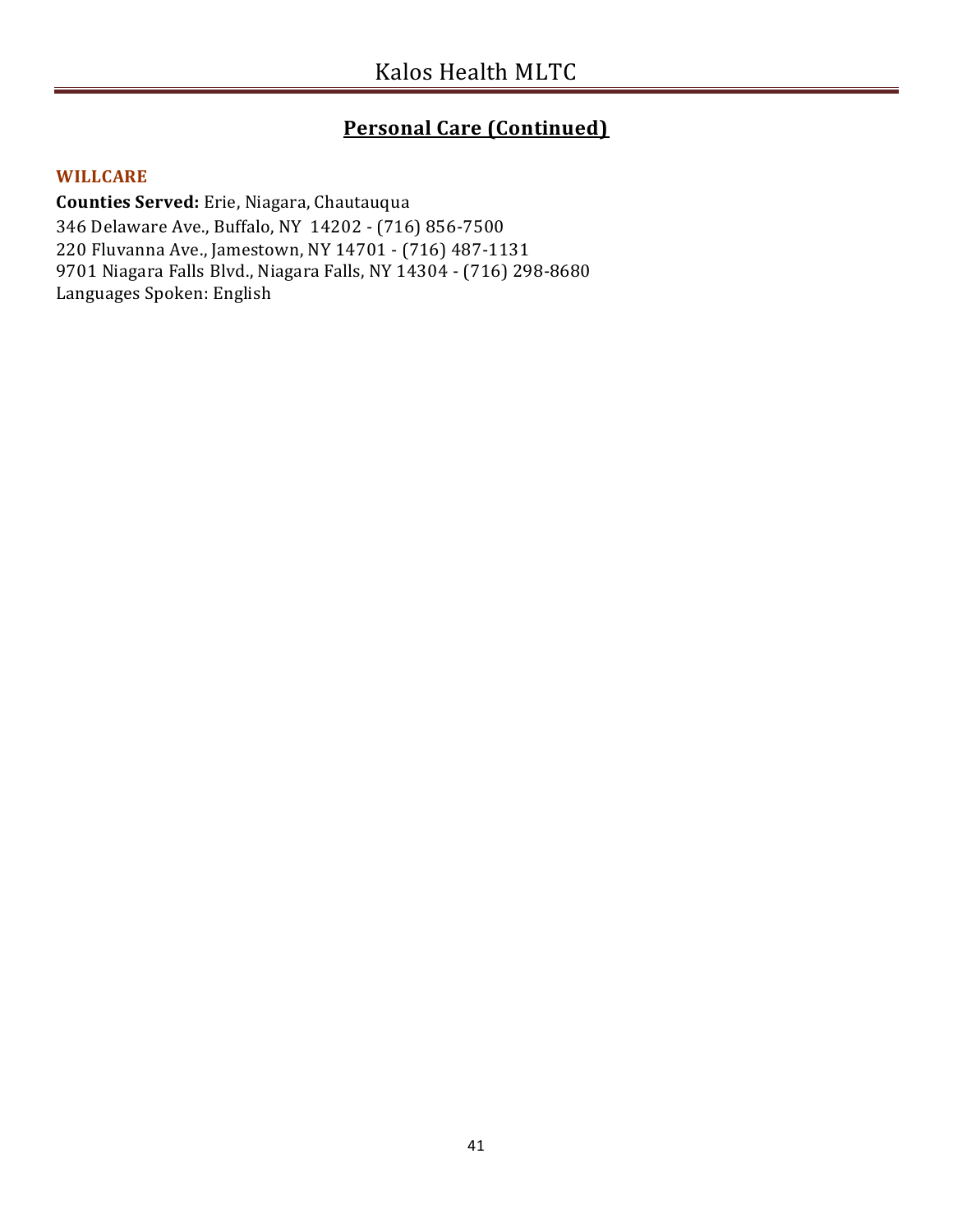## **Personal Emergency Response Services (PERS)**

#### **Chautauqua County Office of the Aging**

**Counties Served:** Chautauqua 3 North Erie St., Maryville, NY 14757 - (716) 661-7582 Languages Spoken: English, Spanish

#### **Doyle Security Systems**

**Counties Served:** Erie, Niagara, Chautauqua, Orleans, Genesee, Monroe 792 Calkins Rd., Rochester, NY 14623 - (585) 242-1625 81 Benbro Dr., Ste. 400, Buffalo, NY 14225 – (800) 664-7613 Languages Spoken: English

#### **Health System Services**

**Counties Served:** Erie, Niagara 6867 Williams Rd., Wheatfield, NY 14304 - (716) 283-2339 Languages Spoken: English

#### **HelpLink Now, LLC**

**Counties Served**: Erie, Niagara, Genesee, Orleans, Chautauqua, Monroe 266 Merrick Road, Suite 104, Lynbrook, NY 11563 – (855) 789-6014 Languages Spoken: English

#### **Liberty Home Care**

**Counties Served:** Erie, Niagara, Genesee, Orleans, Chautauqua, Monroe 2424 Niagara Falls Blvd., Niagara Falls, NY 14304 - (716) 274-5000 Languages Spoken: English

#### **MedScope America**

**Counties Served:** Erie, Niagara, Genesee, Orleans, Chautauqua, Monroe 111 8th Ave., 13th Floor, New York, NY 10011 - (800) 645-2060 Languages Spoken: English, Spanish, Russian

# **Mercy Home Care: Home Response**

**Counties Served:** Erie, Niagara 6350 Transit Rd., Depew, NY 14043 - (716) 668-3511 Languages Spoken: English, Spanish

#### **Orleans County Office for the Aging**

**Counties Served**: Orleans 14016 State Hwy 31, Albion, NY 14411 - (585) 589-3191 Languages Spoken: English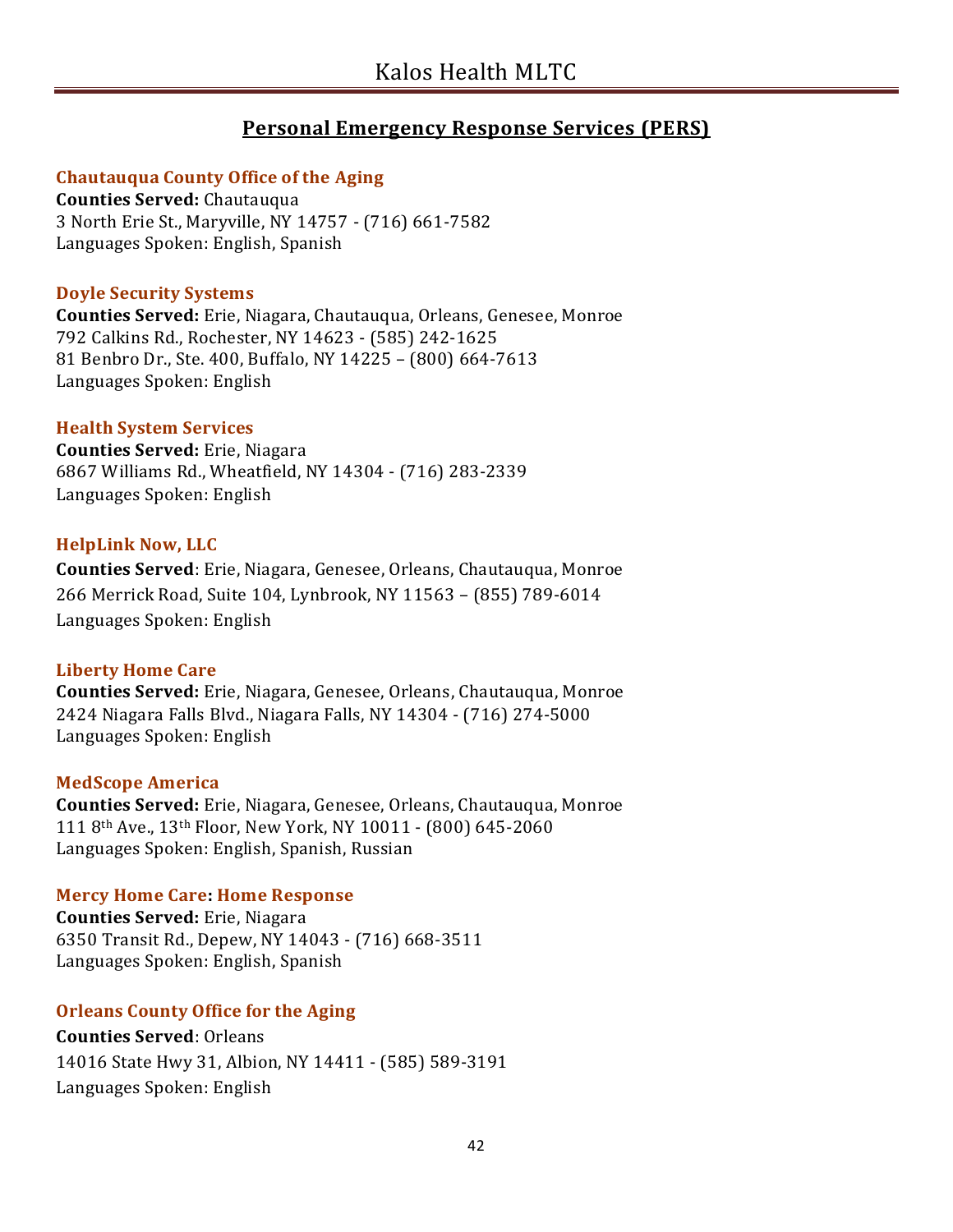# **Podiatry**

#### **Advanced Podiatry Associates**

**Counties Served:** Erie, Niagara, Orleans, Genesee, Chautauqua 2 State St., Batavia, NY 14020 - (585) 343-8150 Languages Spoken: English

#### **Ambulatory Foot Care of Tonawanda**

**Counties Served:** Erie, Niagara, Orleans, Genesee, Chautauqua 190 Main St., Tonawanda, NY 14150 – (716) 693-1050 Languages Spoken: English, Greek

#### **Ankle & Foot Centers of Western New York**

**Counties Served:** Erie, Niagara Genesee 15 Northland Ave., Buffalo, NY 14208 - (585) 797-5828 8745 Lake Street Rd., LeRoy, NY 14482 – (585) 797-5828 Languages Spoken: English

#### **Anthony L. Jordan Center**

**Counties Served:** Monroe 82 Holland St., Rochester, NY 14605 - (585) 423-2816 Jordan – Woodward Center -480 Genesee St., Rochester, NY 14611 - (585) 463-3040 Languages Spoken: English, Spanish, Somali, Korean, Vietnamese, Ukranian, Russian, Cryacome to access all languages as needed

#### **Aspire of WNY**

**Counties Served**: Erie, Niagara 7 Community Dr., Cheektowaga, NY 14225 - (716) 324-2744 Languages Spoken: English

#### **Batavia Foot Care Center**

**Counties Served**: Erie, Niagara, Genesee, Chautauqua, Orleans 3922 W. Main St., Batavia, NY 14020 - (585) 344-1677 Languages Spoken: English

#### **Dr. Steven Gutsin**

**Counties Served:** Erie, Niagara 41 Bender Dr., Orchard Park, NY 14127 - (716) 646-6006 Languages Spoken: English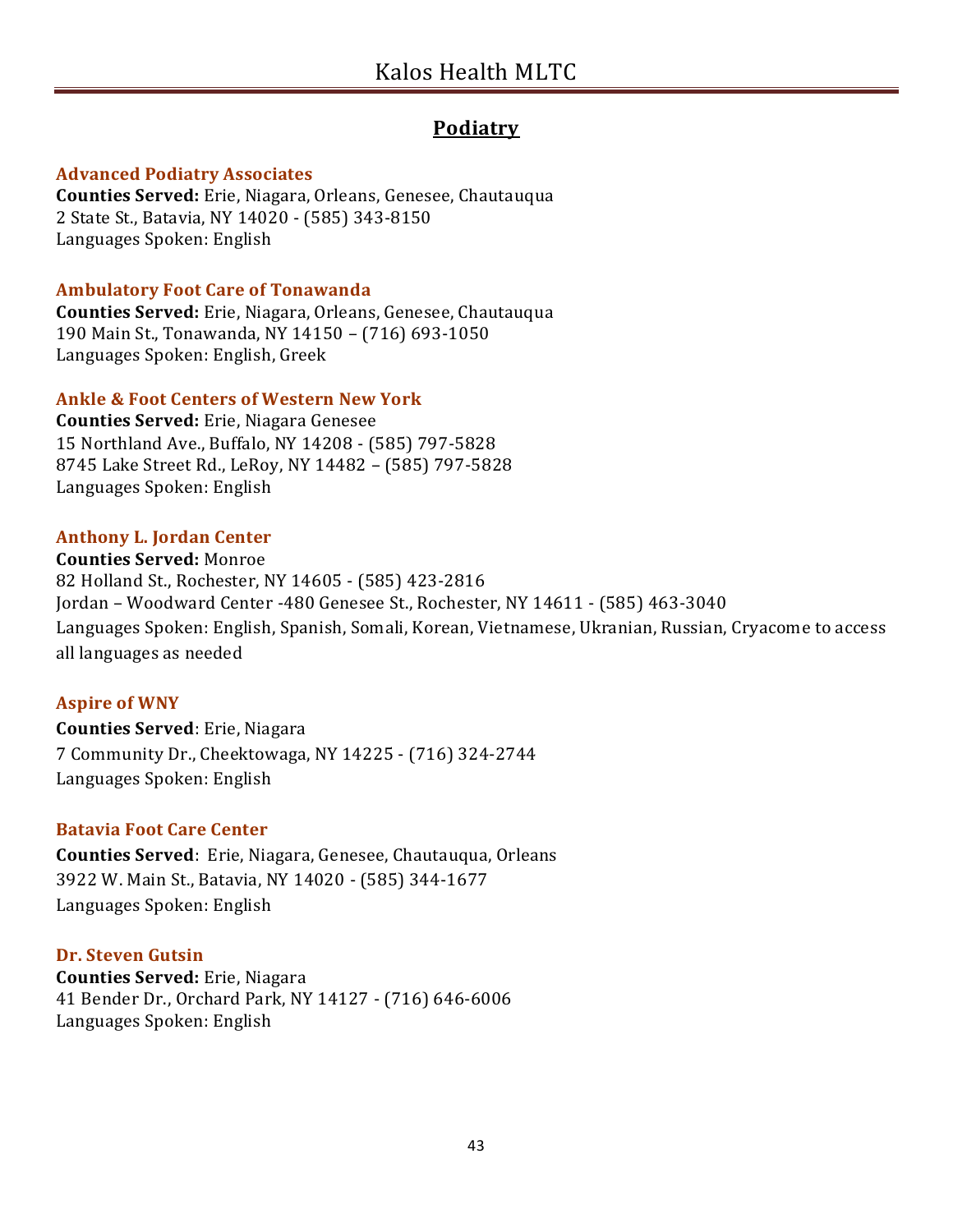# **Podiatry (Continued)**

#### **Dr. Will Rosena DPM**

**Counties Served:** Erie, Niagara 4227 Maple Rd., Amherst, NY 14226 - (716) 692-1451 Languages Spoken: English

#### **Empower (Niagara Cerebral Palsy)**

**Counties Served:** Niagara 9812 Lockport Rd., Niagara Falls, NY 14304 - (716) 297-1478 ext.154 Languages Spoken: English

#### **Erie County Medical Center**

**Counties Served:** Erie, Niagara, Orleans, Chautauqua, Genesee, Monroe 462 Grider St., Buffalo, NY 14215 – (716)898-3152 Languages Spoken: English

#### **Genesee Valley Podiatry, LLP**

**Counties Served**: Monroe 500 W Whitney Rd., Penfield, NY 14526 - (585) 586-6100 1404 Portland Ave., Rochester, NY 14621 – (585) 266-1940 4500 Millennium Dr., Suite C Geneseo, NY – (585) 243-2486 Languages Spoken: English

#### **James Hanna, DPM PC**

**Counties Served**: Erie, Niagara, Orleans 690 Davison Rd., Lockport, NY 14094 - (716) 433-8711 Languages Spoken: English

#### **Lockport Foot Care**

**Counties Served:** Niagara, Orleans 6272 Robinson Rd., Lockport, NY 14094 - (716) 434-3338 711 Park Ave., Medina, NY 14103 - (585) 798-1515 Languages Spoken: English

#### **Nancy Butler, DPM**

**Counties Served**: Erie 8333 Black Walnut Dr., East Amherst, NY 14051 - (716) 444-2159 Languages Spoken: English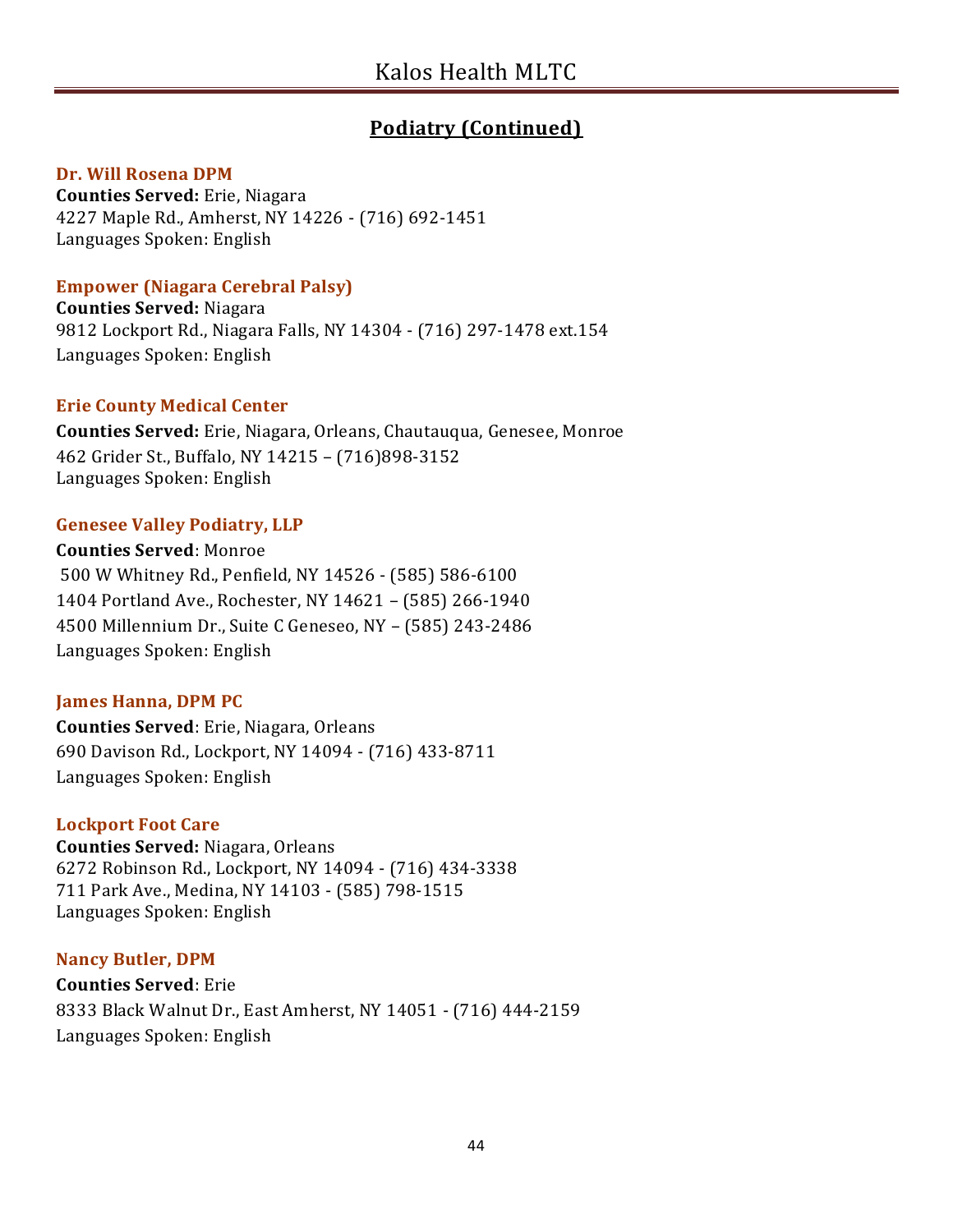# **Podiatry (Continued)**

#### **Neighborhood Health Center**

#### **Counties Served:** Erie

155 Lawn Ave., Buffalo, NY 14207 - (716) 875-2904 300 Niagara St., Buffalo, NY 14201 – (716) 242-8600 4233 Lake Ave., Blasdell, NY 14219 – (716) 332-3070 Languages Spoken: English

#### **The Resource Center**

**Counties Served:** Chautauqua 200 Dunham Ave., Jamestown, NY 14701 - (716) 483-2344 Languages Spoken: English, Spanish

#### **Riznyk Podiatry**

**Counties Served:** Erie, Chautauqua 6272 West Quaker St., Orchard Park, NY 14127 - (716) 662-7729 841 Routes 5 & 20, Irving, NY 14081 – (716) 934-7018 Languages Spoken: English

#### **Susan Ribes, DPM**

**Counties Served:** Erie 3085 Southwestern Blvd., Orchard Park, NY 14127 - (716) 675-5252 Languages Spoken: English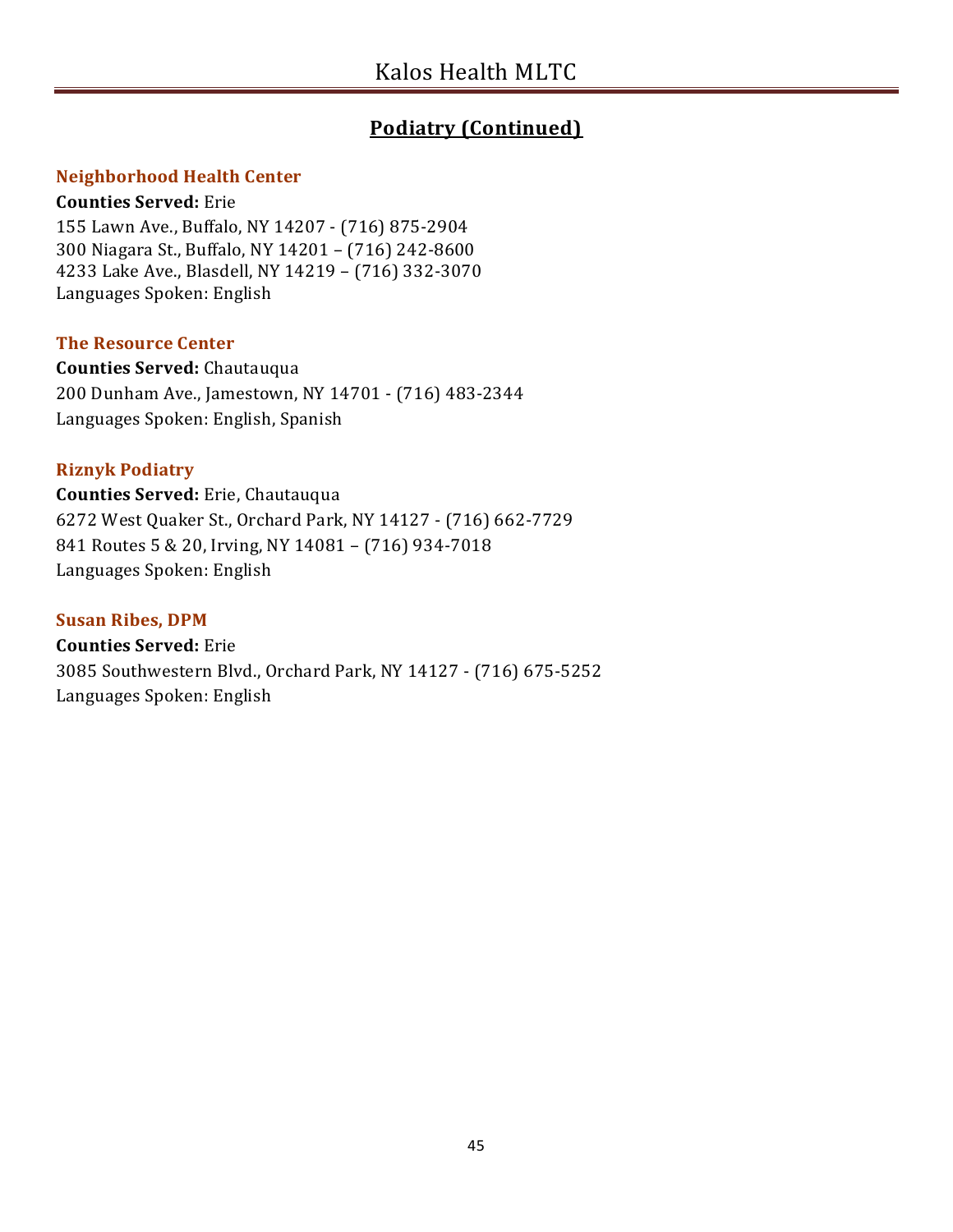## **Private Duty Nursing**

#### **Aftercare Nursing Services**

**Counties Served:** Erie, Niagara, Chautauqua 1680 Walden Ave., Cheektowaga, NY 14225 - (716) 894-7777 2043 Military Rd., Niagara Falls, NY 14304 - (716) 298-7777 411 West 3rd St., Jamestown, NY 14701 - (716) 487-2273 Languages Spoken: English

#### **Amedisys Home Health Care**

**Counties Served:** Erie, Niagara, Chautauqua 1127 Wehrle Dr., Suite 50, Amherst, NY 14221 – (716) 632-6420 Languages Spoken: English

#### **Caregivers**

**Counties Served:** Chautauqua

111 West 2nd St., Jamestown, NY 14701 - (716) 484-9113 2465 Sheridan Dr., Tonawanda, NY 14150 - (716) 838-6060 Languages Spoken: English, Spanish

#### **Crane Home Care**

**Counties Served:** Erie, Chautauqua, Genesee, Monroe, Niagara 40 Main St., Hamburg, NY 14075 - (716) 648-2273 Languages Spoken: English

#### **Edison Home Health Care**

**Counties Served:** Erie, Niagara, Chautauqua, Genesee, Orleans, Monroe 5589 Broadway Lancaster, NY 14086 - (716) 222-9246 Languages Spoken: English

#### **Homewatch Caregivers**

**Counties Served:** Erie, Niagara, Chautauqua 5500 Main St., Ste. 222, Williamsville, NY 14221 - (716) 565-3103 Languages Spoken: English

#### **HCR Home Care**

**Counties Served:** Orleans, Genesee, Monroe 85 Metro Park, Rocheter, NY 14623 - (585) 272-1930 Languages Spoken: English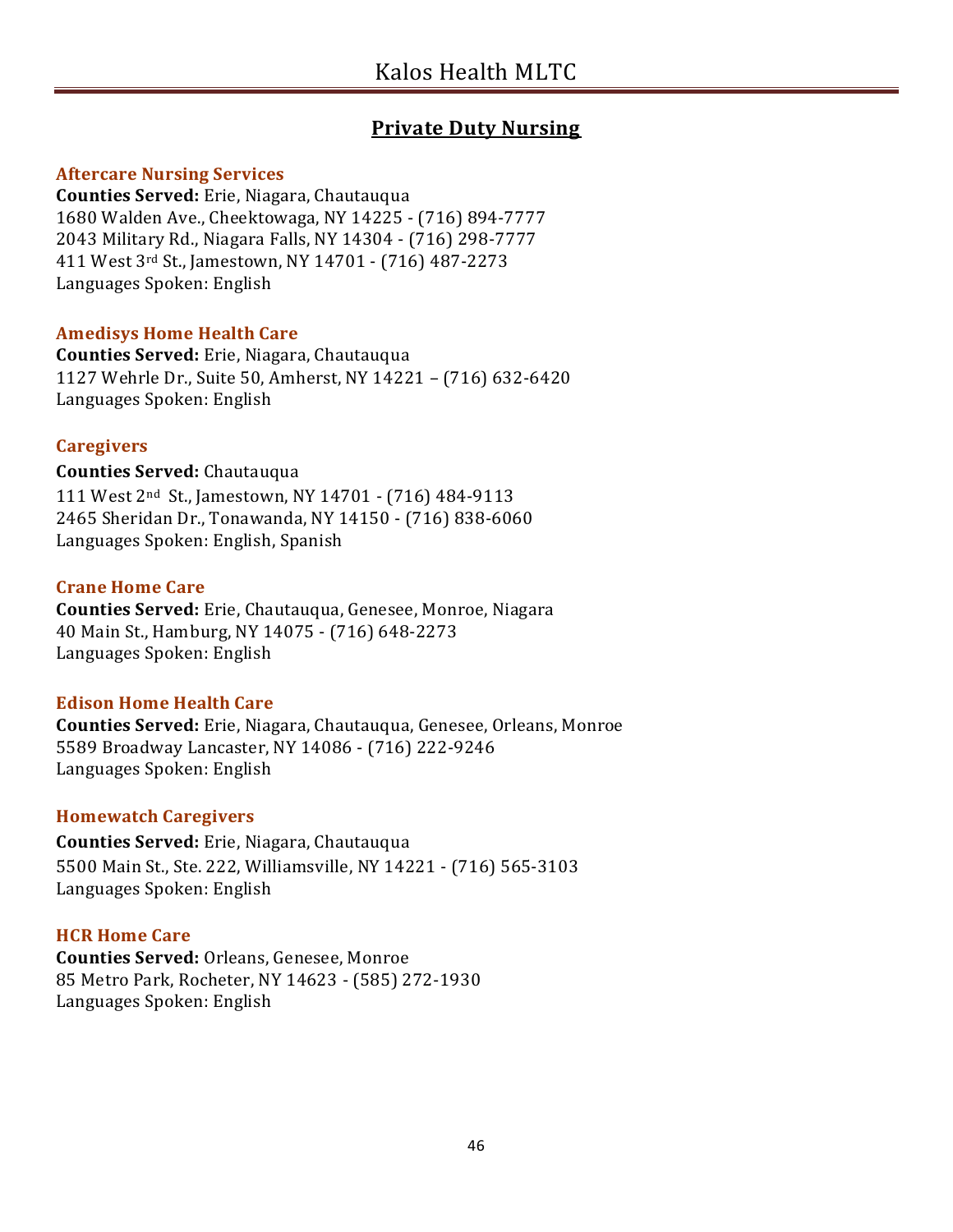# **Private Duty Nursing (Continued)**

#### **Health Force Home Care**

**Counties Served:** Erie, Niagara 3409 Genesee St., Cheektowaga, NY 14225 (716) 855-2273 Languages Spoken: English

#### **Liberty Home Care**

**Counties Served:** Erie, Niagara 2424 Niagara Falls Blvd., Niagara Falls, NY 14304 - (716) 274-5000 Languages Spoken: English

#### **Mercy Home Care**

**Counties Served:** Erie, Niagara 144 Genesee St., Buffalo, NY 14203 - (716) 668-3511 Languages Spoken: English, Spanish

#### **WILLCARE**

**Counties Served:** Erie, Niagara, Chautauqua 346 Delaware Ave., Buffalo, NY 14202 - (716) 856-7500 220 Fluvanna Ave., Jamestown, NY 14701 - (716) 487-1131 9701 Niagara Falls Blvd., Niagara Falls, NY 14304 - (716) 298-8680 Languages Spoken: English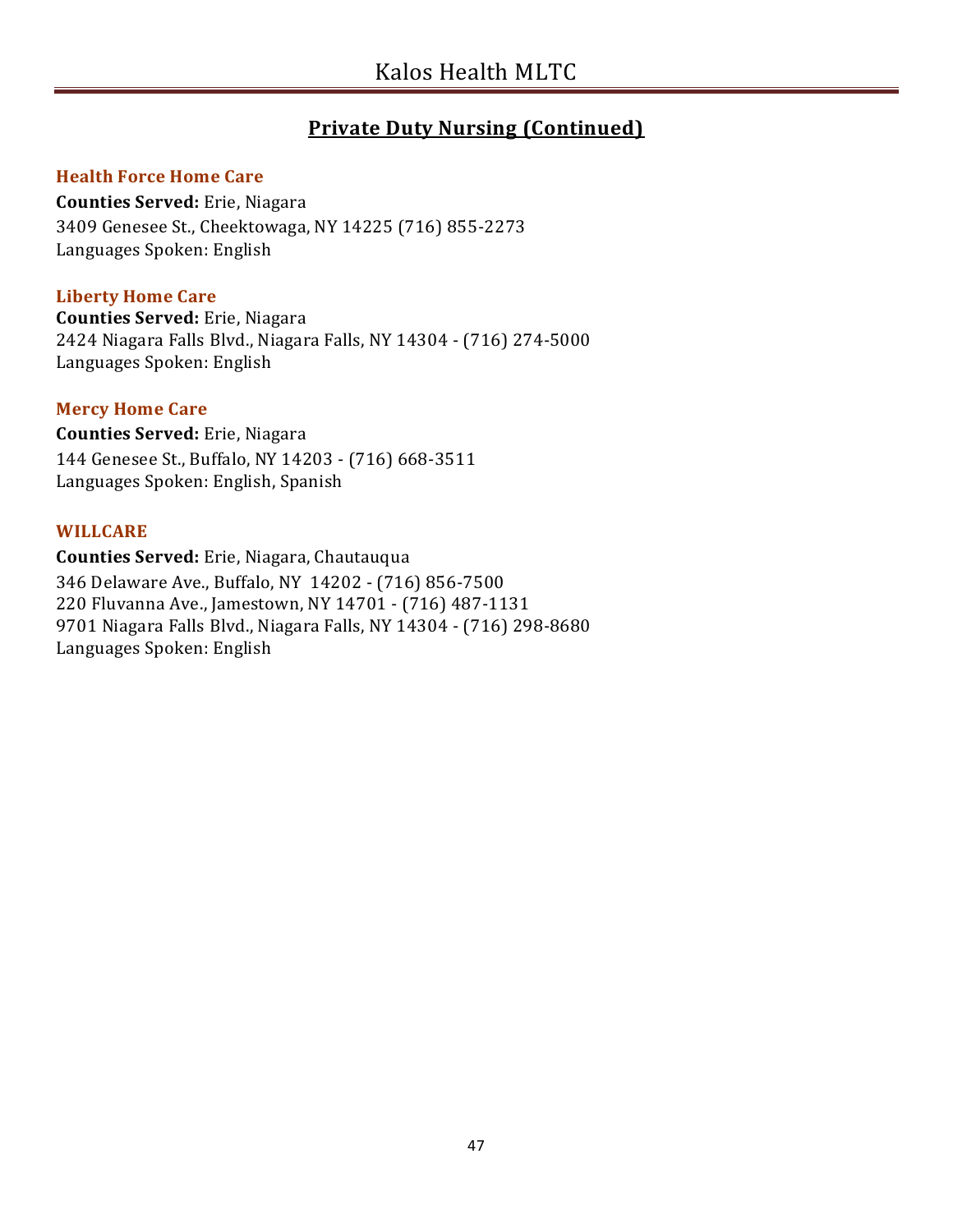# **Respiratory Therapy**

#### **American Homepatient**

**Counties Served:** Erie, Niagara, Genesee, Orleans, Chautauqua 435 Lawrence Bell Dr., Ste. 12, Williamsville, NY 14221 - (716) 681-2242 Languages Spoken: English

#### **Buffalo Respiratroy Therapy**

**Counties Served:** Erie, Niagara, Genesee, Orleans, Chautauqua 17 Limestone Dr., Williamsville, NY 14221 - (716) 932-7581 Languages Spoken: English

#### **Buffalo Wheelchair (Buffalo CPAP)**

**Counties Served:** Erie, Niagara, Genesee, Orleans, Chautauqua 1900 Ridge Rd., West Seneca, NY 14224 - (716) 206-0208 3735 Union Rd., Cheektowaga, NY 14225 - (716) 206-0208 Languages Spoken: English, Spanish

#### **Health Systems Services of WNY**

**Counties Served:** Erie, Niagara 6867 Williams Rd., Wheatfield, NY 14304 - (716) 283-2339 Languages Spoken: English

#### **Inogen, Inc**.

**Counties Served**: Erie, Niagara, Orleans, Chautauqua, Genesee, Monroe 326 Bollay Dr., Goleta, CA 93117 - (805) 562-0647 Languages Spoken: English, Spanish, Chinese, Russian, Italian, Polish, Interpreter Service Available

#### **Liberty Home Care**

**Counties Served:** Erie, Niagara 2424 Niagara Falls Blvd., Niagara Falls, NY 14304 - (716) 274-5000 Languages Spoken: English

#### **Lincare**

**Counties Served:** Erie, Niagara, Chautauqua, Monroe 25 Hazelwood Dr., #100 Buffalo, NY 14228 - (716) 662-7444 6601 S. Transit Rd,. Lockport, NY 14094 - (716) 204-1490 4 Center Dr., Orchard Park, NY 14127 - (716) 662-7444 2184 Foote Avenue Ext., Jamestown, NY 14701 - (716) 484-1292 939 Jefferson Rd., Rochester, NY 14623 – (585) 424-5640 Languages Spoken: English, Telecommunication Service Subscriber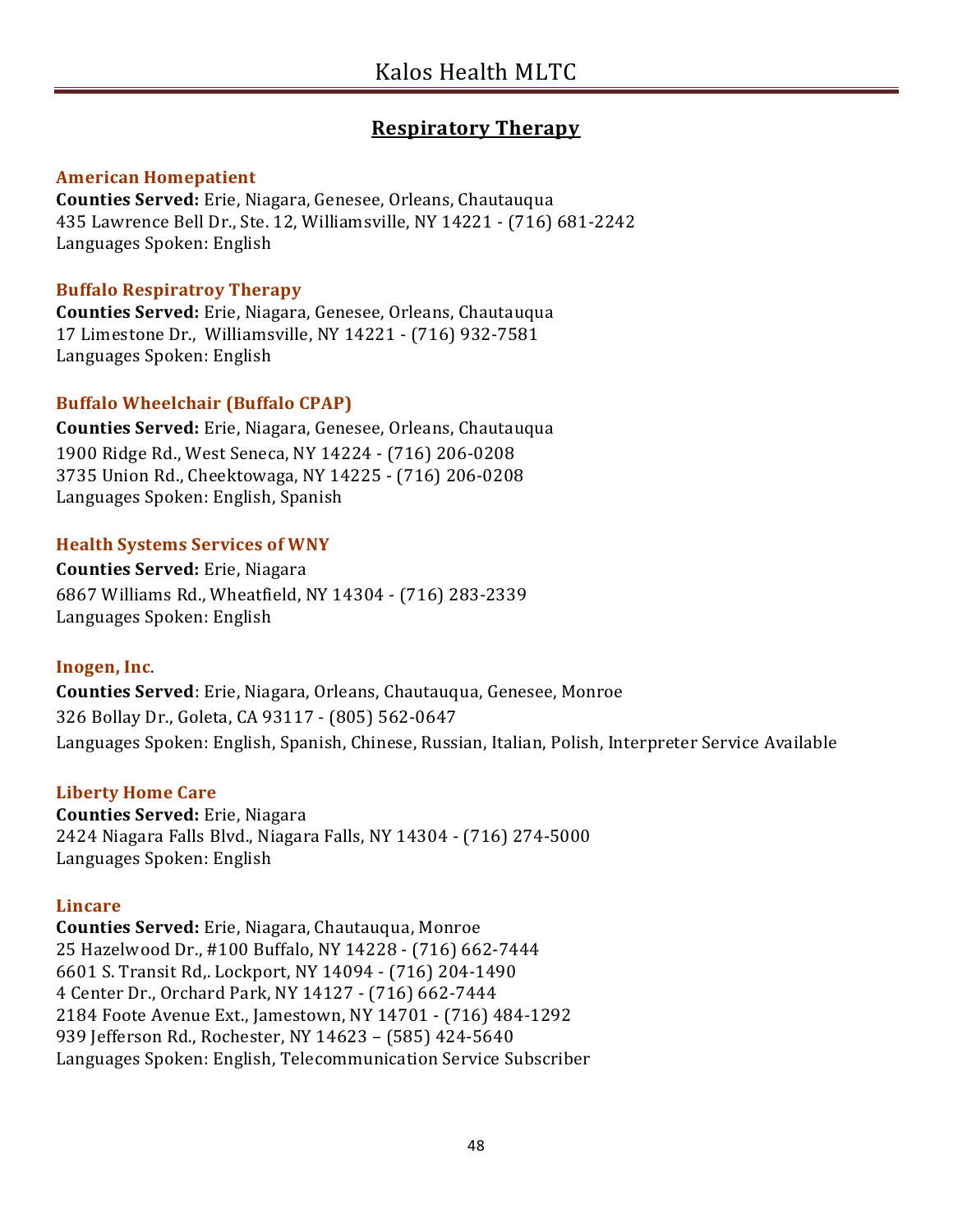# **Respiratory Therapy (Continued)**

#### **RespicAir**

**Counties Served**: Erie, Niagara, Chautauqua 766 Main St., Niagara Falls, NY 14301 - (716) 278-0204 Languages Spoken: English

#### **Respiratory Services of WNY**

**Counties Served**: Erie, Niagara, Chautauqua 80 French Rd. Cheektowaga, NY 14227 - (716) 683-6699 1170 Central Ave., Suite 170 Dunkirk, NY 14048 - (716) 203-7029 Languages Spoken: English

#### **Rotech - First Community Care**

**Counties Served:** Erie, Niagara, Genesee, Orleans, Chautauqua 210 John Glenn Dr., Amherst, NY 14228 - (716) 691-9300 Languages Spoken: English

### **United Oxygen and Medical Equipment**

**Counties Served:** Genesee, Orleans, Monroe 3670 Mount Read Blvd., Rochester, NY 14616 - (585) 360-4900 Languages Spoken: English, Spanish, Italian

### **Upstate Home Care**

**Counties Served**: Erie, Chautauqua, Genesee, Monroe, Niagara, Orleans 435 Lawrence Bell Dr., Suite 103. Williamsville, NY 14221 – (716) 565-2100 200 Air Park Dr., Rochester, NY 14624 - (585) 328-2050 Languages Spoken: English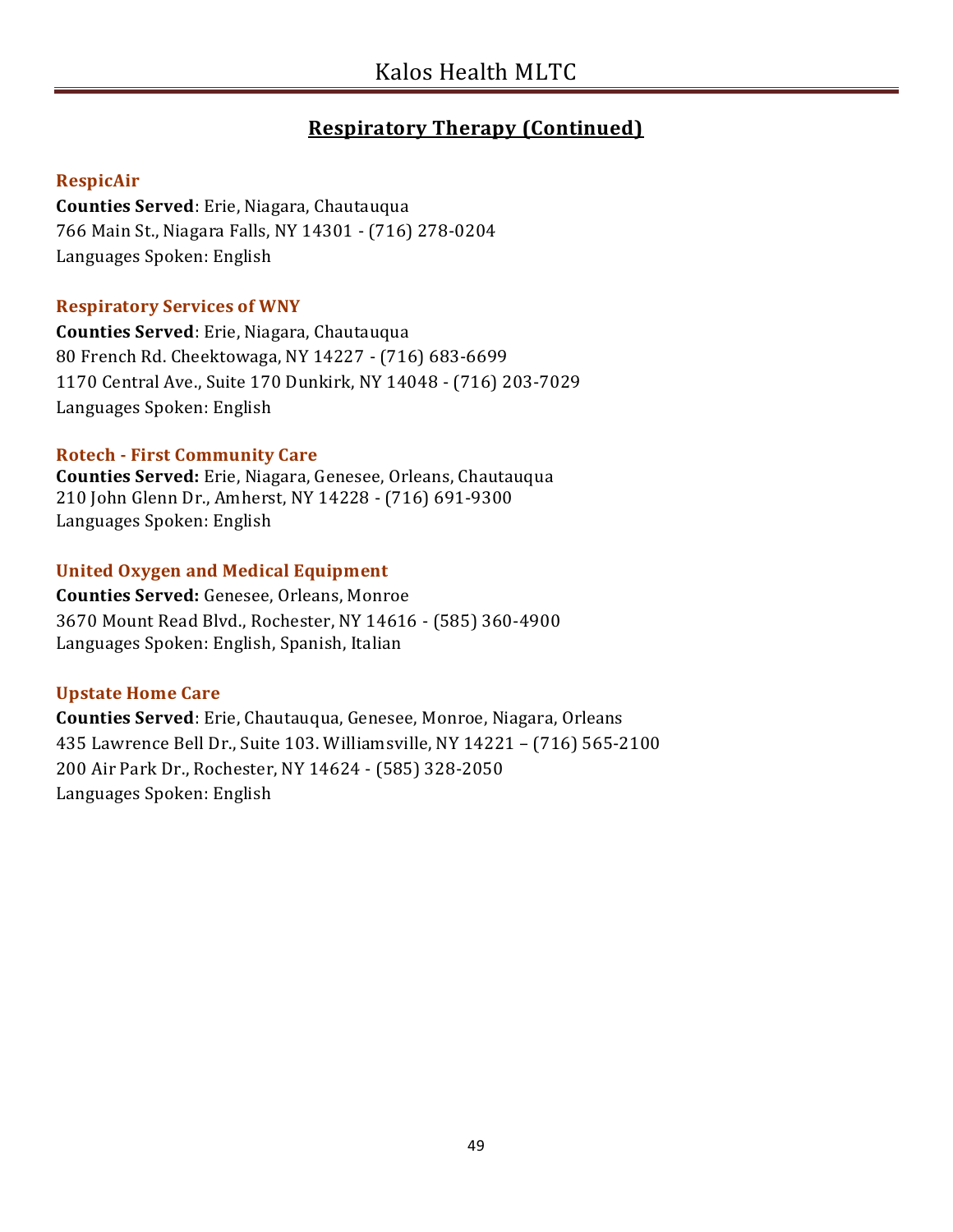# **Skilled Nursing Facilities**

#### **Aaron Manor Rehabilitation and Nursing Center (SCCIPA)**

**Counties Served:** Monroe 100 St., Camillus Way, Fairport, NY 14450 - (585) 377-40000 Languages Spoken: English

#### **Autumn View Health Care Facility**

**Counties Served:** Erie 4650 Southwestern Blvd., Hamburg, NY 14075 - (716) 648-2450 Languages Spoken: English

#### **Brothers of Mercy**

**Counties Served:** Erie 10570 Bergtold Rd., Clarence, NY 14031 - (716) 759-7647 Languages Spoken: English

#### **Buffalo Center for Rehabilitation and Nursing**

**Counties Served:** Erie 1014 Delaware Ave., Buffalo, NY 14209 – (716) 883-6782 Languages Spoken: English, French, Creole, Hebrew, Yiddish, ASL

#### **Buffalo Community Healthcare Center**

**Counties Served:** Erie 1205 Delaware Ave., Buffalo, NY 14209 – (716) 885-3838 Languages Spoken: English, Spanish, Chinese, Russian, Italian, Hebrew

#### **Chautauqua Nursing and Rehabilitation Center**

**Counties Served:** Chautauqua 10836 Temple Rd., Dunkirk, NY 14048 - (716) 366-6400 Languages Spoken: English, Spanish

#### **Comprehensive Rehab & Nursing**

**Counties Served:** Erie 147 Reist St., Williamsville, NY 14221 - (716) 633-5400 Languages Spoken: English, Spanish

#### **Crest Manor Living and Rehabilitation Center (SCCIPA)**

**Counties Served:** Monroe 6745 Pittsford Palmyra Rd., Fairport, NY 14450 - (585) 223-3633 Languages Spoken: English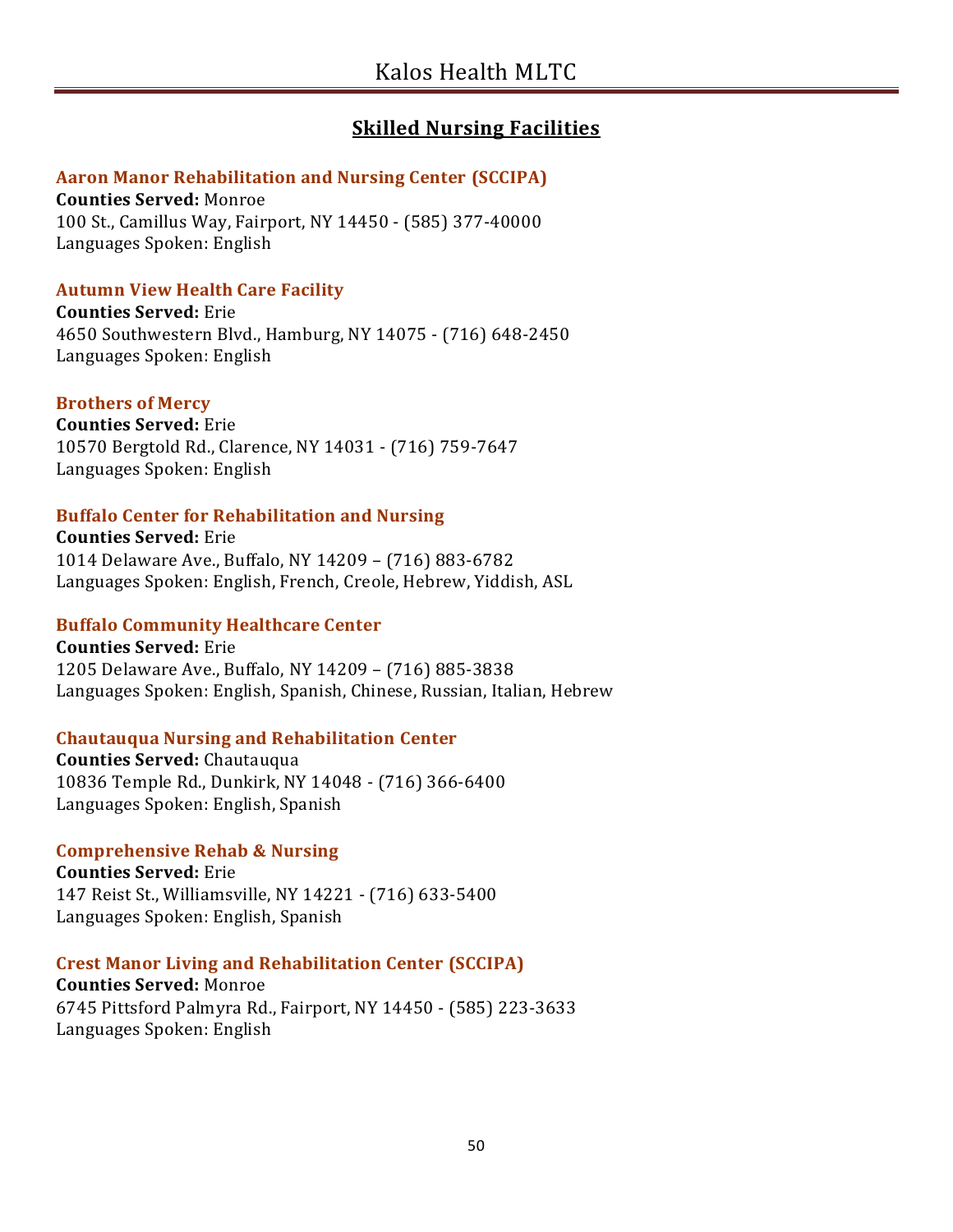#### **Degraff Nursing Home**

**Counties Served:** Niagara 445 Tremont St., North Tonawanda, NY 14120 - (716) 690-2081 Languages Spoken: English, Language Line Subscriber

#### **Elderwood**

**Counties Served:** Erie, Niagara 2600 Niagara Falls Blvd., Wheatfield, NY 14304 - (716) 215-8000 2850 Grand Island Blvd., Grand Island, NY 14072 - (716) 773-5900 4459 Bailey Ave., Amherst, NY 14226 - (866) 835-2543 5775 Maelou Dr., Hamburg, NY 14075 - (716) 648-2820 200 Bassett Rd. Williamsville, NY 14221 - (716) 689-6681 225 Bennett Rd., Cheektowaga, NY 14227 - (716) 681-9480 1818 Como Park Blvd,. Lancaster, NY 14086 - (716) 683-6165 104 Old Niagara Rd., Lockport, NY 14094 - (716) 434-6324 Languages Spoken: English

#### **Ellicott Center for Rehabilitation and Nursing**

**Counties Served:** Erie 200 Seventh St., Buffalo, NY 14201 (716) 847-2500 Languages Spoken: English, Spanish

#### **Fairport Baptist Homes (SCCIPA)**

**Counties Served:** Monroe 4646 Fairport Nine Mile Point Rd., Fairport, NY 14450 - (585) 377-0350 Languages Spoken: English

#### **Garden Gate Health Care Facility**

**Counties Served:** Erie 2365 Union Rd., Cheektowaga, NY 14227 – (716) 668-8100 Languages Spoken: English

#### **Genesee Center Operating**

**Counties Served:** Genesee 278 Bank St., Batavia, NY 14020 - (585) 344-0584 Languages Spoken: English, Spanish

#### **GreenField Health & Rehab Center**

#### **Counties Served:** Erie

5949 Broadway, Lancaster NY 14086 - (716) 684-3000 Languages Spoken: English, Translation service available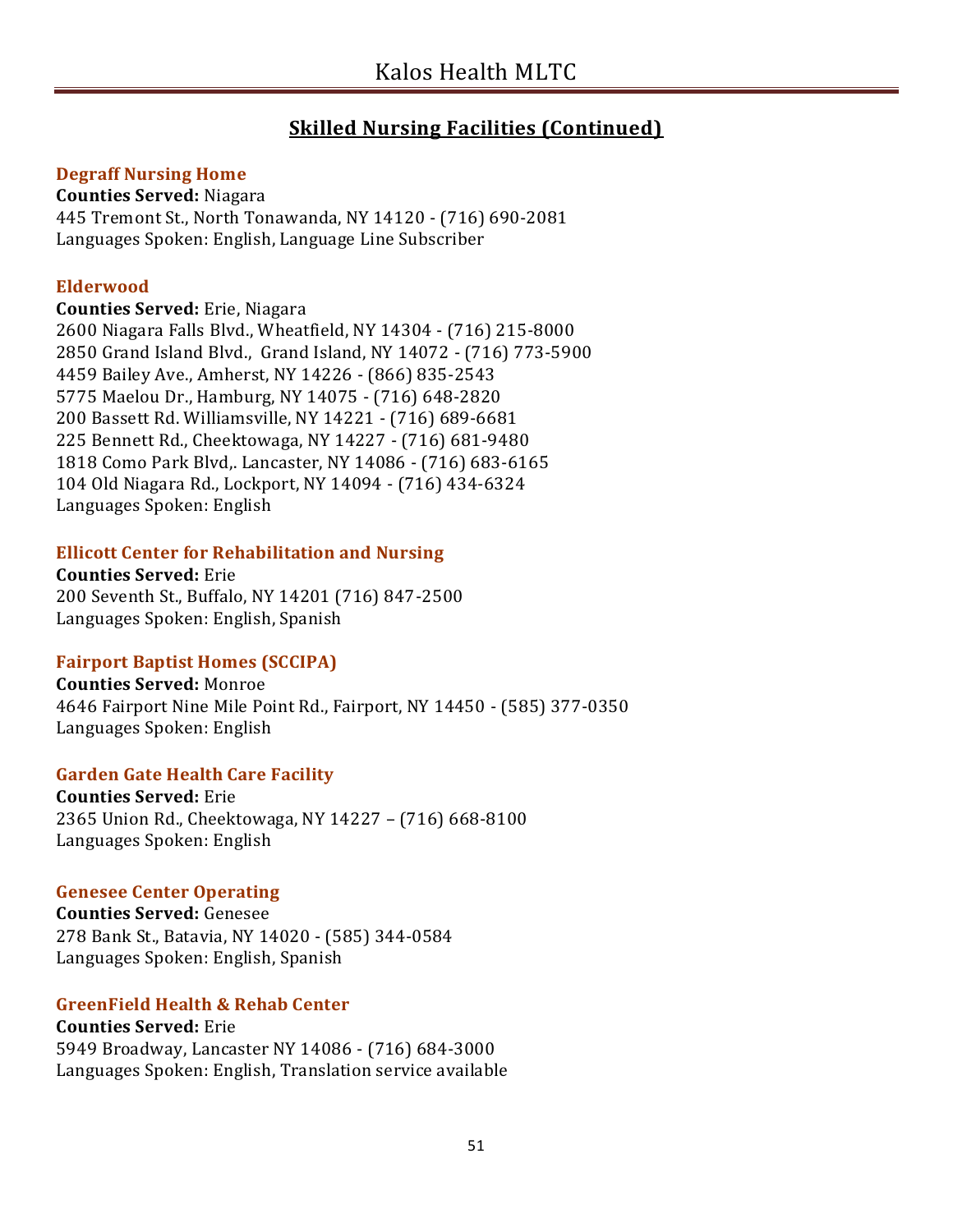#### **Harris Hill Nursing Facility**

**Counties Served:** Erie 2699 Wehrle Dr., Williamsville, NY 14221 - (716) 632-3700 Languages Spoken: English

#### **Heritage Green Rehab & Skilled Nursing**

**Counties Served**: Chautauqua 3023 Route 430, Greenhurst, NY 14742 - (716) 483-5000 Languages Spoken: English

#### **Heritage Park Rehab & Skilled Nursing**

**Counties Served**: Chautauqua 150 Prather Ave., Jamestown, NY 14701 - (716) 488-1921 Languages Spoken: English, Spanish

#### **Heritage Village Rehab & Skilled Nursing**

**Counties Served**: Chautauqua 4570 Route 60, Gerry, NY 14740 - (716) 985-4612 Languages Spoken: English, Spanish

#### **High Pointe on Michigan**

**Counties Served:** Erie 1031 Michigan Ave., Buffalo, NY 14203 - (716) 748-3102 Languages Spoken: English

#### **LeRoy Village Green Residential Health Care Facility (SCCIPA)**

**Counties Served**: Monroe 10 Munson St., LeRoy, NY 14482 - (585) 768-2561 Languages Spoken: English

#### **Lockport Rehab & Health Care Center**

**Counties Served:** Niagara 909 Lincoln Ave., Lockport, NY 14094 - (716) 434-6361 Languages Spoken: English

#### **Lutheran Home & Rehab Center**

**Counties Served**: Chautauqua 715 Falconer St., Jamestown, NY 14701 - (716) 665-4905 Languages Spoken: English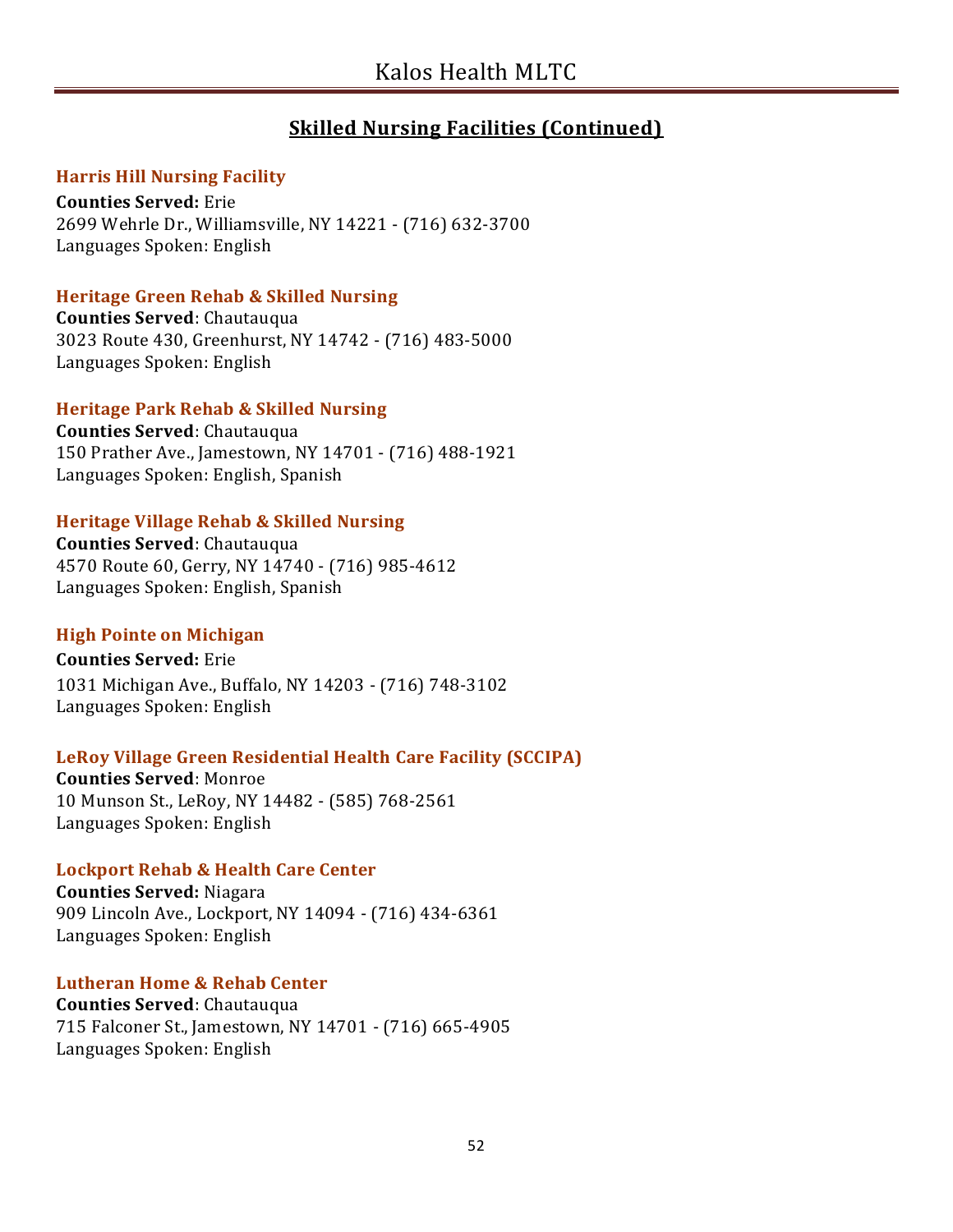#### **Medina Memorial SNF**

**Counties Served**: Orleans 200 Ohio St., Medina, NY 14103 - (585) 798-2000 Languages Spoken: English

#### **Maplewood Nursing Home (SCCIPA)**

**Counties Served:** Monroe 100 Daniel Dr., Webster, NY 14580 - (585) 872-1800 Languages Spoken: English

#### **Northgate Health Care Facility**

**Counties Served:** Niagara 7264 Nash Rd., North Tonawanda, NY 14120 - (716) 694-7700 Languages Spoken: English

#### **Orchard Manor Rehab & Nursing**

**Counties Served**: Orleans 600 Bates Rd., Medina, NY 14103 - (585) 798-4100 Languages Spoken: English, Spanish, Russian

#### **Our Lady of Peace**

**Counties Served**: Niagara 5285 Lewiston Rd., Lewiston, NY 14092 - (716) 298-2900 Languages Spoken: English, Spanish, Language software available

#### **Rochester Center for Rehabilitation and Nursing**

**Counties Served:** Monroe 525 Beahan Rd., Rochester, NY 14624 - (585) 247-7880 Languages Spoken: English

#### **Safire Southtowns**

**Counties Served:** Erie 300 Dorrance Ave., Buffalo, NY 14220 - (716) 825-4984 Languages Spoken: English, Spanish

#### **Schoellkopf Health Center**

**Counties Served:** Niagara 621 10th St., Niagara Falls, NY 14301 - (716) 278-4578 Languages Spoken: English, Spanish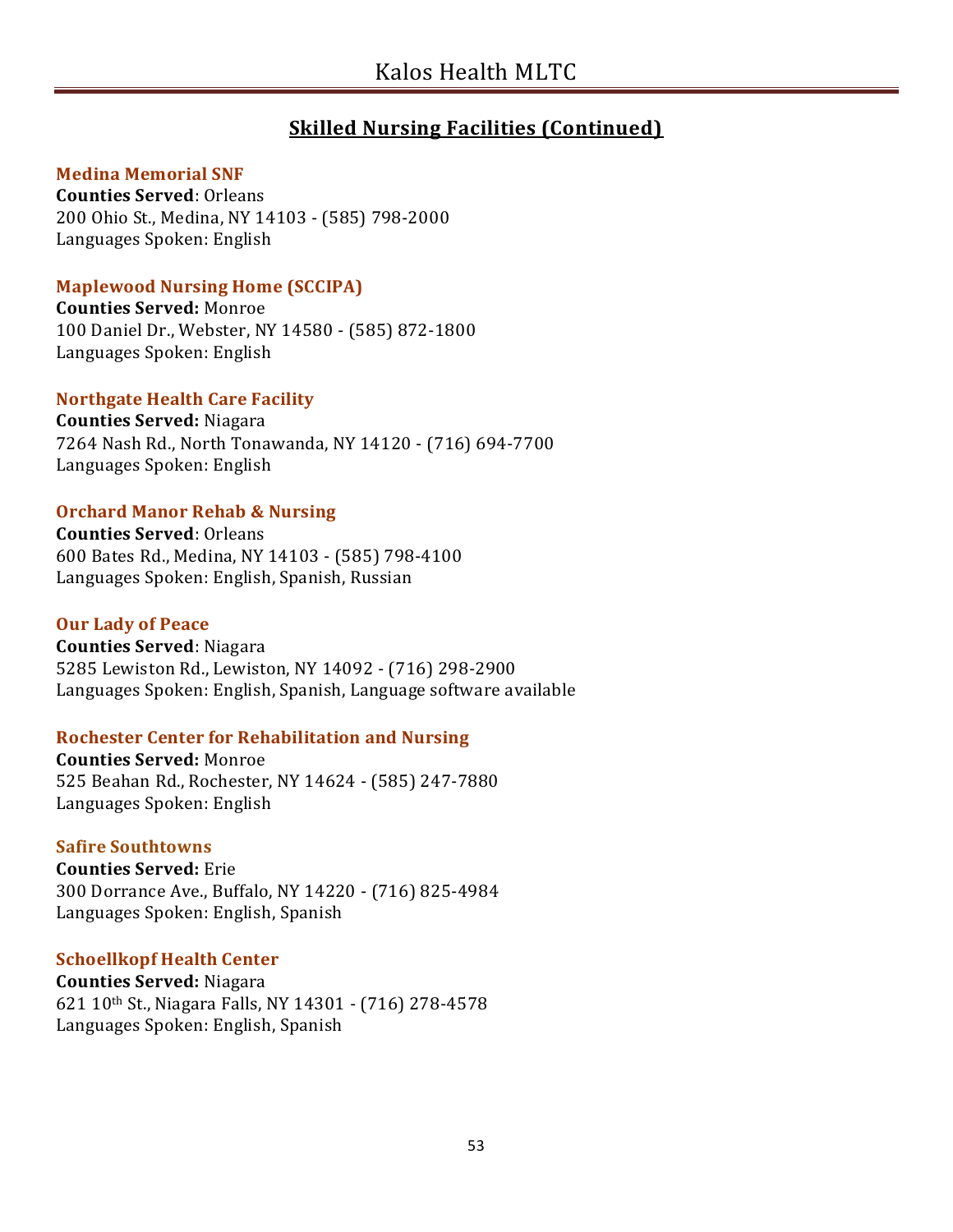#### **Schofield Residence Nursing Facility**

**Counties Served:** Erie 3333 Elmwood Ave., Buffalo, NY 14217 - (716) 874-1566 Languages Spoken: English

#### **Seneca Health Care Facility**

**Counties Served:** Erie 2987 Seneca St., West Seneca, NY 14224 - (716) 828-0500 Languages Spoken: English

#### **Safire Rehabilitation of Northtowns**

**Counties Served:** Erie 2799 Sheridan Dr., Tonawanda, NY 14150 - (716) 218-4300 Languages Spoken: English, Spanish

#### **St. Ann's Home for the Aged**

**Counties Served:** Monroe 1500 Portland Ave., Rochester, NY 14621 – (585) 697-6337 Languages Spoken: English, Spanish

#### **The Church Home of the Protestant Episcopal Church in the City of Rochester, New York**

**Counties Served:** Monroe 505 Mount Hope Ave., Rochester, NY 14620 – (585)546-8400 Languages Spoken: English, Spanish, Italian

#### **The Grand Rehabilitation and Nursing at Batavia**

**Counties Served:** Genesee 257 State St., Batavia, NY 14020 – (585) 343-1300 Languages Spoken: English, Spanish, Russian, Hebrew

#### **The Pearl Nursing Center of Rochester**

**Counties Served:** Genesee, Monroe 1335 Portland Ave., Rochester, NY 14621 - (585) 544-4000 Languages Spoken: English, Spanish

#### **Villages of Orleans**

**Counties Served:** Orleans 14012 Route 31, Albion, NY 14411 - (585) 589-5637 Languages Spoken: English, Spanish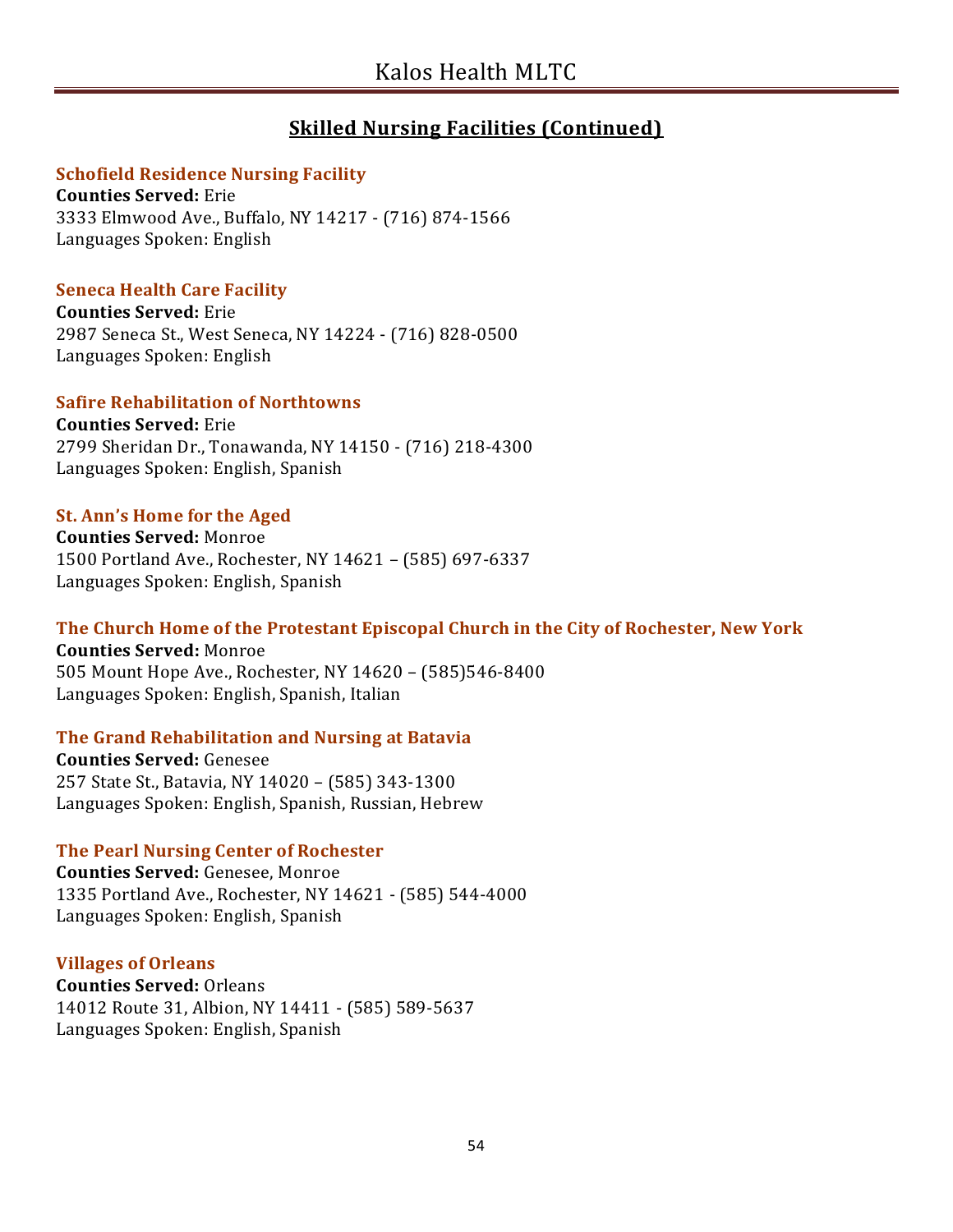#### **Wesley Gardens (SCCIPA)**

**Counties Served**: Monroe 3 Upton Park, Rochester, NY 14607 - (585) 241-2102 Languages Spoken: English

#### **Williamsville Suburban**

**Counties Served**: Erie 193 S. Union Rd., Williamsville, NY 14221 - (716) 276-1900 Languages Spoken: English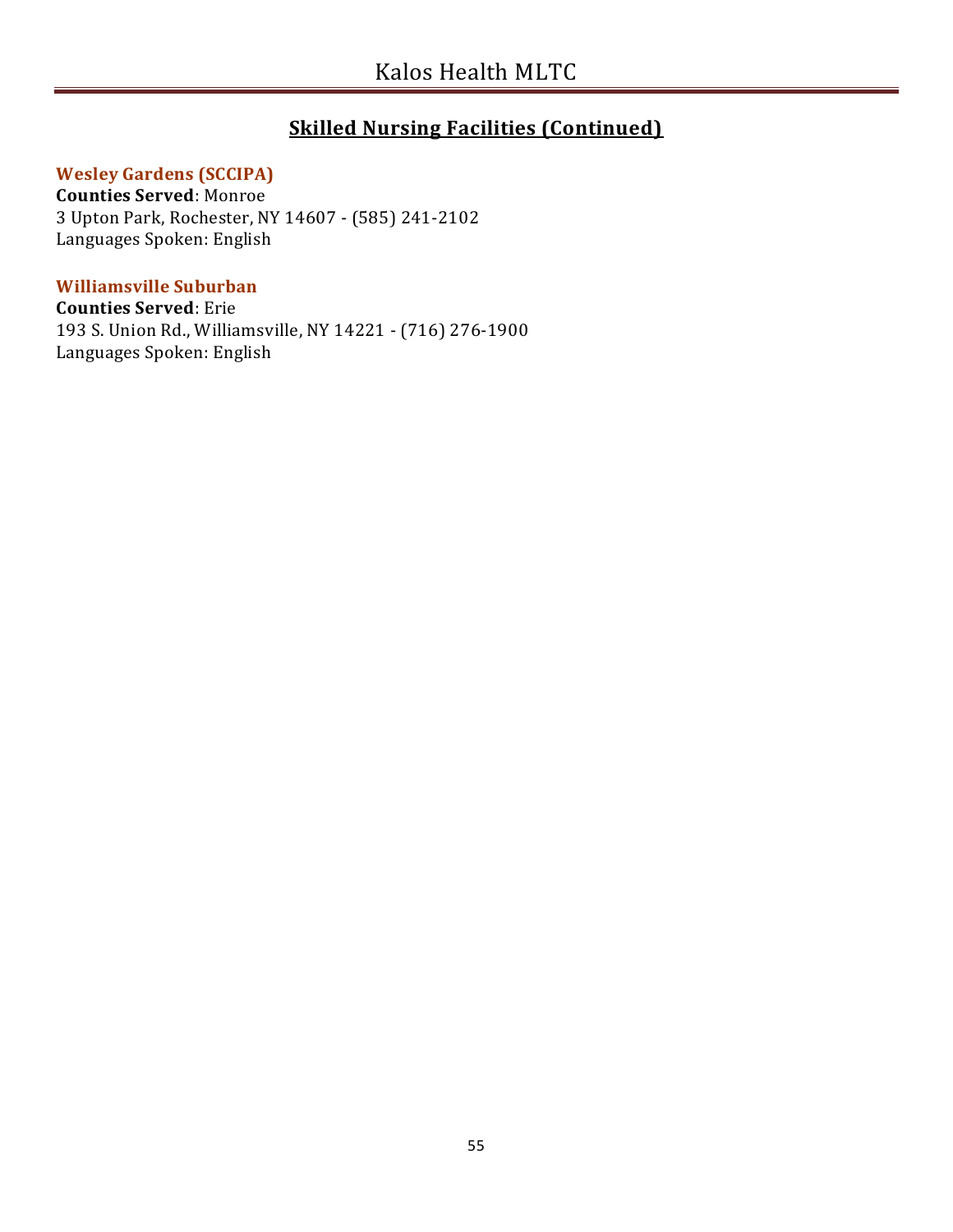# **Social & Environmental Support Services**

#### **Chautauqua Opportunities**

**Counties Served**: Chautauqua 17 W. Courtney St., Dunkirk, NY 14048 - (716) 366-3335 Languages Spoken: English, Spanish

#### **CPT Construction**

**Counties Served:** Erie, Niagara 1230 86th St., Niagara Falls, NY 14304 - (716) 345-2800 Languages Spoken: English

#### **Crane Home Care**

**Counties Served:** Erie, Chautauqua, Genesee, Monroe, Niagara 40 Main St., Hamburg, NY 14075 - (716) 648-2273 Languages Spoken: English

#### **Eastside Medical Supply**

**Counties Served:** Erie, Niagara, Orleans, Genesee, Chautauqua, Monroe 2210 Monroe Ave., Rochester, NY 14618- (585) 623-8936 Languages Spoken: English

#### **Epilepsy Pralid**

**Counties Served:** Erie, Niagara, Orleans, Genesee, Chautauqua 2 Townline Circle, Rochester, NY 14623 - (585) 442-6420 Languages Spoken: English

#### **Health System Services of WNY**

**Counties Served**: Erie, Niagara 6867 Williams Rd., Wheatfield, NY 14304 - (716) 283-2339 Languages Spoken: English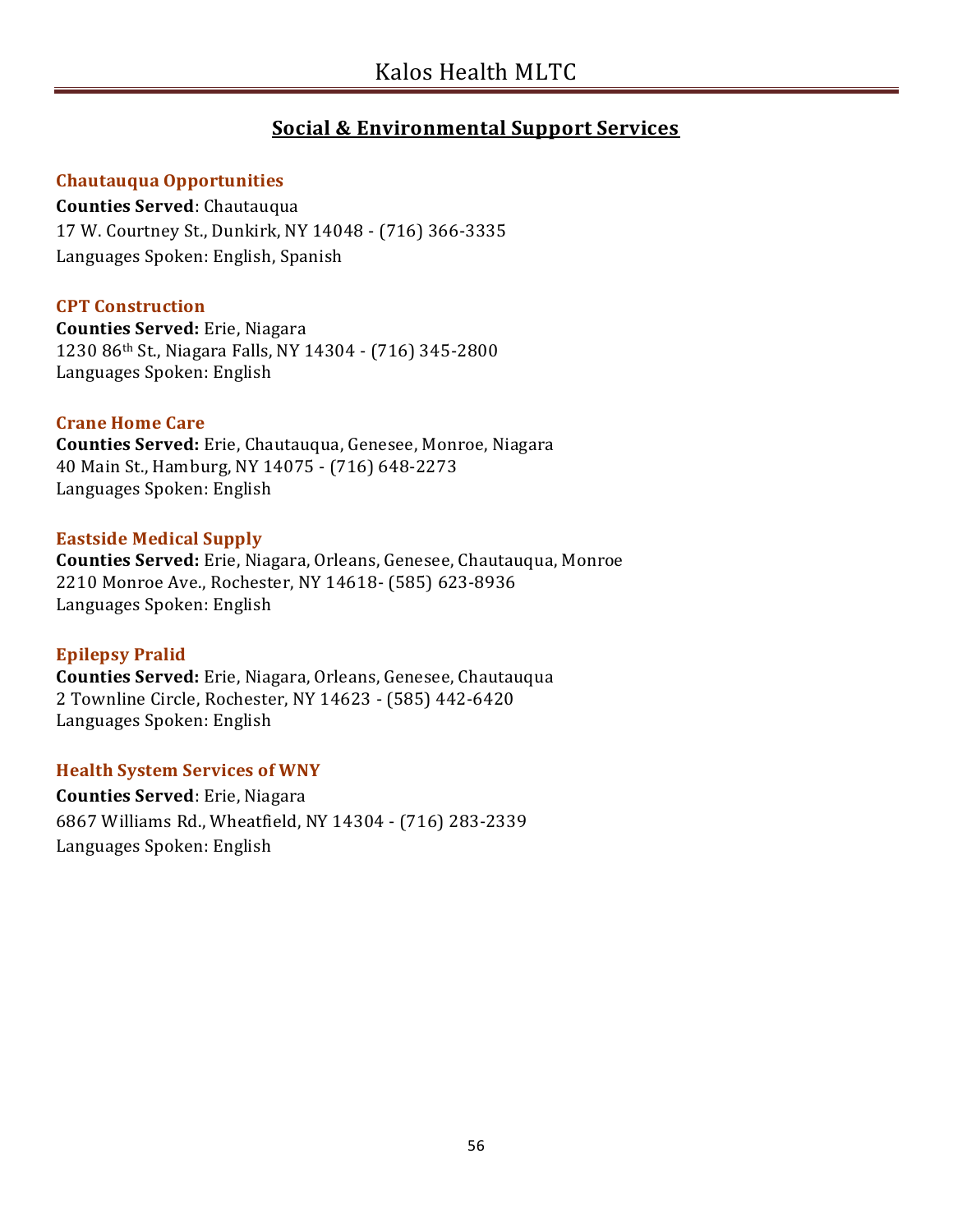# **Social & Environmental Support Services (Continued)**

#### **Liberty Home Care**

**Counties Served:** Erie, Niagara 2424 Niagara Falls Blvd., Niagara Falls, NY 14304 - (716) 274-5000 Languages Spoken: English

#### **Precision Ramps**

**Counties Served**: Erie, Niagara, Genesee, Orleans, Monroe 281 County Route 38, Hastings, NY 13076 - (315) 243-1527 Languages Spoken: English

#### **Tim Newton Construction**

**Counties Served:** Orleans 2374 Eagle Harbor Waterport Rd., Albion, NY 14411 - (585) 682-7724 Languages Spoken: English

#### **Westside Medical Supply**

**Counties Served:** Erie, Niagara, Genesee, Orleans, Chautauqua, Monroe 765 Elmgrove Rd., Rochester, NY 14624 – (585) 227-8750 Languages Spoken: English, Italian, Polish, Arabic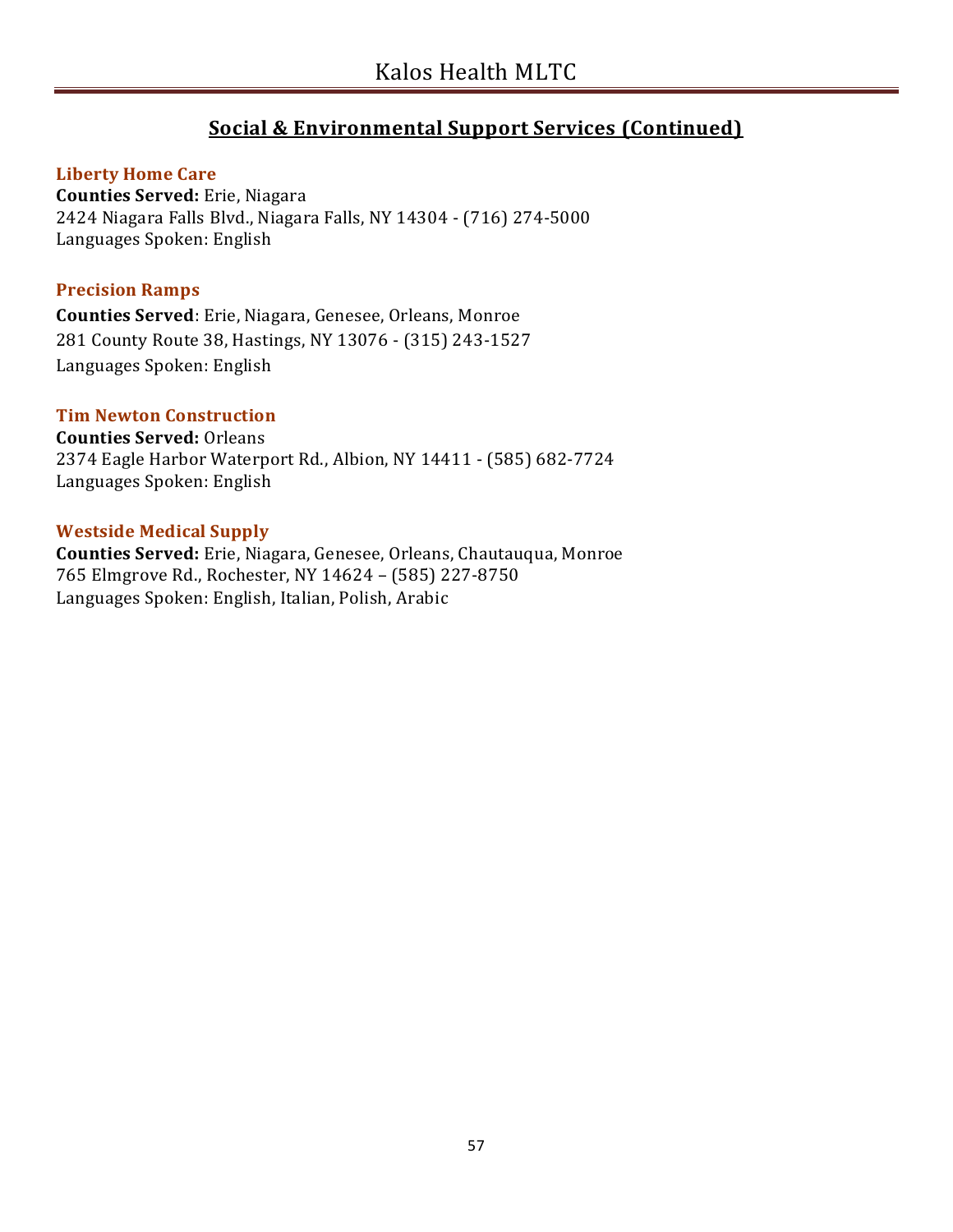# **Vision Care Services**

#### **Akron Optical Shop, Inc.**

**Counties Served:** Erie, Niagara, Genesee 55 Main St., Akron, NY 14001 – (716) 542-2002 Languages Spoken: English

#### **Anthony L. Jordan Center**

**Counties Served**: Monroe *(Vision Services Only) -* 82 Holland St., Rochester, NY 14605 - (585) 423-2816 Languages Spoken: English, Spanish, Somali, Korean, Vietnamese, Ukranian, Russian, We use Cryacom to access all languages needed

#### **Biondolillo Eye Care**

**Counties Served**: Erie 206 Lake St., Hamburg, NY 14075 - (716) 649-1010 Languages Spoken: English

#### **Buffalo's Best Opticians**

**Counties Served**: Erie 6224 Transit Rd., Depew, NY 14043 - (716) 683-5566 2864 Delaware Ave., Kenmore, NY 14217 - (716) 874-4119 2064 Seneca St., Buffalo, NY 14210 – (716) 822-1515 Languages Spoken: English

#### **Johnson & Amabile OD, Optometrists for Buffalo's Best**

**Counties Served:** Erie 6224 Transit Rd., Depew, NY 14043 – (716) 683-5566 2864 Delaware Ave., Kenmore, NY 14217 – (716) 874-4119 2064 Seneca St., Buffalo, NY 14210 - (716) 822-1515 Languages Spoken: English

#### **Chautauqua Eyecare**

**Counties Served:** Chautauqua 548 W. 3rd. St., Jamestown, NY 14701 – (716) 488-1147 Languages Spoke: English

#### **Dr. Anthony LaDota**

**Counties Served:** Erie, Niagara 363 Delaware St., Tonawanda, NY 14150 – (716) 695-2024 Languages Spoken: English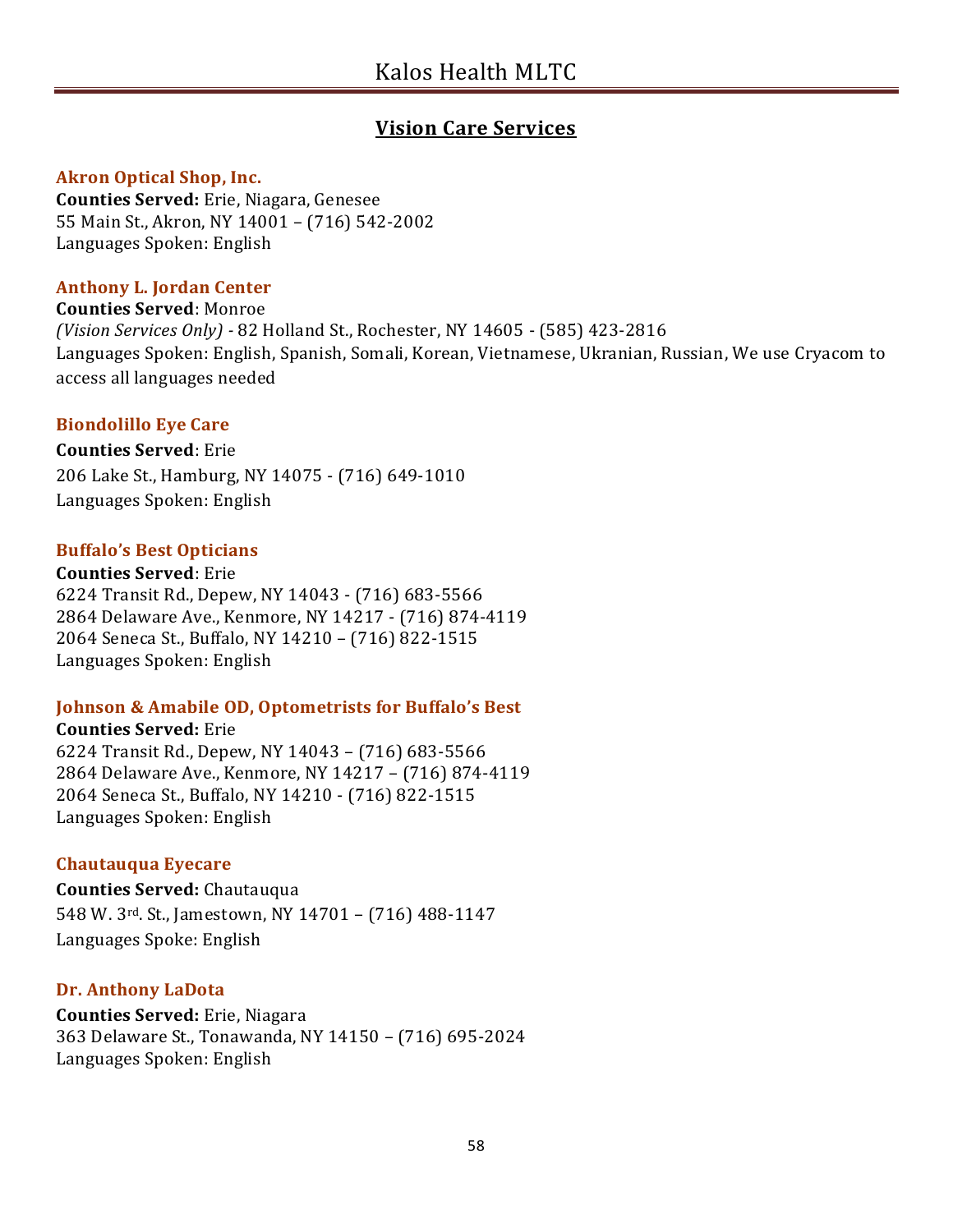### **Vision Care Services (Continued)**

#### **Eye Care Professionals of WN**Y

#### **Counties Served:** Erie

5500 Main St., Williamsville, NY 14221 - (716) 833-2020 2290 Main St., Buffalo, NY 14214 - (716) 835-1105 750 Dick Rd. ,Cheektowaga, NY 14227 - (716) 684-1622 4703 Transit Rd., Depew, NY 14043 - (716) 656-2011 Languages Spoken: English

#### **Hall Optical**

**Counties Served:** Chautauqua 707 Fairmount Ave., Suite 10, Jamestown, NY 14701 (716) 483-1955 Languages Spoken: English

#### **Lake Plains Eye Center**

**Counties Served:** Orleans, Niagara, Genesee 500 Erie St., Medina, NY 14103 - (585) 798-2020 Languages Spoken: English, Spanish

#### **Legarreta Eye Center**

**Counties Served:** Erie, Niagara, Genesee 1301 North Forest Rd., Ste. 7, Williamsville, NY 14221 - (716) 633-2203 2720 Union Rd., Cheektowaga, NY 14227 – (716) 668-3030 667 Davidson Rd., Lockport, NY 14094 – (716) 433-0091 Languages Spoken: English

#### **Niagara Optical**

**Counties Served:** Niagara 8962 Porter Rd., Niagara Falls, NY 14304 - (716) 297-4465 Languages Spoken: English, French, Some American Sign Language

#### **Oak Orchard Community Health Center**

**Counties Served**: Genesee 300 West Ave., Brockport, NY 14420 - (585) 637-3905 301 West Ave., Albion, NY 14411 - (585) 589-5613 304 E. Main St., Batavia, NY 14020 - (585) 344-2203 Languages Spoken: English, Spanish, Polish

#### **Optique Optical**

**Counties Served**: Genesee 113 Main St., Batavia, NY 14202 - (585) 344-1345 Languages Spoken: English